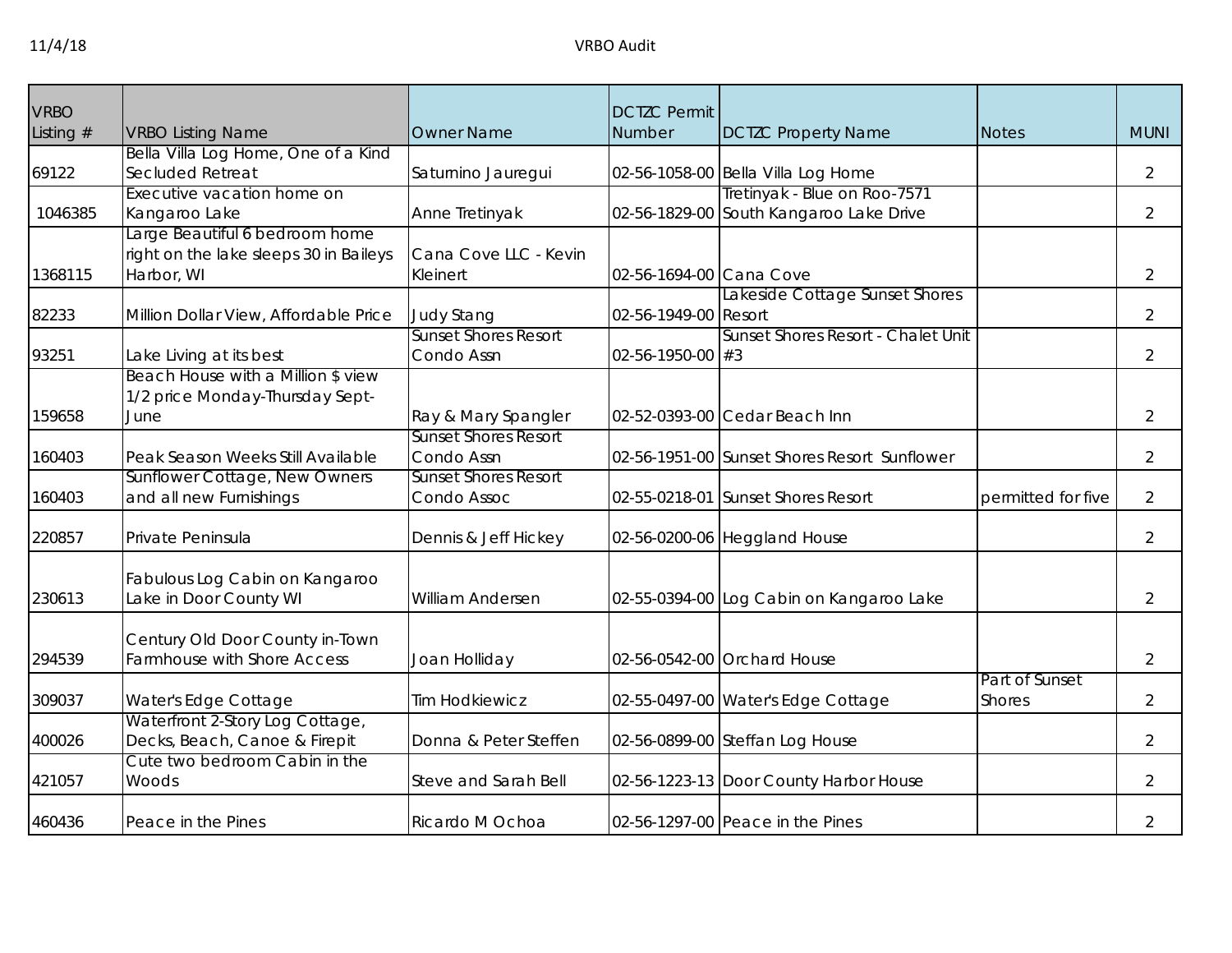|        | A Quiet Retreat in Door County Close                     |                             |                         |                                                                   |                    |                |
|--------|----------------------------------------------------------|-----------------------------|-------------------------|-------------------------------------------------------------------|--------------------|----------------|
|        | to the Water, Shops Eateries and                         |                             |                         |                                                                   | permitted for      |                |
| 466961 | Golf                                                     | Linda Brown                 | 02-55-0538-00 The Gulls |                                                                   | three              | $\overline{2}$ |
|        | Newly remodeled, 2 Acres W/200'                          |                             |                         |                                                                   |                    |                |
|        | Private Waterfront, Huge Deck, 5 Star                    |                             |                         |                                                                   |                    |                |
| 467927 | Rating                                                   | Chris Warecki               |                         | 02-56-1312-00 All Creatures Lane - Warecki                        | permitted for 3    | $\overline{2}$ |
|        | Charming 100yr. log home with                            |                             |                         | Sunset Shores Resort - Kangaroo                                   |                    |                |
| 510375 | upscale modern conveniences.                             | David Hass                  |                         | 02-56-1953-00 Kabin Unit #6                                       |                    | $\overline{2}$ |
|        | Private Cottages situated on a rock                      |                             |                         |                                                                   |                    |                |
|        | bluff located in downtown baileys                        |                             |                         |                                                                   |                    |                |
| 633251 | harbor                                                   | Jessica and John Dennis     |                         | 02-55-1415-00 Baileys Harbor on the Rocks                         | Permitted for two  | $\overline{2}$ |
|        | Private Cottages situated on a rock                      |                             |                         |                                                                   |                    |                |
|        | bluff located in downtown baileys                        |                             |                         |                                                                   |                    |                |
| 634804 | harbor                                                   | Jessica and John Dennis     |                         | 02-55-1415-00 Baileys Harbor on the Rocks                         | Permitted for two  | 2              |
|        | New Million Dollar Property, 250'                        |                             |                         |                                                                   |                    |                |
| 640511 | Private Shoreline on 3.5 Acres                           | Chris Warecki               |                         | 02-56-1312-00 All Creatures Lane - Warecki                        | permitted for 3    | $\overline{2}$ |
|        | Enjoy the Quiet Die of the Door                          |                             |                         |                                                                   |                    |                |
|        | County Peninsula, 165' of Lake                           |                             |                         |                                                                   |                    |                |
| 661048 | Michigan Shore                                           | Janet Batzli                |                         | 02-55-0557-00 The Haven on North Bay                              |                    | $\overline{2}$ |
|        |                                                          | <b>Sunset Shores Resort</b> |                         |                                                                   |                    |                |
| 663478 | Peak Season Weeks Still Available                        | Condo Assoc                 |                         | 02-56-1952-00 Sunset Shores Resort - Tiger Lily                   | permitted for five | $\overline{2}$ |
|        | Remodeled, 250' waterfrontm 6                            |                             |                         |                                                                   |                    |                |
|        | wooded acres, huge deck with view                        |                             |                         |                                                                   |                    |                |
| 699521 | of Cana Island                                           | Chris Warecki               |                         | 02-56-1312-00 All Creatures Lane - Warecki                        | permitted for 3    | $\overline{2}$ |
|        | Lake House on Kangaroo Lake in                           |                             |                         |                                                                   |                    |                |
|        | Door County with Dock, 4 Bdrm, 2.5                       | Ryan and Maureen            |                         |                                                                   |                    |                |
| 767152 | <b>Bath</b>                                              | Sundeen                     |                         | 02-56-1562-00 Sundeen Lakeside Retreat                            |                    | $\overline{2}$ |
|        | Stone Ridge on 4.2 Wooded                                |                             |                         |                                                                   |                    |                |
|        | Acres/Firepit, 4 Bedrooms, 2.5 Baths,                    |                             |                         |                                                                   |                    |                |
| 791464 | Sleeps 14 & Pets                                         | Stone Ridge                 | 02-56-0272-13 Mel Fogel |                                                                   |                    | $\overline{2}$ |
|        | 2 Newly Remolded Homes with                              |                             |                         |                                                                   |                    |                |
|        | Sauna on 10 Acres of Beauty and                          |                             |                         |                                                                   |                    |                |
| 803367 | Privacy. Sleeps 12.                                      | Dr. Phil Arnold             |                         | 02-56-1563-00 Meadow Road Rental - Arnold                         |                    | $\overline{2}$ |
| 824979 | Door County Cabin in the Woods,<br><b>Baileys Harbor</b> | Karen Berndt                |                         | Door County Cabin in the<br>02-56-1564-00 Wooods & Tranquil Condo | permitted for 2    | 2              |
|        |                                                          |                             |                         | Door County Cabin in the                                          |                    |                |
| 850256 | Baileys Harbor Condo, Door County                        | Karen Berndt                |                         | 02-56-1564-00 Wooods & Tranquil Condo                             | permitted for 2    | $\overline{2}$ |
|        |                                                          |                             |                         |                                                                   |                    |                |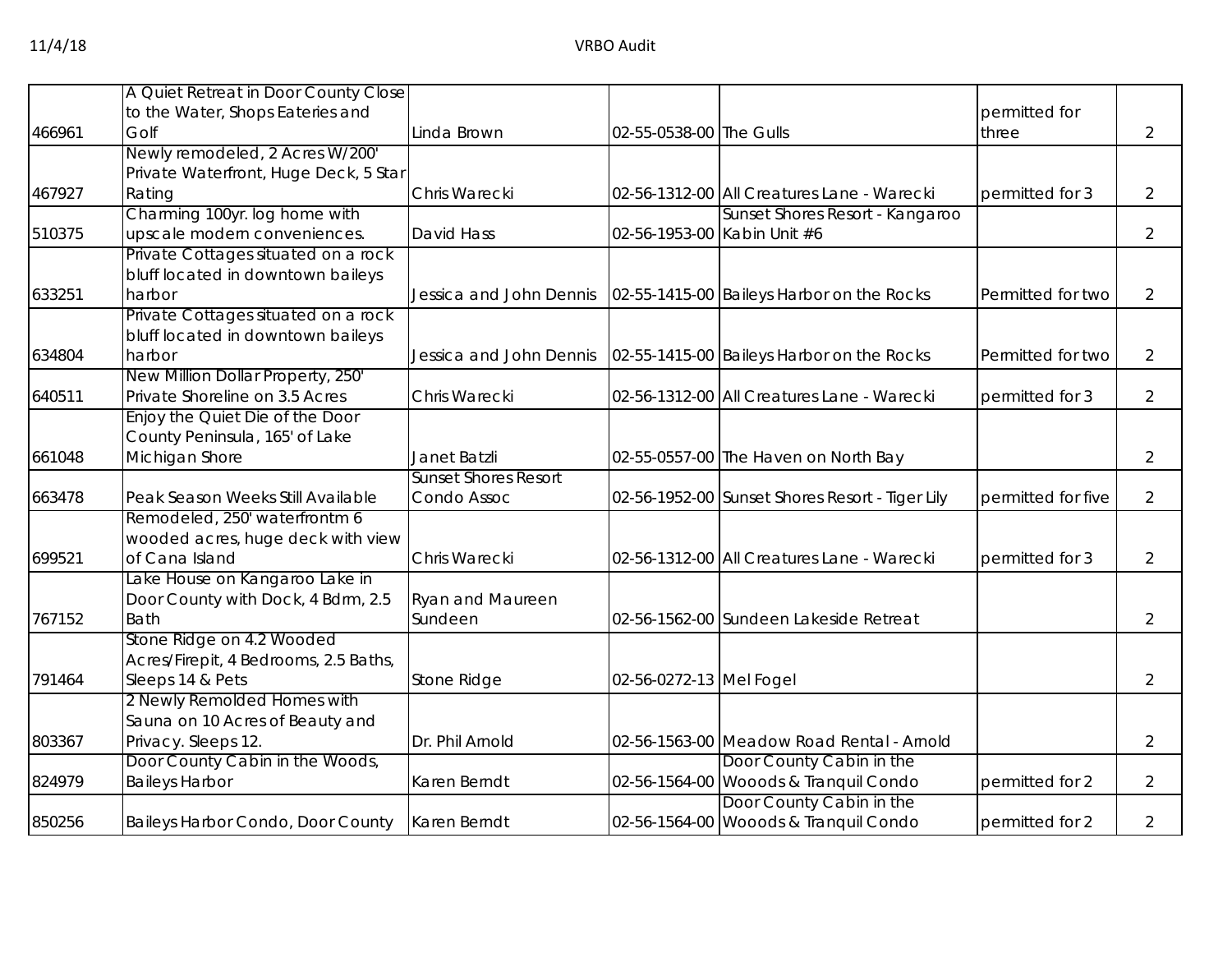| 854909  | Private Water front estate!                                                                    | Cole Family LLC                          |                            | 02-56-1607-06 Schook Shack                                            | $\overline{2}$ |
|---------|------------------------------------------------------------------------------------------------|------------------------------------------|----------------------------|-----------------------------------------------------------------------|----------------|
| 882335  | Wildwood Beach House Has A Large<br>Private Sandy Beach On The Shore<br>Of Lake Michig         | Laura Thometz                            |                            | 02-56-1640-06 Wildwood Beach Home                                     | $\overline{2}$ |
| 1056529 | Acres Of Country Living, Firepit,<br>Plenty Of Parking Wifi, Pets allowed                      | Eleanor R Poole Trust C/O<br>Allen Poole | 02-56-1733-13 Burnt Hollow |                                                                       | $\overline{2}$ |
| 1077847 | Quintessential Door County cottage<br>just steps from the water!                               |                                          |                            | Jeffrey & Tamara Wiswell   02-56-1696-06   Kangaroo Lake Road Cottage | $\overline{2}$ |
| 1436478 | Door County Baileys Harbor Large<br>Home for Families and Groups                               | Pelican Bay LLC                          | 02-56-2016-00 Nguyen       | Baileys Large Home for Families -                                     | $\overline{2}$ |
| 1102901 | You Won't Want To Leave -- +                                                                   | Deb Homan                                |                            | 02-56-1468-00 Merlin's Lake House - Homan                             | $\overline{2}$ |
| 1188298 | akefront home in Baileys Harbor<br>near Cana Lighthouse                                        | Bues Point Road, LLC -                   |                            | William McAleer, Member 02-56-1803-00 Bues Point Road- McAleer        | $\overline{2}$ |
| 1190668 | Lake-house With The Best View Of<br>Cana Island And It's Lighthouse You<br>Can Find!           | Stephen Clemnti Jr.                      |                            | 02-56-1820-00 Boreal Beach House                                      | $\overline{2}$ |
| 1441585 | 140 feet of Lake Michigan Shoreline<br>in the heart of Baileys Harbor!                         | Emil and Mary Baukert                    | 02-56-1974-06 Baukert      | Stone House - 8112 STH 57                                             | $\overline{2}$ |
| 418647  | Three Bedroom Lake House with Boat Family Style Contractor<br><b>Dock</b>                      | LLC                                      |                            | 02-56-0339-06 Our Place on Kangaroo Lake                              | $\overline{2}$ |
| 1209428 | Stone Cottage, Nestled In The<br>Woods in Door County - Call for rates William & Lesley O'Kane | Dennis & Tamara Zee/                     |                            | 02-56-1824-00 Stone Cottage                                           | $\overline{2}$ |
| 1248135 | This tree house is a perfect<br><b>COUPLES GETAWAY</b>                                         | Martha and Michael<br><b>Schulkins</b>   |                            | 02-56-1835-00 The Treehouse - Schulkins                               | $\overline{2}$ |
| 1270494 | Kangaroo lake water frontage<br>opening June 2018                                              | Michael Servais                          |                            | 02-56-1893-00 Island View Lake House                                  | $\overline{2}$ |
| 1279183 | Sand, Sand, and More Sand on Lake<br>Michigan!                                                 | Alexandra Pape                           | 02-56-1903-00 Lyons Woods  |                                                                       | $\overline{2}$ |
| 1351000 | Beautiful House, Amazing Garden,<br>Downtown Baileys Harbor                                    | Carraig Cottages LLC                     | 02-55-0653-00 Carraig Mor  |                                                                       | $\overline{2}$ |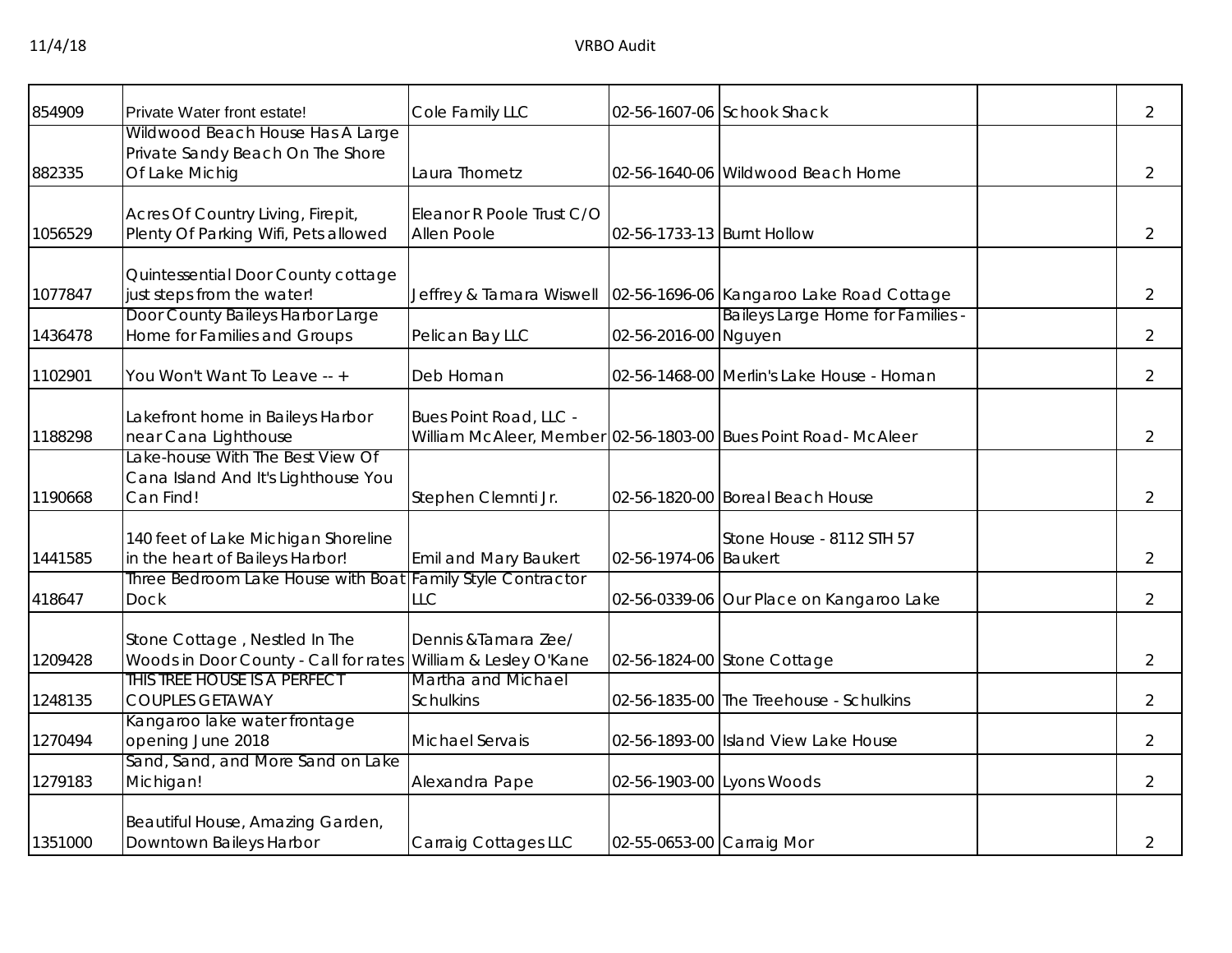|           | <b>Beautiful Home Downtown Baileys</b>                             |                                                     |                         |                                                               |                 |                |
|-----------|--------------------------------------------------------------------|-----------------------------------------------------|-------------------------|---------------------------------------------------------------|-----------------|----------------|
| 1351022   | Harbor Newly Furnished May 2015                                    | Carraig Cottages LLC                                |                         | 02-55-0652-00 Carraig Beag Cottage                            |                 | $\overline{2}$ |
|           | Fabulous New Two Bed, Two Bath                                     |                                                     |                         |                                                               |                 |                |
| 1351028   | Cottage On Kangaroo Lake                                           | Carraig Cottages LLC                                |                         | 02-56-1052-00 Carraigeen Cottage                              |                 | 2              |
|           | Newly renovated with over 250 feet                                 |                                                     |                         | Secluded Waterfront Home on                                   |                 |                |
| 1357038   | of Shoreline!                                                      | Eva McKee                                           | 02-56-1850-06 North Bay |                                                               |                 | 2              |
|           | Lagom Lodge, a lovely three-                                       |                                                     |                         |                                                               |                 |                |
|           | bedroom chalet style home that sits                                |                                                     |                         |                                                               |                 |                |
| 1360725   | on the lakefront                                                   | Stephen & Michelle Hoke 02-56-1914-06 Lagom Lodge   |                         |                                                               |                 | $\overline{2}$ |
|           | Daisy Cottage is a quintessential                                  |                                                     |                         |                                                               |                 |                |
|           | Door County two-bedroom lakefront                                  |                                                     |                         |                                                               |                 |                |
| 1360726   | cottage                                                            | Stephen & Michelle Hoke 02-56-1915-06 Daisy Cottage |                         |                                                               |                 | 2              |
|           |                                                                    | William and Heather                                 |                         |                                                               |                 |                |
| 723507    | Large Home on Kangaroo Lake                                        | Andersen                                            |                         | 02-56-1543-06 Kangaroo Lake Retreat                           |                 | $\overline{2}$ |
|           | Bailey's Harbor Cabin Secluded in                                  |                                                     |                         |                                                               |                 |                |
|           | Woods, Walking distance to                                         |                                                     |                         | Baileys Harbor Near Kangaroo                                  |                 |                |
| 4648066ha | Kangaroo Lake-DUPLEX                                               | Alyssa Lebakken                                     |                         | 02-56-1782-00 Lake - Lebakken                                 | permitted for 2 | $\overline{2}$ |
|           |                                                                    |                                                     |                         |                                                               |                 |                |
|           | North Unit Cabin Bailey's Harbor Door<br>County Near Kangaroo Lake |                                                     |                         | Baileys Harbor Near Kangaroo<br>02-56-1782-00 Lake - Lebakken | permitted for 2 |                |
| 4706534ha |                                                                    | Alyssa Lebakken<br>Tom and Michele                  |                         |                                                               |                 | $\overline{2}$ |
| 1435263   | The Oaks at Baileys Bluff                                          | Schaefer                                            |                         | 02-56-1983-00 Oaks at Baileys Bluff - Schaefer                |                 | $\overline{2}$ |
|           | NEW! Baileys Harbor Studio on Lake                                 |                                                     |                         |                                                               |                 |                |
| 4840107ha | Michigan!                                                          | James Dillenburg                                    |                         | 02-56-1257-00 Shalom Stone                                    |                 | $\overline{2}$ |
|           | Lakeview Cottage in Downtown                                       |                                                     |                         |                                                               |                 |                |
| 4924765ha | <b>Baileys Harbor</b>                                              | Pamela Schmitz                                      |                         | 02-56-1876-00 Baileys Harbor Beach House                      |                 | $\overline{2}$ |
|           |                                                                    |                                                     |                         |                                                               |                 |                |
|           | Clay Banks Retreat a Beautiful Quiet                               |                                                     |                         |                                                               |                 |                |
| 271777    | Home on Lake Michigan                                              | Dean & Corrine Zajac                                |                         | 06-56-1002-00 Clay Banks Retreat                              |                 | 6              |
|           | Beautiful Lakefront Home in Southern                               |                                                     |                         |                                                               |                 |                |
| 343303    | Door County                                                        | Robert & Mary O'Neil                                |                         | 06-56-1147-00 O'Neil - 290 Clar Lin                           |                 | 6              |
| 754723    | Enjoy your own secluded beach                                      | Mark Ciepluch                                       |                         | 06-56-0901-00 White Sands Hideaway                            |                 | 6              |
|           |                                                                    | Door County Clay Banks                              |                         |                                                               |                 |                |
| 1244408   | Door County Retreat                                                | Retreat                                             |                         | 06-56-1866-00 Darelynn M Louscher                             |                 | 6              |
|           |                                                                    |                                                     |                         |                                                               |                 |                |
|           |                                                                    |                                                     |                         |                                                               |                 |                |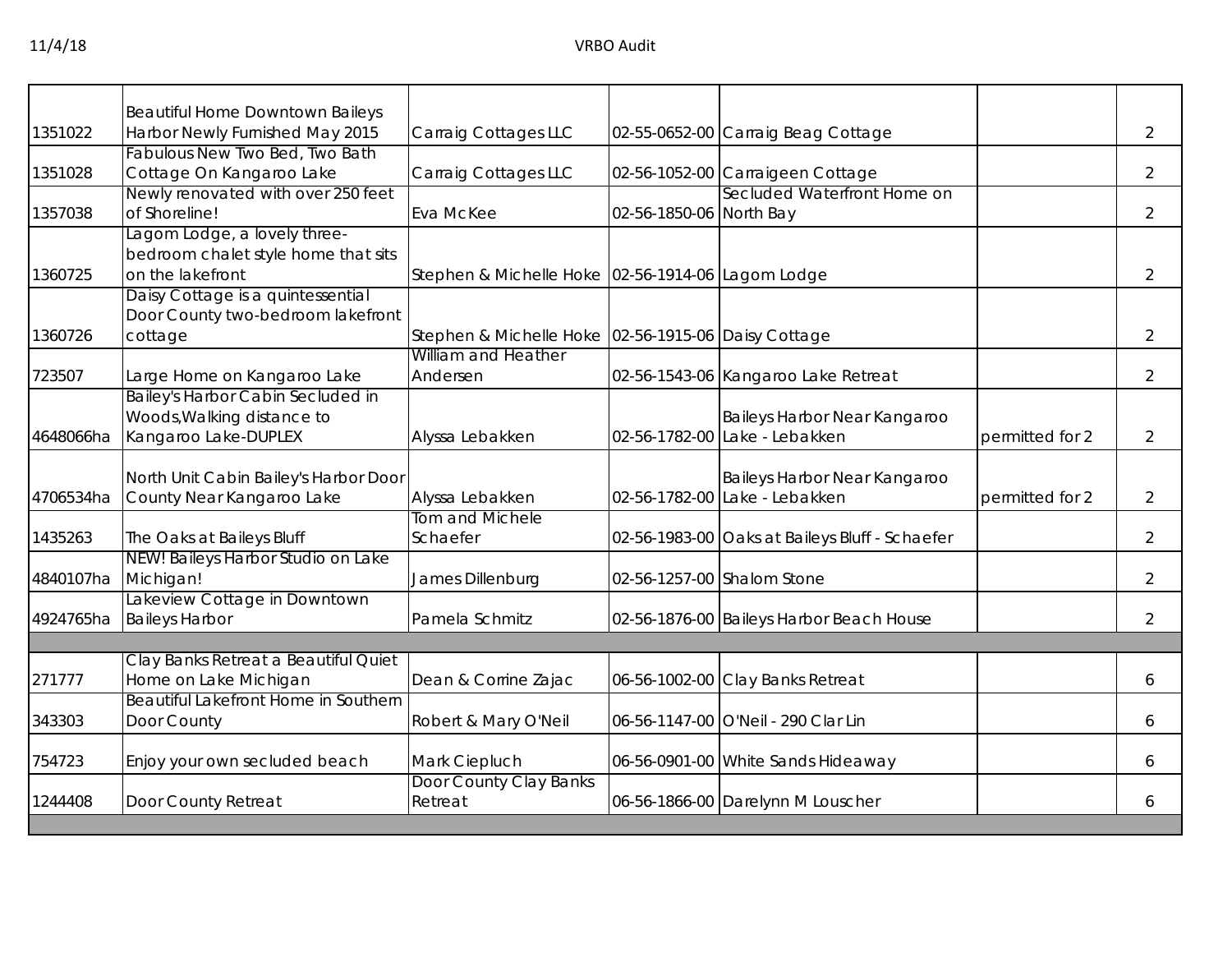| 57138  | Panorama Waterfront Guest House<br>North of Sturgeon Bay                               | Margaret Koenen                                                             |                            | 08-55-0155-00 Koenens Panorama Guest House                           |                 | 8 |
|--------|----------------------------------------------------------------------------------------|-----------------------------------------------------------------------------|----------------------------|----------------------------------------------------------------------|-----------------|---|
| 78867  | Private Cotttage on 10 acre Farm in<br><b>Fish Creek</b>                               | Applewood Cottage<br>Property Managment LLC 08-55-0093-00 Applewood Cottage |                            |                                                                      |                 | 8 |
| 189273 | Luxury Home in Magnificient Door<br>County, WI                                         | Carol Trimberger                                                            | 08-56-0088-00 Market       | A luxury Log Home - Door County                                      |                 | 8 |
| 224851 | Cottage on the Bay - Waterfront,<br>100' Beach, 50ft pier, Sunsets,<br>Secluded, Wi-Fi | Cottage on the Bay<br>Bernardi                                              |                            | Elizabeth & Mario<br>08-56-0841-00 Bernardi/Bernardi Enterprises LLC |                 | 8 |
| 230079 | <b>Amazing Door County Hand Hewn</b><br>Log Cabin in the Woods                         | Charles Ireland                                                             |                            | 08-56-0925-00 Hidden Bear Cabin                                      |                 | 8 |
| 288910 | Vacation in Door County, Wisconsin<br>Cape Cod of the Midwest                          | Landmark Carson                                                             | 08-53-0945-00 Fred Carson  |                                                                      |                 | 8 |
| 341406 | The Honey Dew Lodge at Egg Harbor<br>Door County WI                                    | <b>WDL Trust</b>                                                            |                            | 08-56-0702-00 Honey Dew Lodge                                        |                 | 8 |
| 375676 | Amazing views from peaceful home<br>overlooking green bay close to<br>beach            | Tim & Mary Kelley                                                           | 08-53-0305-00 Kelley House |                                                                      |                 | 8 |
| 403451 | Bayside Log Home Waterfront, WiFi, 3<br>bedrooms, Direct TV, Fire Pit                  | Laurel Key                                                                  |                            | 08-56-1037-13 Bayside Log Home                                       |                 | 8 |
| 404293 | Luxury Log Cabin in Egg Harbor Door<br>County                                          | Susan Mullarkey                                                             |                            | 08-56-0647-00 Birch Lane Log Cabin                                   |                 | 8 |
| 423455 | Landmark 2-BR King Beds, 2-Bath                                                        | Curtis Rudy                                                                 |                            | Landmark - Rudy - Units 1303,<br>08-53-1346-00 4218 and 2332         | permitted for 3 | 8 |
| 456458 | Wooded Beach Front Property that<br>sleeps 12                                          | <b>Robert Cowles</b>                                                        | 08-56-1376-00 The Annex    |                                                                      |                 | 8 |
| 456464 | Secluded Waterfront Cottage                                                            | <b>Robert Cowles</b>                                                        |                            | 08-56-1375-00 Cherry Lodge                                           |                 | 8 |
| 468335 | Your key to the door                                                                   | Bryan Troutman                                                              | 08-56-1322-00 Door         | Cousins Cottage - Your key to the                                    |                 | 8 |
| 476628 | Updated 1 bedroom king, book now<br>for winter fun in door county                      | <b>Michael Kostiuk</b>                                                      |                            | 08-53-0676-00 Landmark Resort -MJK Rentals                           |                 | 8 |
| 513963 | Stunning waterview condo at the<br>Landmark Resort in Egg Harbor                       | <b>Curtis &amp; Carrie Downes</b>                                           |                            | 08-53-1344-00 Landmark Downes #2207                                  |                 | 8 |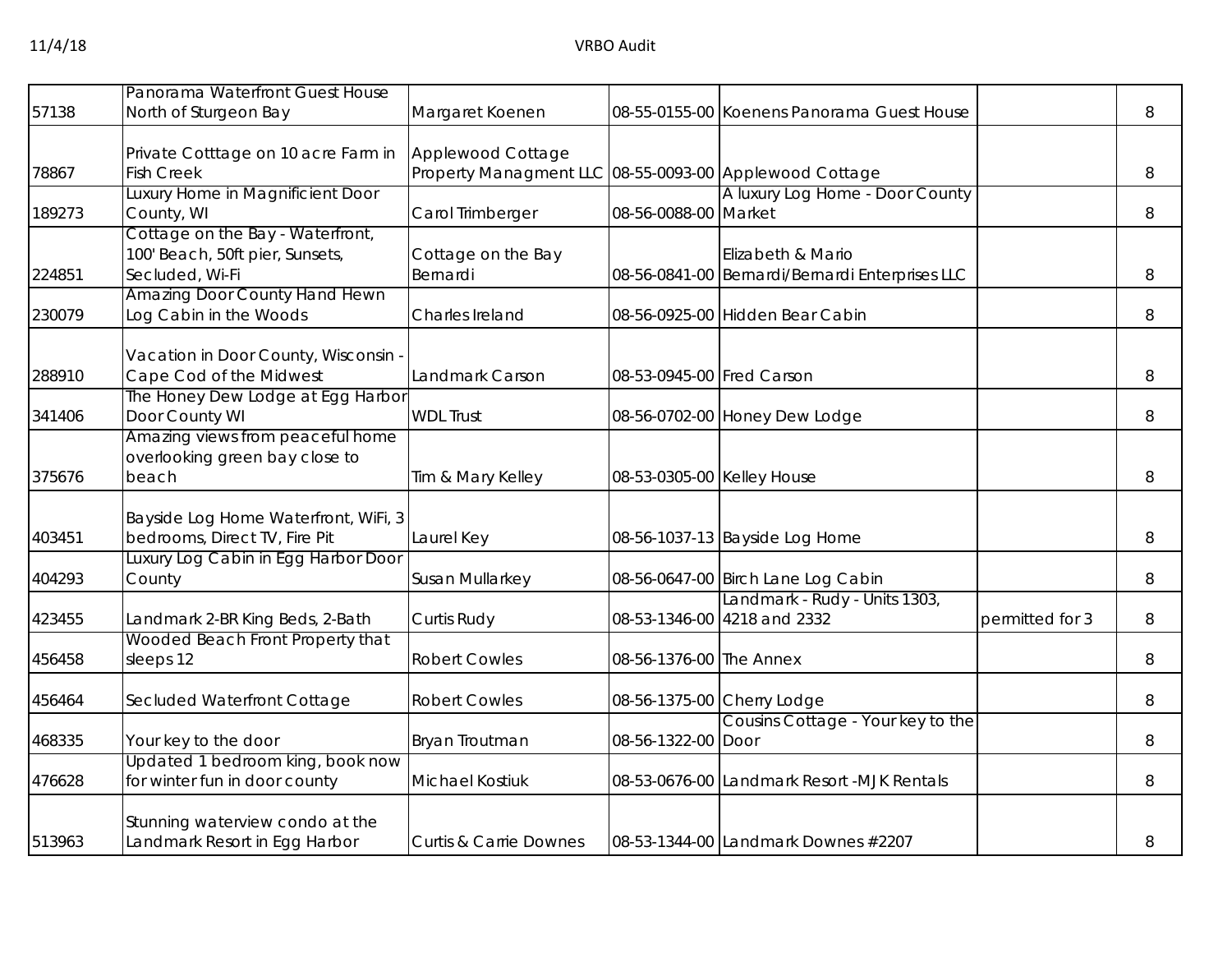|         |                                                           | David Ohlson/ Charles                                         |                         |                                                             |                 |   |
|---------|-----------------------------------------------------------|---------------------------------------------------------------|-------------------------|-------------------------------------------------------------|-----------------|---|
| 566840  | Views of Green Bay and Egg Harbor                         | Chilcote                                                      |                         | 08-56-0726-06 Ohlson Chateau2                               |                 | 8 |
|         | Unique Distinctive Cottage on the                         | Sara Steinharted/Jon                                          |                         |                                                             |                 |   |
| 595501  | Shores of Green Bay                                       | Chapman                                                       |                         | 08-56-1316-06 Whitestone at the Water                       |                 | 8 |
|         | Privacy In The Woods, Yet Close To                        |                                                               |                         |                                                             |                 |   |
| 655760  | All The Fun!                                              | <b>Butterfly House - Blosser</b>                              |                         | 08-56-1580-00 Robert Blosser                                |                 | 8 |
|         | Door County Egg Harbor Private                            |                                                               |                         |                                                             |                 |   |
| 677495  | waterfront beautiful sunsets, sleeps 6                    | Ricky & Susan Kwaterski                                       |                         | 08-56-0806-13 Ski Shore Retreat                             |                 | 8 |
| 751221  | Breathtaking Water View Condo -<br>Almost Everything New! | Michael & Leigh Dicks                                         |                         | 08-53-1554-00 Landmark Dick's Rental                        |                 | 8 |
|         | OFFSEASON special Nov to mid-May                          |                                                               |                         |                                                             |                 |   |
| 809045  | book 2 get 1; book 3 get 2.                               | Landmark Resort- Callen                                       |                         | 08-53-1623-00 John and Sue Callen                           |                 | 8 |
|         | The Fox Den offers a scenic view of                       |                                                               |                         |                                                             |                 |   |
| 817047  | the hardwoods below and of green<br>bay waters            | Robert & Michele Fox                                          | 08-56-0823-06 Fox Deb   |                                                             |                 | 8 |
|         | Magnificent Water View Condo-                             |                                                               |                         |                                                             |                 |   |
| 843029  | Completely Remodeled!                                     | Jeffrey Petsinger                                             |                         | 08-53-1617-00 Landmark Resort - Petsinger                   |                 | 8 |
|         | 'April Special* Renovated 2 Bedroom                       |                                                               |                         |                                                             |                 |   |
|         | 1 Bath Condo in Family Friendly                           |                                                               |                         |                                                             |                 |   |
| 859907  | Resort                                                    | Wendy and Scott Schultz 08-53-1626-07 Landmark Resort-Schultz |                         |                                                             | permitted for 2 | 8 |
|         | <b>ANDMARK RESORT ~ Remodeled,</b>                        |                                                               |                         | Landmark Resort - Door County                               |                 |   |
| 907077  | One Bedroom ADA Condo                                     | <b>Brian Wiegand</b>                                          | 08-53-1688-00 Getaweays |                                                             | permitted for 4 | 8 |
|         | Cozy 1br Woodview! Landmark                               |                                                               |                         | Landmark Resort - Door County                               |                 |   |
| 963491  | Resort                                                    | <b>Brian Wiegand</b>                                          | 08-53-1688-00 Getaweays |                                                             | permitted for 4 | 8 |
| 1400614 | <b>Bay View Bungalow</b>                                  | Dean Hellwing                                                 |                         | 08-53-1984-00 Landmark Bay View Bungalow                    |                 | 8 |
|         |                                                           |                                                               |                         |                                                             |                 |   |
|         | Leaf House Door County, your home                         |                                                               |                         |                                                             |                 |   |
| 1000413 | at a beautiful Egg Harbor resort                          | Sean and Cami Wright                                          |                         | 08-53-1699-00 Landmark Resort - Leaf House                  |                 | 8 |
|         | Relax In Our Nostalgic Log Home                           |                                                               |                         |                                                             |                 |   |
| 1001072 | (3BR/2ba)                                                 | Patricia Culliton                                             |                         | 08-56-1715-00 Green Apple Lodge                             |                 | 8 |
|         | Relaxing 1 Bedroom 1 Bathroom                             | Christopher & Sara                                            |                         | Landmark Resort - Units                                     |                 |   |
| 1005998 | Condo<br>Newly Renovated Waterview 1 Bed                  | Spencer<br>Christopher & Sara                                 |                         | 08-53-1686-07 1225/1220- Spencer<br>Landmark Resort - Units | permitted for 2 | 8 |
| 1010074 | <b>Bath Condo</b>                                         | Spencer                                                       |                         | 08-53-1686-07 1225/1220- Spencer                            |                 | 8 |
|         | <b>TASTEFULLY RENOVATED 2 BEDROOM</b>                     |                                                               |                         |                                                             |                 |   |
| 1010162 | <b>WATERVIEW CONDO!</b>                                   | Penny Albers                                                  |                         | 08-53-1735-00 Landmark Resort - Albers                      |                 | 8 |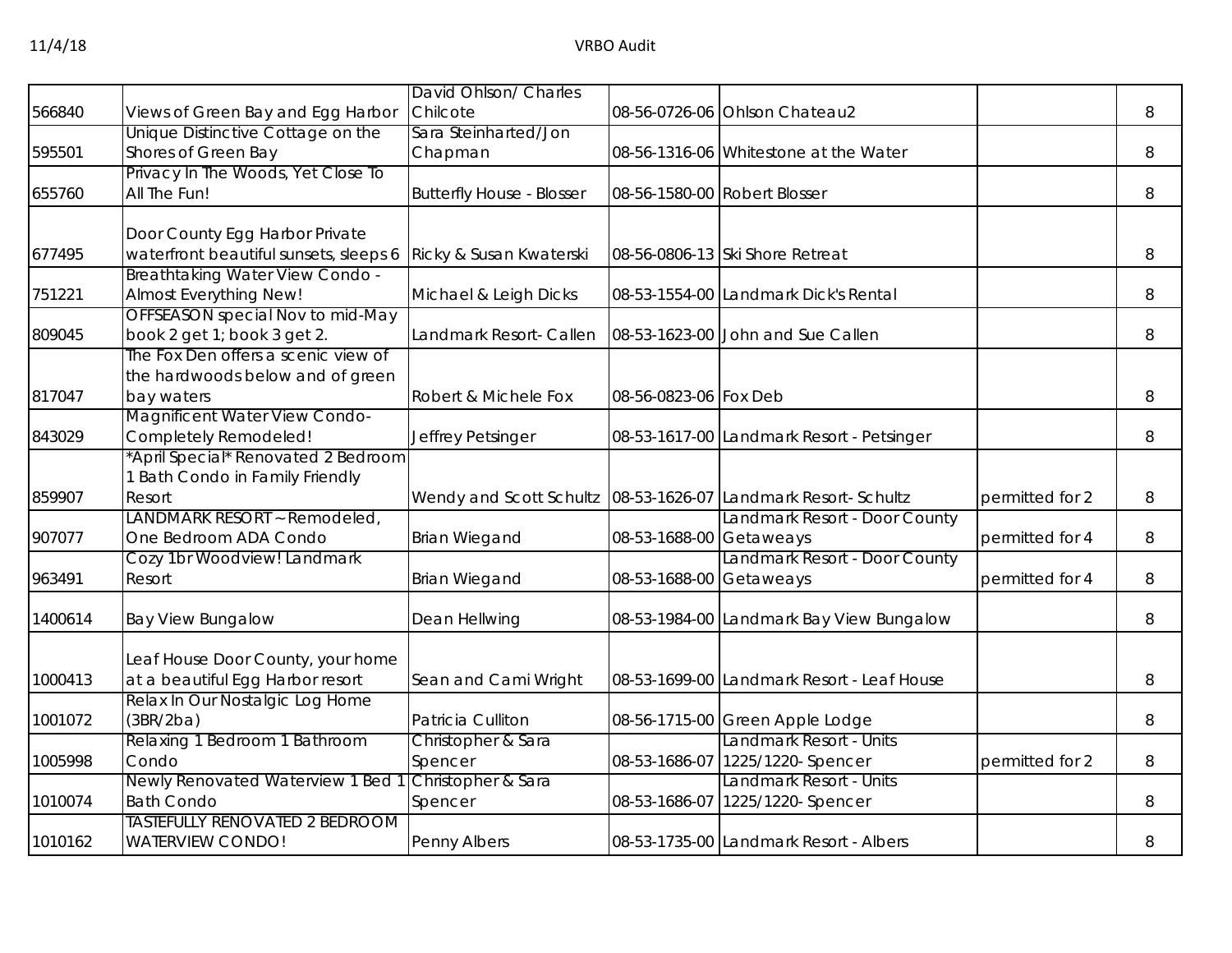|         | Contemporary 3 Bed 2.5 Bath Hand-      |                                 |                            |                                                                |                 |   |
|---------|----------------------------------------|---------------------------------|----------------------------|----------------------------------------------------------------|-----------------|---|
|         | Hewn Log Cabin in Wooded Setting       |                                 |                            |                                                                |                 |   |
| 1024755 | of Egg Harbor                          | Patrick and Shari Hayes         |                            | 08-56-1711-00 Hazy Hideaway                                    |                 | 8 |
|         | 2 King Bed, 2 Bath Condo W/ Pool       |                                 |                            | Landmark Resort Unit #4213                                     |                 |   |
| 1038437 | <b>Access</b>                          | Will A Pflum                    | 08-53-1684-07 Pflum        |                                                                |                 |   |
|         |                                        |                                 |                            |                                                                |                 | 8 |
|         | <b>COZY WOODVIEW! Landmark Resort</b>  |                                 |                            |                                                                |                 |   |
|         | EGG HARBOR - Updated, Cozy, 1          |                                 |                            | Landmark Resort - Door County                                  |                 |   |
| 1050857 | <b>Bdrm Woodview C</b>                 | <b>Brian Wiegand</b>            | 08-53-1688-00 Getaweays    |                                                                | permitted for 4 | 8 |
|         | Gorgeous water view condo              |                                 |                            |                                                                |                 |   |
| 1065393 | overlooking Green Bay                  | Matt Pidgeon                    |                            | 08-53-1754-00 Landmark Pidgeon                                 |                 | 8 |
|         | Landmark Resort - Serene 1 Bed 1 Bath  |                                 |                            | Landmark Resort - Door County                                  |                 |   |
| 1067123 | Condo                                  | <b>Brian Wiegand</b>            | 08-53-1688-00 Getaweays    |                                                                | permitted for 4 | 8 |
|         | The Gull Cottage: New Construction,    |                                 |                            |                                                                |                 |   |
|         |                                        | <b>Anne Neuhaus</b>             |                            |                                                                |                 |   |
| 1115406 | Waterfront Home With Private Pier      |                                 | 08-56-1773-00 Gull Cottage |                                                                |                 | 8 |
|         | Newly Updated! 2 Bed/1 Ba Family       |                                 |                            |                                                                |                 |   |
| 1161265 | <b>Friendly Resort</b>                 |                                 |                            | Wendy and Scott Schultz 08-53-1626-07 Landmark Resort- Schultz | permitted for 2 | 8 |
|         | Modern, newly updated condo in         |                                 |                            |                                                                |                 |   |
|         | scenic Egg Harbor! Heart of Door       | David and Carrie                |                            | Landmark Resort - #3202-                                       |                 |   |
| 1183567 | County                                 | Counihan                        | 08-53-1783-00 Counihan     |                                                                |                 | 8 |
|         | 2 Bedroom, 1 Bath Home Away From       | Jonathon Pesek - Pesek          |                            |                                                                |                 |   |
| 1206658 | Home - Overlooks the lake              | Realty                          |                            | 08-56-1856-00 Landmark Resort - Pesek                          |                 | 8 |
|         | Wonderful place to relax for your      | Ditched LLC -Izabela            |                            |                                                                |                 |   |
| 1212725 | family in the heart of Door County     | <b>Ditchen Sims</b>             |                            | 08-53-1822-00 LandmarkDitched                                  |                 | 8 |
|         |                                        |                                 |                            |                                                                |                 |   |
|         | Door County Log Cabin - Egg Harbor     | <b>Blue Chair Capital, Mike</b> |                            |                                                                |                 |   |
| 1214889 | on 40 Acres; July 4th week still open! | and Becky Boyer                 |                            | 08-56-1821-00 Boyer Log Home                                   |                 | 8 |
|         |                                        |                                 |                            |                                                                |                 |   |
| 1276892 | Diamond in the Wooods                  | Elaine DeMarb                   | 08-56-1860-00              | Diamond in the Woods                                           |                 | 8 |
| 1452844 | Condo in Egg Harbor, WI                | Tod & Kathleen Kerscher         |                            | 08-53-2013-00 Landmark Resort - Kerscher                       |                 | 8 |
| 1457421 | <b>Bay View Escape In Door County</b>  | Zanky Properties LLC            |                            | 08-53-2007-00 Ladmark Zanky                                    |                 | 8 |
|         | Quaint Door County Haven at The        |                                 |                            |                                                                |                 |   |
|         | andmark Resort (Family-friendly        |                                 |                            | Quaint Door County Haven-                                      |                 |   |
| 1281266 | Condo)                                 | Mark Lorenzo                    |                            | 08-53-1832-00 Landmark Lorenzo                                 |                 | 8 |
|         |                                        |                                 |                            |                                                                |                 |   |
| 1307342 | The Lodge - Relax In Quiet Seclusion   | Dale La Violette                |                            | 08-55-0133-00 Cottage Retreat                                  | permitted for 6 | 8 |
|         |                                        |                                 |                            |                                                                |                 |   |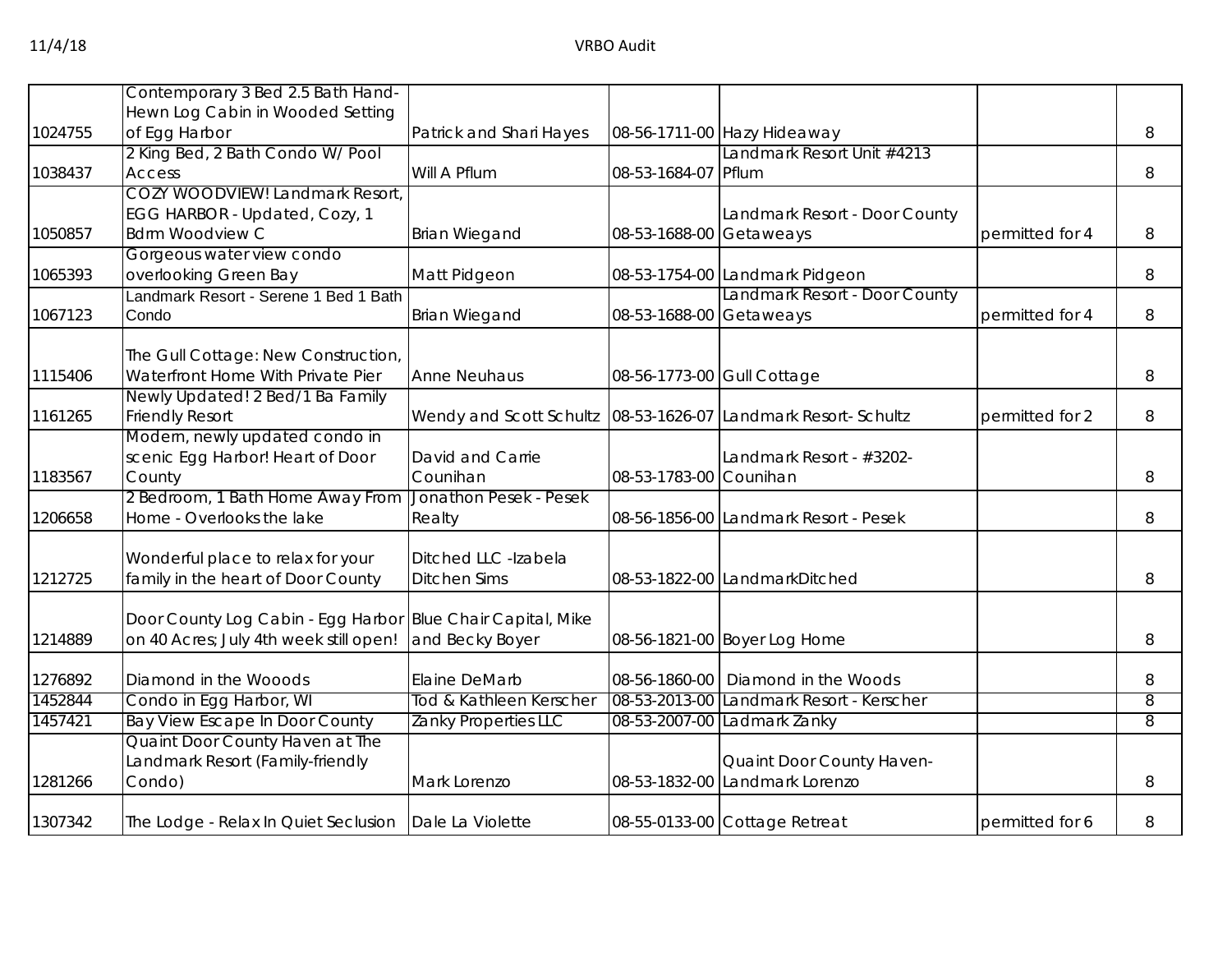|           | Nautical Theme 1 Bed 1 Bath Condo       |                                                 |                            |                                        |                 |   |
|-----------|-----------------------------------------|-------------------------------------------------|----------------------------|----------------------------------------|-----------------|---|
| 1316971   | w/ Waterview                            | Michael White                                   |                            | 08-53-1834-07 Landmark Resort - White  |                 | 8 |
|           | A newly renovated cottage on the        |                                                 |                            |                                        |                 |   |
| 822530    | green bay waters                        | Daniel & Wanda Kupsco                           |                            | 08-56-1566-06 Sunset Sanctuary         |                 | 8 |
|           | <b>SUNSETS ON THE BLUFF! NEW</b>        |                                                 |                            |                                        |                 |   |
| 1319701   | <b>CONSTRUCTION! WATERVIEW!</b>         | Gail Bergman                                    |                            | 08-56-1874-00 Bluff Cottage Sunset LLC |                 | 8 |
|           | Treat yourself staying at this romantic |                                                 |                            |                                        |                 |   |
| 1372707   | retreat!                                | Natalia Luque                                   |                            | 08-53-1929-00 Landmark Luque #1232     |                 | 8 |
|           | Landmark Resort - 2 Bedroom, 1          |                                                 |                            |                                        |                 |   |
|           | Bath, Wood View - NEWLY AND FULLY       |                                                 |                            | Landmark Rudy - units 1303, 4218       |                 |   |
| 3686164ha | REMODELED!!!                            | Curt Rudy                                       | 08-53-1346-00 & 2332       |                                        | permitted for 3 | 8 |
|           |                                         |                                                 |                            |                                        |                 |   |
|           | NEW LISTING! Charming Door County       |                                                 |                            |                                        |                 |   |
| 1454913   | Cabin on the Shores of Green Bay!       | <b>Jeff Garber</b>                              | 08-56-1396-01 Stones Throw |                                        |                 | 8 |
|           |                                         | Jeff Garber                                     | 08-56-1395-01              | <b>Stoney Shore</b>                    |                 | 8 |
|           | Cozy 2 Bed Condo at Landmark            |                                                 |                            | Landmark Resort Good Faith             |                 |   |
| 1400318   | <b>Resort - Many Amenities</b>          | <b>Good Faith Financial</b>                     | 8-53-1970-07               | Financial Unit #2324                   |                 | 8 |
|           | NEW! 2BR Egg Harbor House on 2          |                                                 |                            |                                        |                 |   |
| 4647662ha | Acres!                                  | Kerri Zergoski                                  | 08-56-1768-00 Lodge 42     |                                        |                 | 8 |
|           |                                         |                                                 |                            |                                        |                 |   |
| 7045122ha | Villa Royer - Waterfront home           | Villa Royer                                     |                            | 08-56-1029-00 Barbara-Widder Lowry     |                 | 8 |
|           |                                         |                                                 |                            |                                        |                 |   |
| 7080871ha | Gray Gull Cottage-Waterfront Home       | Monument Point Lane LLP 08-55-0797-00 Grey Gull |                            |                                        |                 | 8 |
|           | The Feathered Star Bed and              |                                                 |                            |                                        |                 |   |
| 4733687ha | Breakfast - Room, 2 Twin Beds           | Sandy Chlubna                                   |                            | <b>Feathered Star</b>                  |                 | 8 |
|           | <b>Door County Luxurious</b>            | Kelly Tolomeo / Robert                          |                            |                                        |                 |   |
| /249533   | Accommodati                             | Tole                                            |                            | 08-56-0474-00 Door County Bluff House  |                 | 8 |
|           | Landmark Resort, 2 bedroom, 1 bath      |                                                 |                            |                                        |                 |   |
| 7083628ha | sleeps 6. Lowest rates.                 | Harry & Sharon Achino                           |                            | 08-53-1140-00 Achino - Landmark        |                 | 8 |
|           |                                         |                                                 |                            |                                        |                 |   |
|           | Awesome Bluff Views of Green Bay in     |                                                 |                            |                                        |                 |   |
|           | Egg Harbor from your private 2nd        | Baudo - 7810 Ridgewood                          |                            |                                        |                 |   |
| 22662     | floor deck                              | <b>Bluff</b>                                    |                            | 09-53-0253-00 Robert Baudo             |                 | 9 |
| 4595946ha | Standard Room, 2 Bedrooms               | Ass'n Inc                                       |                            | 09-51-0410-00 Newport Resort           |                 | 9 |
|           | Newly furnished condo w/exquisite       |                                                 |                            |                                        |                 |   |
|           | sunset/water view from balcony. Wifi    |                                                 |                            |                                        |                 |   |
| 56038     | included.                               | Angie Vandenavond                               |                            | 09-53-0640-00 Ridgewood Condo 2-B      | permitted for 2 | 9 |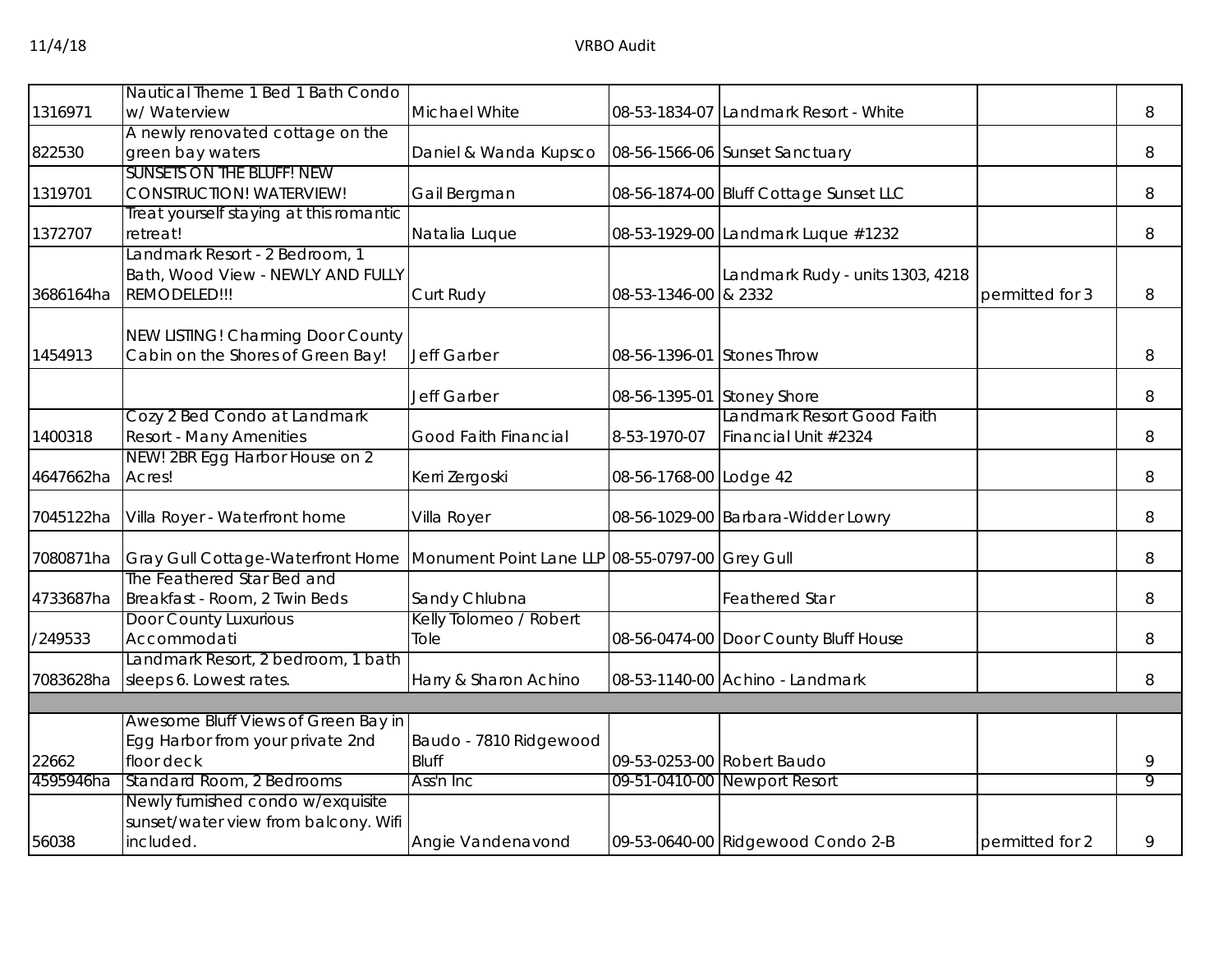|        | Luxurios Large Condo - Great Water                                |                                                                     |                           |                                                  |                 |   |
|--------|-------------------------------------------------------------------|---------------------------------------------------------------------|---------------------------|--------------------------------------------------|-----------------|---|
| 114019 | Views Ac & WI FI                                                  | Angie Vandenavond                                                   |                           | 09-53-0637-00 Eames Farm m6                      |                 | 9 |
|        | Larsen Log Cabin in the beautiful                                 |                                                                     |                           |                                                  |                 |   |
| 427036 | Village of Egg Harbor                                             | Paul Larsen                                                         |                           | 09-55-0381-00 Larsen Log Cabin                   | permitted for 2 | 9 |
|        | NEW on the VRBO Market 6/21/14,                                   |                                                                     |                           |                                                  |                 |   |
| 427037 | The Larsen House                                                  | Paul Larsen                                                         |                           | 09-55-0381-00 Larson Log Cabin                   |                 | 9 |
|        | Summer of 2018 rentals-\$1350 per                                 | <b>Thomasan Christensen</b>                                         |                           |                                                  |                 |   |
| 309573 | week off season 140 per night                                     | Harnack                                                             |                           | 09-53-0498-00 Eames Farm, #S-3 - Christensen     |                 | 9 |
| 429685 | Waterfront Town Home in Egg Harbor Arthur R. Derse                |                                                                     |                           | 09-53-1100-05 Derse's White Cliff Condo - Unit 5 |                 | 9 |
|        | Door County three bedroom                                         |                                                                     |                           |                                                  |                 |   |
| 449353 | vacation home                                                     | Shallows, Inc                                                       | 09-56-0361-00 Bluffside   |                                                  |                 | 9 |
|        | Three bedroom cottage in Point                                    |                                                                     |                           |                                                  |                 |   |
| 827151 | Beach area of Egg Harbor                                          | Bertschinger Investments                                            |                           | 09-55-0317-00 Bertschinger Investments           | permitted for 8 | 9 |
|        | Spacious four bedroom house near                                  |                                                                     |                           |                                                  |                 |   |
|        | Alpine Golf Course and Egg Harbor                                 |                                                                     |                           |                                                  |                 |   |
| 452105 | beach.                                                            | Bertschinger Investments   09-55-0317-00   Bertschinger Investments |                           |                                                  | permitted for 8 | 9 |
|        | White Cliff Water Front Home, the                                 |                                                                     |                           |                                                  |                 |   |
| 236719 | Finest in Door County!                                            | Michael & Dawn McCole 09-56-0894-06 White Cliff Cottage             |                           |                                                  |                 | 9 |
|        | Best Waterview of Egg Harbor -                                    |                                                                     |                           |                                                  |                 |   |
|        | Beautiful, Fully Appointed Ground                                 |                                                                     |                           |                                                  |                 |   |
| 515418 | Level Condo                                                       | JRCH, LLC                                                           |                           | 09-59-1345-00 Eames Farm Condo - #M5 - JRCH      |                 | 9 |
|        | Roomy Two Bedroom House Near                                      |                                                                     |                           |                                                  |                 |   |
| 562683 | Egg Harbor Marina                                                 | <b>Bertschinger LLC</b>                                             |                           | 09-55-0316-00 Bertschinger LLC                   | permitted for 8 | 9 |
|        | The Yellow House in Egg Harbor -                                  |                                                                     |                           |                                                  |                 |   |
|        | beautifully remodeled & ready for                                 |                                                                     |                           |                                                  |                 |   |
| 570970 | you!                                                              | R Lynn & Sandi Rowe                                                 |                           | 09-56-1404-00 The Yellow House                   |                 | 9 |
| 571420 | Sleepy Hollow Cottage, the Perfect<br>Location                    | Paula W Peterson                                                    |                           | 09-56-1349-00 Sleepy Hollow Cottage - Peterson   |                 | 9 |
|        |                                                                   |                                                                     |                           |                                                  |                 |   |
|        | Luxurious Door County Waterfront                                  |                                                                     |                           |                                                  |                 |   |
| 591007 | Home with Private Beach                                           | <b>RPO Holdings</b>                                                 | 09-56-1417-00 Mariner     |                                                  |                 | 9 |
|        | Door County Waterfront Home with                                  |                                                                     |                           |                                                  |                 |   |
| 626232 | Private Beach                                                     | <b>RPO Holdings</b>                                                 | 09-56-1460-00 Mariner II  |                                                  |                 | 9 |
|        |                                                                   |                                                                     |                           |                                                  |                 |   |
| 647346 | 3 Bedroom, 2 Bath Ranch Home With<br>A Great Egg Harbor Location. | <b>Shallows Resort</b>                                              | 09-56-1453-00 Falun House |                                                  |                 | 9 |
|        |                                                                   |                                                                     |                           |                                                  |                 |   |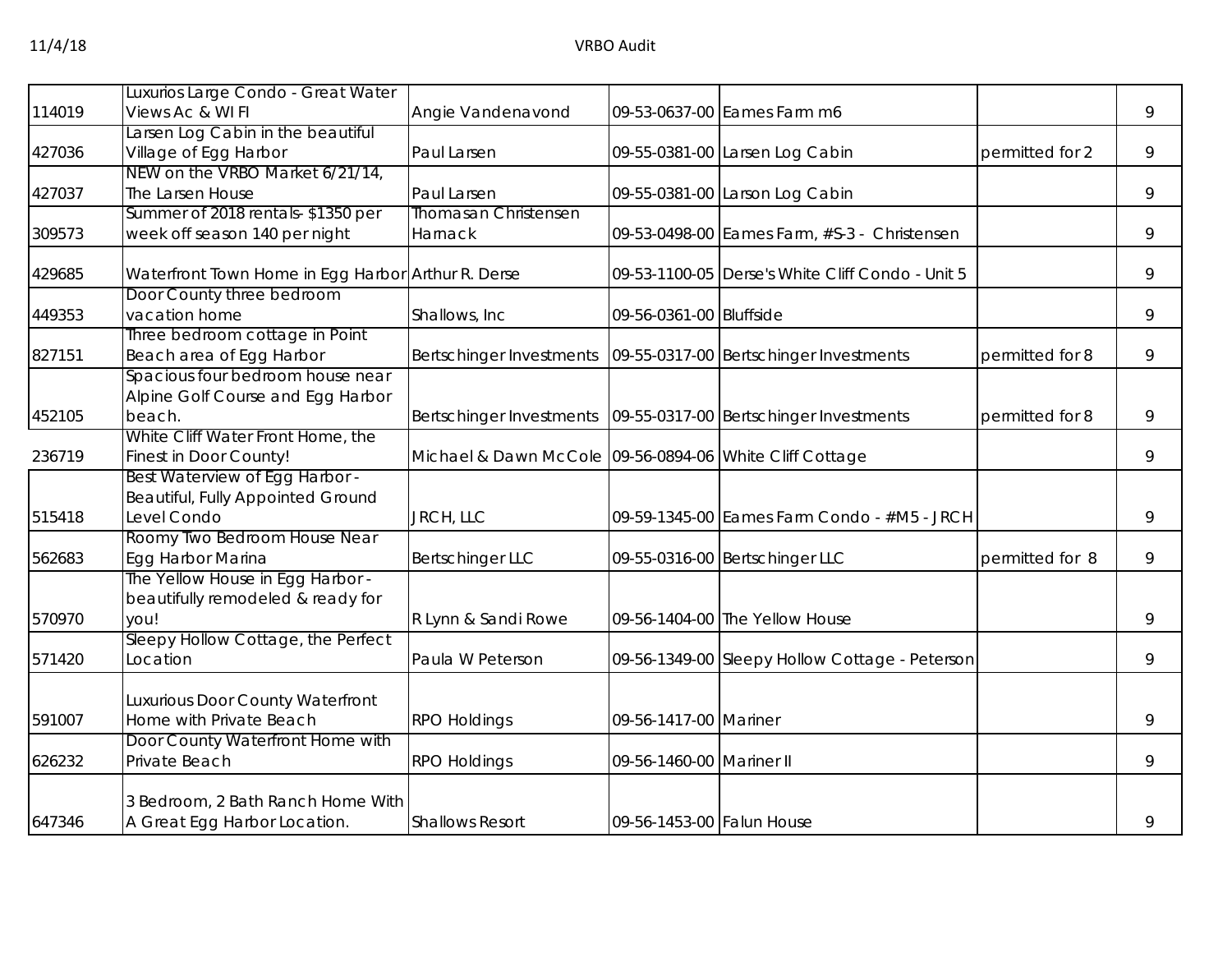|         | Large Five Bedroom on the Water in                                                     |                          |                          |                                                                    |                 |   |
|---------|----------------------------------------------------------------------------------------|--------------------------|--------------------------|--------------------------------------------------------------------|-----------------|---|
| 672228  | Egg Harbor.                                                                            | Bertschinger Investments |                          | 09-55-0317-00 Bertschinger Investments                             | permitted for 8 | 9 |
| 672229  | One Bedroom Cottage on the Water<br>Water Front Home With Spectacular                  | <b>Bertschinger LLC</b>  |                          | 09-55-0316-00 Bertschinger LLC                                     | permitted for 8 | 9 |
| 660427  | Sunset View!                                                                           | On the Water Escape      |                          | 09-55-0817-06 Jan and Craig Bilgen                                 |                 | 9 |
| 705682  | 'YOUR PLACE" 3-bedroom, 2-bath<br>ranch style home in the village of<br>Egg Harbor     | <b>Joe Nimmer</b>        | 09-56-1537-00 Your Place |                                                                    |                 | 9 |
| 827152  | One Bedroom Cottage Near Central<br>Egg Harbor                                         | Bertschinger Investments |                          | 09-55-0317-00 Bertschinger Investments                             | permitted for 8 | 9 |
| 881025  | Egg Harbor Log Cabin, Door County                                                      | Karen Berndt             |                          | 09-56-1646-00 Egg Harbor Log Cabin                                 |                 | 9 |
| 889272  | We offer "country-quiet" a short walk<br>from the village center and town<br>dock.     | <b>Richard Woldt</b>     |                          | 09-55-0365-00 Woldts Intowm Farmette                               |                 | 9 |
| 899706  | Spacious four bedroom house on the<br>bay of Green Bay.                                | <b>Bertschinger LLC</b>  |                          | 09-55-0316-00 Bertschinger LLC                                     | permitted for 8 | 9 |
| 1005094 | Secluded, water front home on the<br>Bay in Egg Harbor                                 | Julie Kowalkowski        |                          | Secluded Waterfront Home on<br>09-56-1738-00 the Bay in Egg Harbor |                 | 9 |
| 1008132 | 3 Bedroom Cape Cod-style Cottage<br>in Egg Harbor, WI                                  | <b>Bertschinger LLC</b>  |                          | 09-55-0316-00 Bertschinger LLC                                     | permitted for 8 | 9 |
| 1015419 | Meadow Ridge of Door County<br>Resort                                                  | Peri Brown               |                          | 09-59-1717-00 Peri Jackson - Meadow Ridge                          |                 | 9 |
| 1221143 | Roomy Two Bedroom House Near<br>Central Egg Harbor                                     | <b>Bertschinger LLC</b>  |                          | 09-55-0316-00 Bertschinger LLC                                     | permitted for 8 | 9 |
| 1221144 | Roomy Two Bedroom House Near<br>Egg Harbor Marina                                      | <b>Bertschinger LLC</b>  |                          | 09-55-0316-00 Bertschinger LLC                                     | permitted for 8 | 9 |
| 1221145 | Spacious four bedroom house near<br>Alpine Golf Course and Egg Harbor<br>beach.        | <b>Bertschinger LLC</b>  |                          | 09-55-0316-00 Bertschinger LLC                                     | permitted for 8 | 9 |
| 1341621 | Lighthouse Place is the perfect place<br>to enjoy Egg Harbor and all of Door<br>County | Claire Murphy            |                          | 09-56-1830-16 Lighthouse Place                                     |                 | 9 |
| 1357071 | Breathtaking views of the bay<br>walking distance to town!                             | Massoud Maleki           |                          | 09-56-1086-06 Scenic Home in Egg Harbor                            |                 | 9 |
| 1357675 | Sounds of the Bay                                                                      | <b>Brian Fecteau</b>     |                          | 09-56-1725-06 Sounds of the Bay                                    |                 | 9 |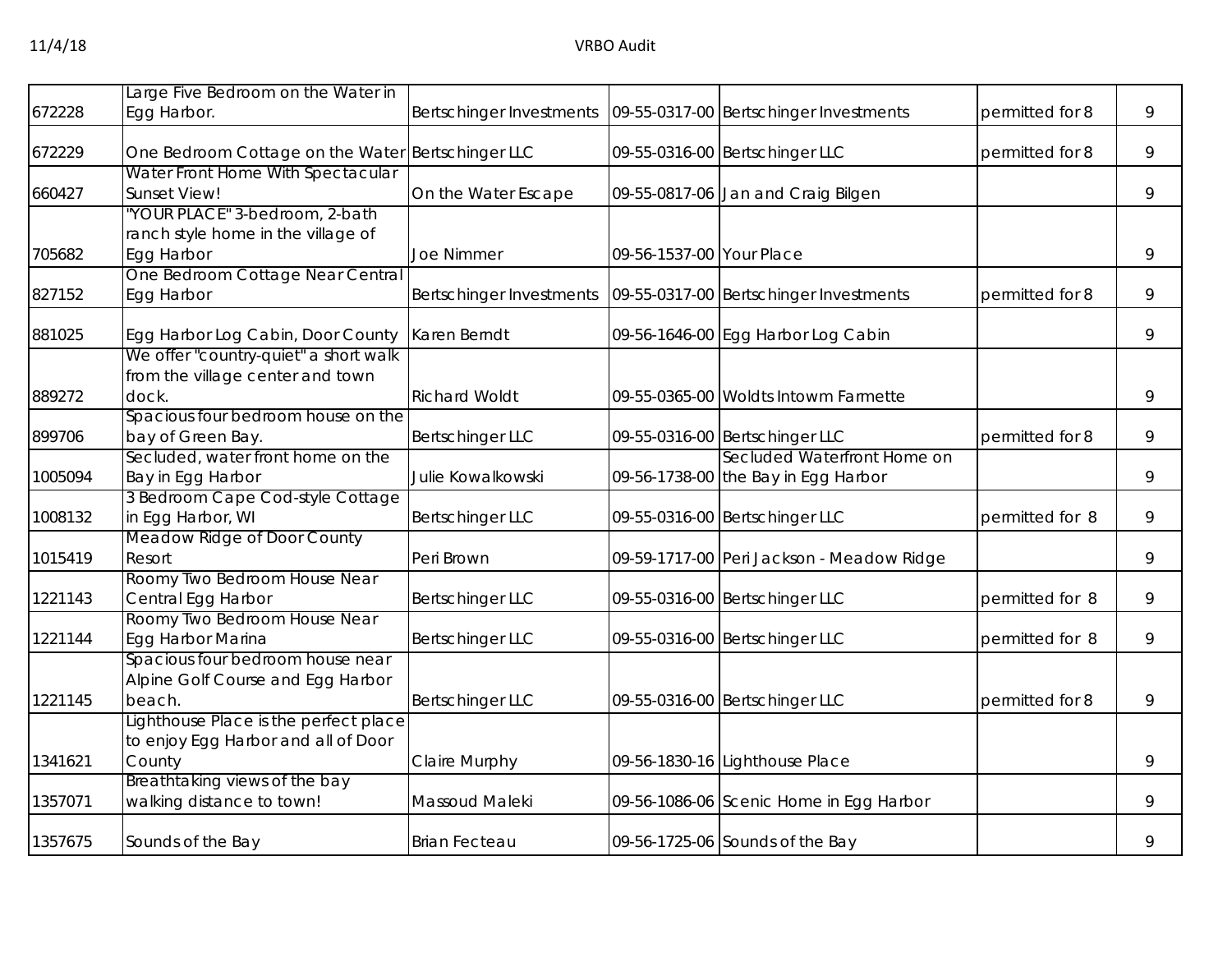|           | Spacious waterfront home in Egg                               |                                                         |                              |                                          |                   |    |
|-----------|---------------------------------------------------------------|---------------------------------------------------------|------------------------------|------------------------------------------|-------------------|----|
| 4728373ha | Harbor                                                        | Mary Zeller                                             |                              | 09-56-1882-00 Point Beach House          |                   | 9  |
|           | Majestic Sunsets and Incredible                               |                                                         |                              |                                          |                   |    |
| 4916534ha | <b>Views</b><br>The 5th Hole- On a 36 hole golf               | <b>Trevor Farell</b>                                    |                              | 09-56-1897-00 Majestic Sunsets           |                   | 9  |
| 7081743ha | course                                                        | Kevin Murphy                                            | 09-55-0753-00 The Fifth Hole |                                          |                   | 9  |
|           |                                                               |                                                         |                              |                                          |                   |    |
|           | Modern Log Home In The Heart Of                               |                                                         |                              |                                          |                   |    |
| 94986     | Ephraim                                                       | Kim Cassidy                                             |                              | 11-56-1574-00 Cassidy's Cottages         |                   | 11 |
|           | Adorable Cottage in the heart of                              |                                                         |                              |                                          |                   |    |
| 795001    | Ephraim!                                                      | Kim Cassidy                                             |                              | 11-56-1574-00 Cassidy's Cottages         |                   | 11 |
|           | Kulma Cottage in the Heart of                                 |                                                         |                              |                                          |                   |    |
| 177706    | Ephraim, blocks away from beach                               | Gregg & Janice Kulma                                    |                              | 11-55-0276-06 Kulma Cottages             | permitted for 3   | 11 |
|           | The beach across from public                                  |                                                         |                              |                                          |                   |    |
| 247187    | beach, views of eagle harbor                                  | Chris & Kirsten Bungener                                |                              | 11-56-0954-06 Beach - Bungener           |                   | 11 |
|           | Door County Log Cabin in Ephraim,                             |                                                         |                              |                                          |                   |    |
| 249849    | #1 Small Town in Midwest                                      | Steve & Susan Schroeder   11-56-1993-00 Log Cabin Place |                              |                                          | permitted for 2   | 11 |
|           |                                                               |                                                         |                              |                                          |                   |    |
|           | Door County Log Cabin in Ephraim,                             |                                                         |                              |                                          |                   |    |
| 424825    | #1 Small Town in Midwest                                      | Steve & Susan Schroeder   11-56-1993-00 Log Cabin Place |                              |                                          | permitted for 2   | 11 |
|           | Historic - Waterfront - Family/Pet                            |                                                         |                              |                                          |                   |    |
| 307617    | Friendly                                                      | Brad & Amy Russell                                      |                              | 11-56-1265-00 Arbor Cottage              |                   | 11 |
|           | 5 Star Rating! Check Out Our                                  |                                                         |                              |                                          |                   |    |
| 309251    | Reviews! Pet Friendly, Too!<br>Family getaway by the beach in | Kevin & Janell Hoey                                     |                              | 11-56-1381-00 mingary Cottage            |                   | 11 |
| 349721    | beautiful Ephraim                                             | Kathy & Glenn Pentler                                   |                              | 11-56-1119-00 Larson Lane LLC            |                   | 11 |
|           | Waterfront Historic Home, Views,                              |                                                         |                              |                                          |                   |    |
| 390442    | Private Beach, Walk to Town                                   | Charles Falwell                                         |                              | 11-56-1185-00 Yeoman Cottage             |                   | 11 |
|           |                                                               | PKJ2 LLC - Jim Blair                                    | 11-56-1373-00 Evans Woods    |                                          |                   | 11 |
| 442496    | Enjoy Door County at its finest!!                             |                                                         |                              |                                          |                   |    |
|           | Quaint and Quiet Cottage North of                             |                                                         |                              |                                          | permitted for two |    |
| 475131    | Ephraim, Just of HWY 42 Easy to Find                          | <b>Frances Richter</b>                                  |                              | 11-56-1386-00 Tuckaway Cottage/RBs House | units             | 11 |
|           |                                                               |                                                         |                              |                                          |                   |    |
| 485111    | Experience True Door County Charm BD Thorp                    |                                                         | 11-56-0809-06 Thorp          |                                          |                   | 11 |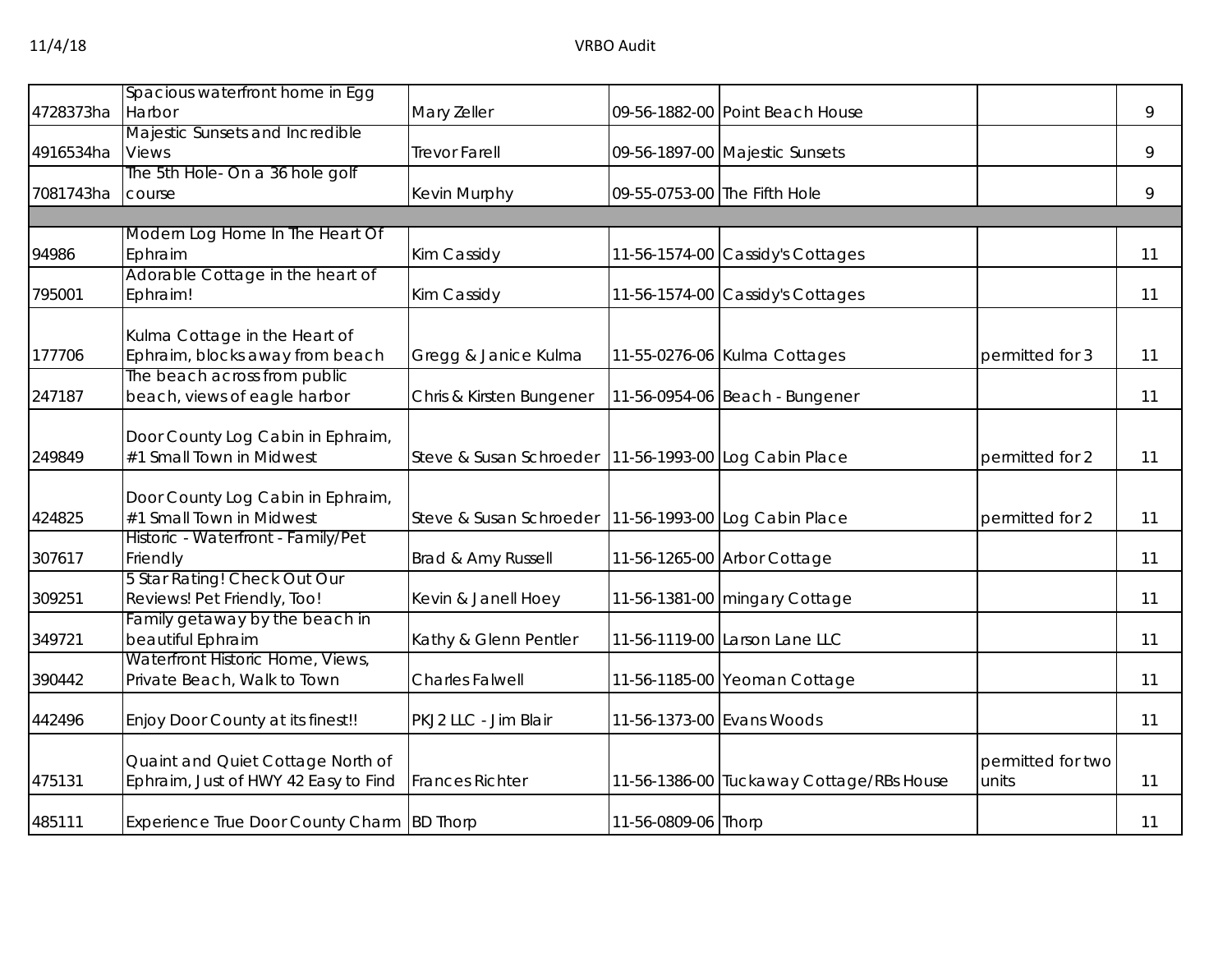|         | Private Waterfront Property in the                                | Robert Beart/Beart Family                                   |                       |                                            |                 |    |
|---------|-------------------------------------------------------------------|-------------------------------------------------------------|-----------------------|--------------------------------------------|-----------------|----|
| 502544  | Woods                                                             | <b>LLC</b>                                                  |                       | 11-56-1072-00 All American Green House     |                 | 11 |
|         | Private Sand Beach /5 Bedroom.                                    |                                                             |                       | <b>Harbor House and Guest</b>              |                 |    |
| 514956  | Harbor House & Guest Cottage                                      | Randall & Elizabeth Frink                                   | 11-56-1383-00 Cottage |                                            | permitted for 2 | 11 |
|         | Beautiful Private, Modern Home,                                   |                                                             |                       |                                            |                 |    |
| 555709  | Sleeps 12                                                         | Patricia Sexton                                             |                       | 11-56-1448-00 Coral Hill Sexton            |                 | 11 |
|         | Comfy Remodeled House a mile                                      |                                                             |                       |                                            |                 |    |
|         | north of downtown Ephraim on Hwy                                  |                                                             |                       |                                            |                 |    |
| 617107  | 42. Great Location                                                | Fran Richter                                                |                       | 11-56-1386-00 Tuckaway Cottage             |                 | 11 |
| 677492  | Ephraim Home Away from Home                                       | John Maher                                                  |                       | 11-56-1528-00 Ephraim Lodge                |                 | 11 |
| 690840  | Pine Cone Cottage, Ideal Location!                                | Pam Mache                                                   |                       | 11-56-1517-00 Pine Cone Cottage            |                 | 11 |
|         | Cedar Glen, a fresh, ephraim                                      |                                                             |                       |                                            |                 |    |
|         | cottage, one block from water and                                 |                                                             |                       |                                            |                 |    |
| 185458  | sunset                                                            | John & Rachel Rothschild 11-55-0758-06 Cedar Glen           |                       |                                            |                 | 11 |
|         | Enjoy Views Of Ephraim And Eagle                                  |                                                             |                       |                                            |                 |    |
|         | Harbor While Sitting On The Porch Of                              |                                                             |                       |                                            |                 |    |
| 710960  | Bayview                                                           | Parks Edge Lakeshore LLC 11-55-0411-06 Park's Edge Cottages |                       |                                            |                 | 11 |
| 711105  | Location Location Location between<br>Sister Bay and Ephraim      | Cynthia Bungert                                             |                       | 11-56-1515-00 Bungert Haven                |                 | 11 |
|         | Cozy Cottage nestled on the bluff in                              |                                                             |                       |                                            |                 |    |
| 794087  | the heart of ephraim                                              | Phil & Alison Tatlow                                        |                       | 11-56-1568-06 Moravia Bluff Nest           |                 | 11 |
|         | Spacious Home On 1.5 Acres                                        |                                                             |                       |                                            |                 |    |
| 823896  | Overlooking The Bay In Ephraim                                    | Sandy Van Sickle                                            |                       | 11-55-0057-00 Hobby Horse                  |                 | 11 |
|         |                                                                   |                                                             |                       |                                            |                 |    |
| 879597  | Newly Remodeled And Only Blocks<br>From Public Beach And Town!    |                                                             |                       | 11-56-1635-06 Cedar Barn Rental            |                 | 11 |
|         | Professionally decorated home in                                  | Jennifer & Bjorn Larson                                     |                       |                                            |                 |    |
| 882561  | Ephraim!                                                          | Daniel & Laurel Simons                                      |                       | 11-56-1656-00 Elegant Home Ephraim         |                 | 11 |
|         | <b>Ephraim Waterfront Cottage With</b>                            |                                                             |                       |                                            |                 |    |
| 894251  | Private Dock On Green Bay                                         | Jaco Mgmt                                                   |                       | 11-56-1662-00 The Shore - Schmeltz         |                 | 11 |
|         |                                                                   |                                                             |                       |                                            |                 |    |
| 926758  | Charming and Historic Log Home                                    | Thomas & Donna Moretti                                      |                       | 11-56-1677-00 Moretti - 10438 Water St     |                 | 11 |
|         | Beach Access /2BR/ Harbor House                                   | Randal and Elizabeth                                        |                       |                                            |                 |    |
| 982888  | <b>Guest Cottage</b>                                              | Frink                                                       |                       | 11-56-1383-00 Harbor House & Guest Cottage | permitted for 2 | 11 |
| 1427259 | Newly renovated in the heart of<br>Ephraim, one block from water! | Collins                                                     |                       |                                            |                 | 11 |
|         |                                                                   |                                                             |                       | 11-56-1708-06 Ephraim Boat House Cottage   |                 |    |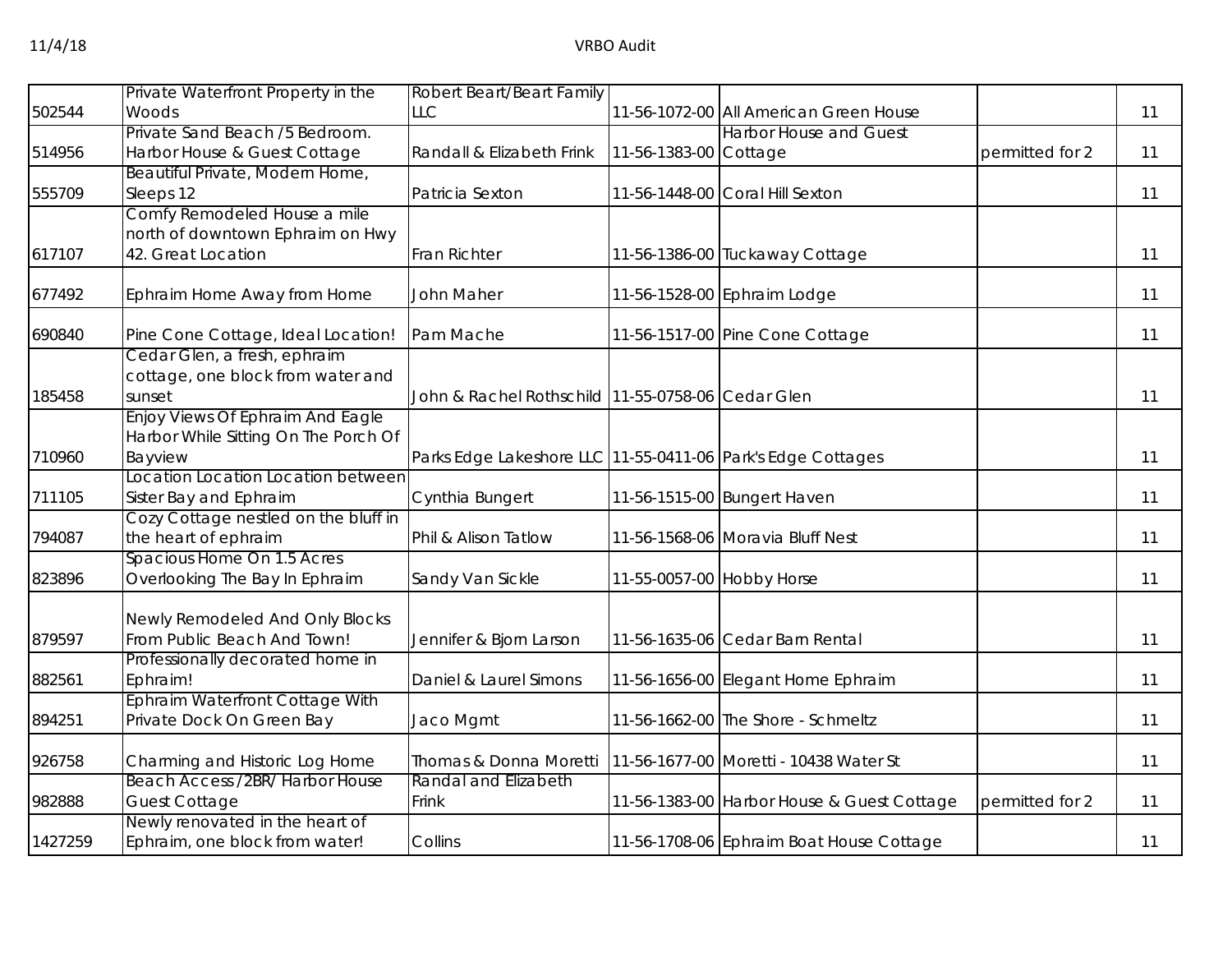|           |                                                  |                                                        |                       | <b>Blue Shutter and Mooring</b>             |                    |    |
|-----------|--------------------------------------------------|--------------------------------------------------------|-----------------------|---------------------------------------------|--------------------|----|
| 1003855   | Ephraim waterfront with sand beach Tony Schmeltz |                                                        | 11-56-1718-00 Cottage |                                             |                    | 11 |
|           |                                                  |                                                        |                       | <b>Blue Shutter and Mooring</b>             |                    |    |
| 1003860   | Mooring Cottage                                  | <b>Tony Schmeltz</b>                                   | 11-56-1718-00 Cottage |                                             |                    | 11 |
|           | NEW! Ephraim Cottage w/Green Bay                 |                                                        |                       | <b>Blue Shutter and Mooring</b>             |                    |    |
| 7353778ha | View - Near Beach                                | <b>Tony Schmeltz</b>                                   | 11-56-1718-00 Cottage |                                             | new evolve listing | 11 |
|           | NEW! Lakefront Ephraim Cottage -                 |                                                        |                       | <b>Blue Shutter and Mooring</b>             |                    |    |
| 7353874ha | Walk to Beach!                                   | <b>Tony Schmeltz</b>                                   | 11-56-1718-00 Cottage |                                             | new evolve listing | 11 |
|           | 4 bedroom home on the water with                 |                                                        |                       |                                             |                    |    |
| 1050003   | westerly views of sunset                         | <b>Windsor McCutcheon</b>                              |                       | 11-56-1724-06 Harbor View on Northshore     |                    | 11 |
|           | Enjoy gorgeous lakeviews from both               |                                                        |                       |                                             |                    |    |
|           | bedrooms and the screened-in                     |                                                        |                       | Parks Edge Lakeshore Beach                  |                    |    |
| 1076803   | porch!                                           | Jacob and Greta Odders 11-56-1818-06 House             |                       |                                             |                    | 11 |
|           | New Listing: Unequaled Door County               |                                                        |                       |                                             |                    |    |
|           | Harborview Location For Family Or                |                                                        |                       |                                             |                    |    |
| 1221684   | Couples                                          | Tim Christofferson                                     |                       | 11-56-1595-00 Heritage House                |                    | 11 |
|           | Newly renovated in the heart of                  |                                                        |                       |                                             |                    |    |
| 1427259   | Ephraim, one block from water!                   | Robert & Nicole Collins                                |                       | 11-56-1708-06 Ephraim Boat House, The       |                    | 11 |
| 1323313   | <b>Natures Window</b>                            | Bill and Heather Anderson 11-56-1958-00 Natures Window |                       |                                             |                    | 11 |
|           | Family Retreat in Heart of Door                  |                                                        |                       |                                             |                    |    |
| 7339901ha | County - Norra Skogen                            | Brian & Amanda Jenkins                                 |                       | 11-56-1407-02 Norra Skogen                  |                    | 11 |
|           | Experience the feel of staying in a              |                                                        |                       |                                             |                    |    |
|           | century old farm house with modern               |                                                        |                       |                                             |                    |    |
| 1371859   | amenities                                        | Roy Elquist                                            |                       | 11-56-1069-06 Townline - 9895 Townline Rd   |                    | 11 |
|           | NEW! 3BR Ephraim House w/ Harbor                 |                                                        |                       |                                             |                    |    |
| 4712540ha | Views!                                           | Carol Corbet                                           |                       | 11-56-1806-00 Harbor View Ephraim - Corbett |                    | 11 |
|           | Ideally located between the towns                | Leslee and Morrie                                      |                       |                                             |                    |    |
| 836338    | of Ephraim and Sister Ba                         | Goldman                                                |                       | 11-56-1258-06 Coral Hill Cottage            |                    | 11 |
|           | Waterbury Inn - Near Francis Hardy               | <b>Waterbury Inn Owners</b>                            |                       |                                             |                    |    |
| 6632616   | Gallery - Deluxe Room                            | <b>Assoc</b>                                           |                       | 11-51-0405-00 Waterbury Inn                 |                    | 11 |
|           | NEW! 'Butternut Cottage' in Central              |                                                        |                       |                                             |                    |    |
| 7181473ha | Door County!                                     | Deborah Eckert                                         |                       | 11-55-0680-00 Park's Place Cottages         | permitted for 5    | 11 |
|           | NEW! Cozy Ephraim 'Cedar Cottage'                |                                                        |                       |                                             |                    |    |
| 7181476ha | w/Private Deck!                                  | Deborah Eckert                                         |                       | 11-55-0680-00 Park's Place Cottages         | permitted for 5    | 11 |
|           | NEW! 'Cherry Cottage' near                       |                                                        |                       |                                             |                    |    |
|           | 7181482ha Peninsula State Park!                  | Deborah Eckert                                         |                       | 11-55-0680-00 Park's Place Cottages         | permitted for 5    | 11 |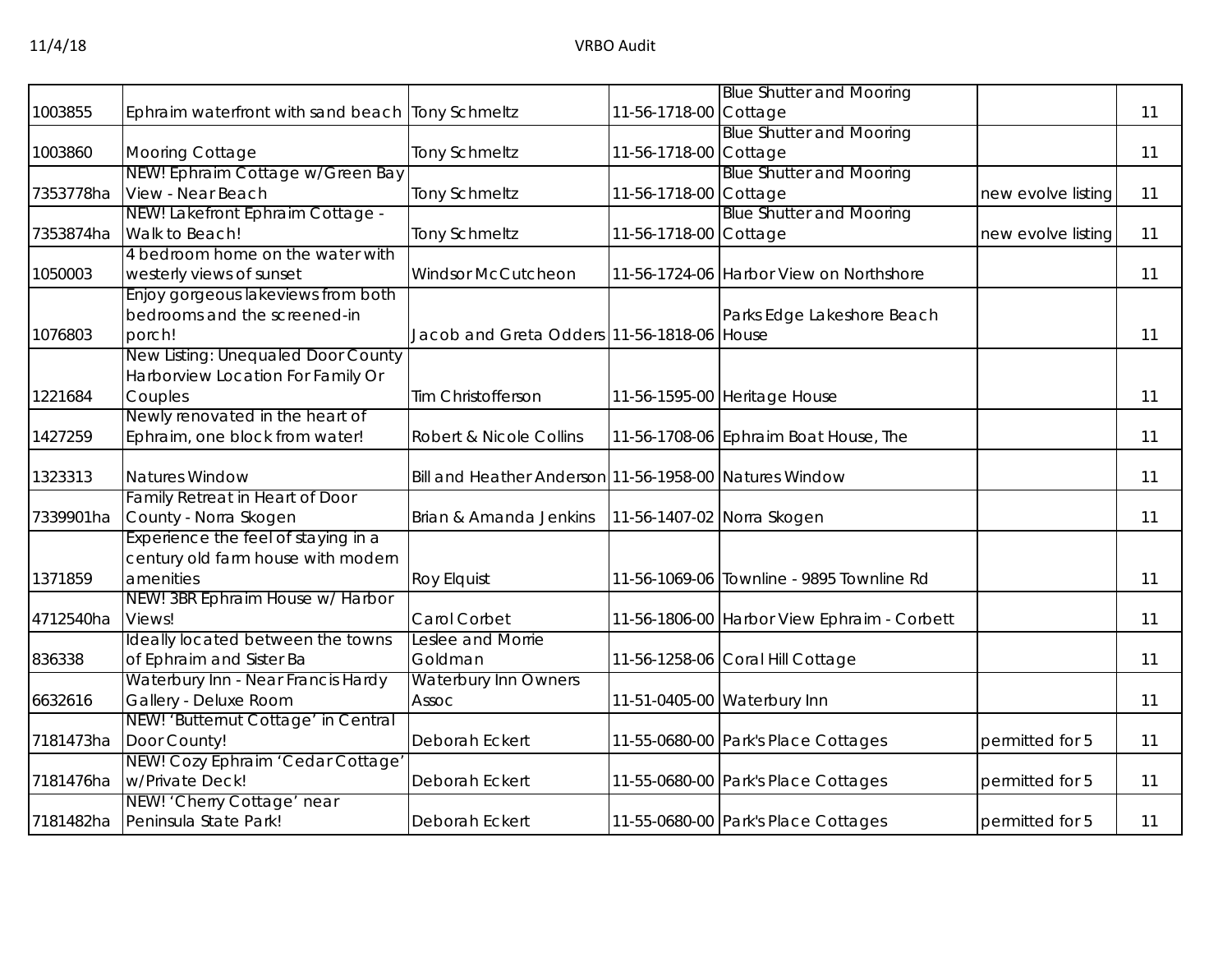| 7181486ha | NEW! Updated Ephraim 'Pine<br>Cottage' w/Deck!                     | Deborah Eckert                          |                          | 11-55-0680-00 Park's Place Cottages         | permitted for 5  | 11 |
|-----------|--------------------------------------------------------------------|-----------------------------------------|--------------------------|---------------------------------------------|------------------|----|
| 7181525ha | NEW 'The Carriage House' Walk to<br>Peninsula St Park              | Deborah Eckert                          |                          | 11-55-0680-00 Park's Place Cottages         | permitted for 5  | 11 |
|           |                                                                    |                                         |                          |                                             |                  |    |
|           |                                                                    | <b>Hasenjagers Country</b>              |                          |                                             |                  |    |
| 29393     | Vacation Chalet in Door County                                     | Chalet                                  |                          | 12-55-0230-00 Leon Hasenjager               |                  | 12 |
|           | Gingerbread Cottage - Forest                                       |                                         |                          |                                             |                  |    |
| 42183     | Setting - Available Winter Too!                                    | <b>Gingerbread Cottage</b>              |                          | 12-56-1266-00 Daryle Capelle                |                  | 12 |
|           | The Perfect Year-Round Vacation                                    |                                         |                          |                                             |                  |    |
| 90461     | Home for All to Enjoy                                              | <b>Fish Creek Retreat</b>               |                          | 12-56-0645-00 Donald Rubin                  |                  | 12 |
|           |                                                                    | <b>Birch Grove Condo</b>                |                          |                                             |                  |    |
| 224945    | Down town Fish Creek                                               | Stanton                                 |                          | 12-53-0929-12   Kathleen & Danny Stanton    |                  | 12 |
|           | Country Chalet, Sleeps 6 Adults, Book                              |                                         |                          |                                             |                  |    |
| 118184    | Your Mid-week Getaway!!                                            | Country Chalet                          |                          | 12-55-0830-00 Dennis & Marla Sunstrom       |                  | 12 |
|           | A deluxe vacation rental home in fish                              | <b>Hasenjagers Country</b>              |                          |                                             |                  |    |
| 144492    | creek area open all year                                           | Home                                    |                          | 12-56-0588-00 Leon Hasenjager               |                  | 12 |
|           | Cedarwood, Rent 3 Nights & Get                                     |                                         |                          |                                             |                  |    |
| 182426    | One Night Free through June 1<br>Quiet Cottage in the Woods - Door | Cedarwood Marr<br>Eckhardt - 3003 Sugar | 12-55-0778-00 Carla Marr |                                             |                  | 12 |
| 223983    | County Remote Seclusion                                            | <b>Bush Rd</b>                          |                          | 12-56-0910-00 Charlie Eckhardt              |                  | 12 |
|           | Settlement Courtyard Inn &                                         |                                         |                          |                                             |                  |    |
|           | Lavender Spa - Room, 1 King Bed                                    |                                         |                          |                                             |                  |    |
| 4401790ha | with Sofa bed (Courtyard)                                          | Marise Redman                           |                          | 12-50-0287-00 Settlement Courtyard Inn      | permitted for 34 | 12 |
|           |                                                                    |                                         |                          |                                             |                  |    |
| 238110    | Unique Setting - Built on Quarry Bed                               | Quarry House                            |                          | 12-56-0805-00 Mitchel & Mary Heinrichs      | permitted for 2  | 12 |
|           | Heart of Fish Creek!- Newer                                        |                                         |                          |                                             |                  |    |
|           | Construction - 4BR, 4.5BA Condo-                                   |                                         |                          |                                             |                  |    |
| 257802    | Sleeps 8-10                                                        | Jason Martone                           |                          | 12-53-1989-00 Bluffs at Cottage Row Court   |                  | 12 |
|           | The Log Home at Fish Creek-In the                                  | The Log Home at Fish                    |                          |                                             |                  |    |
| 272736    | <b>Heart of Door County</b>                                        | Creek                                   |                          | 12-56-1023-00 David & Linda Horne           |                  | 12 |
|           |                                                                    |                                         |                          |                                             |                  |    |
|           |                                                                    | Rohde - 3693 S                          |                          |                                             |                  |    |
| 287993    | Welcome to Paradise                                                | Northhaven - Unit 29007                 |                          | 12-53-1034-00 Northhaven Rohde - Unit 29007 |                  | 12 |
| 317348    | Waterfront Apartment in Fish Creek                                 | <b>Ed James</b>                         |                          | 12-52-0247-00 Harbor Guest House            | permitted for 6  | 12 |
|           | Fish Creek, 4 Bed, Near Ymca/                                      | Ripley - 3802 & 3806                    |                          |                                             |                  |    |
| 347567    | Peninsula State Park.                                              | Gibraltar Rd                            |                          | 12-56-1114-00 Ripley Properties, LLC        | permitted for 2  | 12 |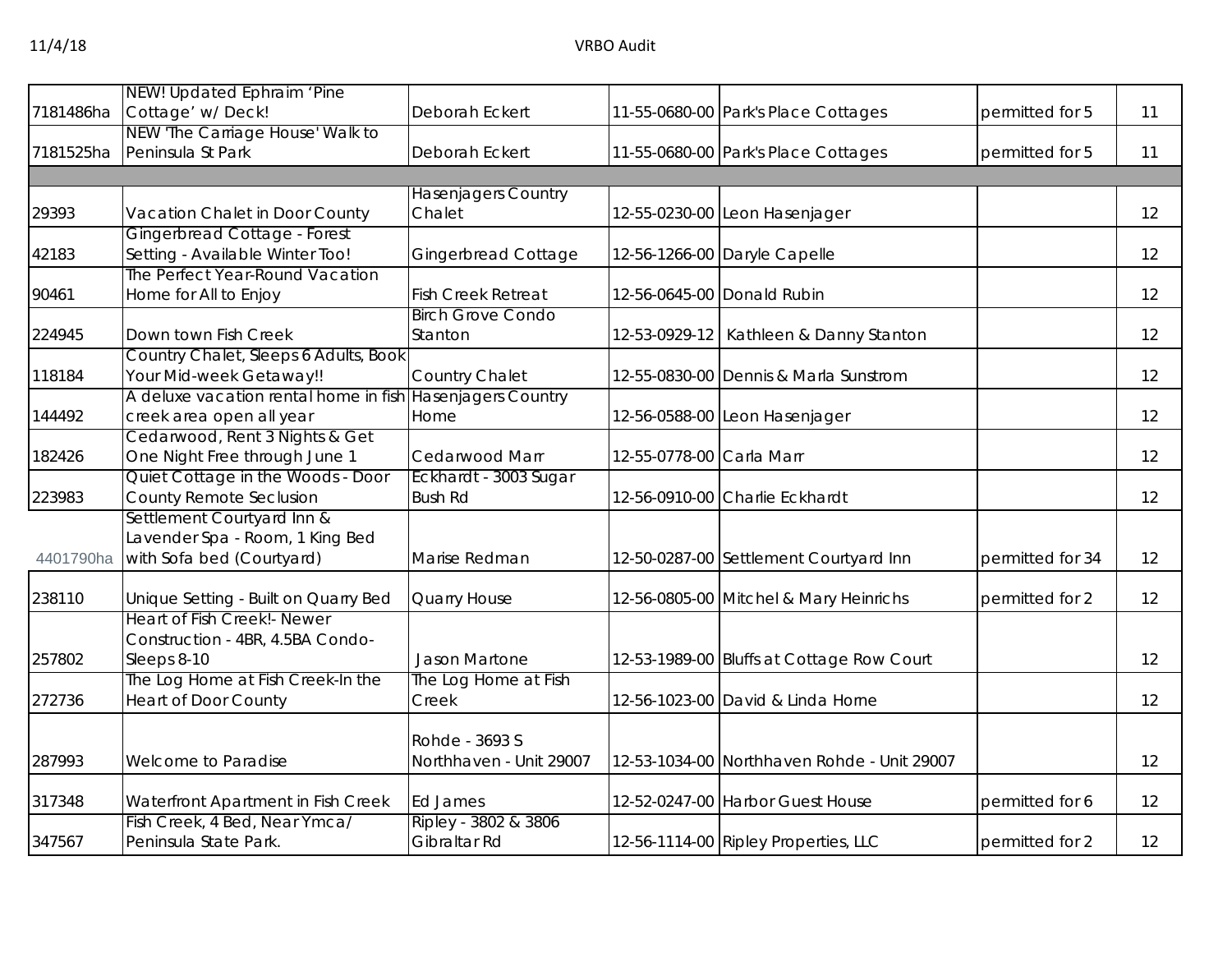| 347943 | <b>Beautiful Cottage Across from State</b><br>Park and Public Beach                              | Bentley's Place - 4005<br>Riley's Lane                    |                            | 12-56-1104-06 Heather Baumgarten-Sanchez                            |                 | 12 |
|--------|--------------------------------------------------------------------------------------------------|-----------------------------------------------------------|----------------------------|---------------------------------------------------------------------|-----------------|----|
|        |                                                                                                  |                                                           |                            |                                                                     |                 |    |
| 348054 | Modernized Classic Log Home Close<br>to Shopping and Sunset Walks                                | Modern Classic Log<br>Home                                |                            | 12-56-1294-00 James Graham                                          |                 | 12 |
| 353378 | This is the best place we have ever<br>stayed at by far!'                                        | <b>R &amp; R</b>                                          |                            | 12-53-0424-00 Jennifer & Michael Briggs                             |                 | 12 |
| 354913 | Walking distance to everything in<br>Heart of Fish Creek! 3BR/4BA Sleeps 8-Bluffs at Cottage Row | Court                                                     |                            | 12-53-0898-00 Kurt Doman et al                                      |                 | 12 |
| 365869 | Wooded Chalet in Fish Creek - Pet<br>Friendly, small dogs only, no more<br>then 40 $#$           | High Ridge Chalet                                         |                            | 12-55-0021-00 Allen & Emelie Franke                                 |                 | 12 |
| 385243 | <b>Great Family Vacation Spot! Across</b><br>from Fish Creek Beach. Sept/Oct<br>Available!       | Marlin Volz Jr.-Karen Volz<br>Campbell                    | 12-56-0321-00 Louisvilla   |                                                                     |                 | 12 |
| 391901 | Water View in Downtown Fish Creek<br>The Cookery's Lodging.                                      | Cookery Suites &<br>Cottages                              | 12-55-0122-00 Cookery Inc  |                                                                     | permitted for 2 | 12 |
| 396135 | Cozy Cabin in the Woods: Between<br>Fish Creek and Ephraim-- Perfect<br>location!                |                                                           |                            | Cozy Cabin in the Woods   12-56-1206-00 Michelle and Kurt Van Thiel |                 | 12 |
| 402228 | Brook Point Luxurious 2 Bedroom 2<br>1/2 Bath Home in Fish Creek                                 | Don Jr & Rosemarie<br>Tschannon                           |                            | 12-53-0755-10 Brook Point Condo Unit 1 -BRK1                        |                 | 12 |
| 410989 | Remodeled Cottage in Downtown<br>Fish Creek-the Cookery's Lodging                                | Cookery Suites &<br>Cottages                              |                            | 12-55-0122-00 Richard Skare                                         | permitted for 2 | 12 |
| 418193 | Perfect for Family Reunions &<br>Weekend Getaways, sleeps 12                                     | Kenneth and Maxine<br>Riche                               |                            | 12-56-1241-00 Riche - 9419 Tree Top                                 |                 | 12 |
| 424315 | The Java Hut, a cottage with 'perks'                                                             | Java Hut, The                                             | 12-56-1188-00 Helm         | Coffee & Crossbones LLC/Carina                                      |                 | 12 |
| 426335 | Log Retreat At Fish Creek                                                                        | Log Retreat at Fish Creek   12-56-1225-06   Bill Anderson |                            |                                                                     |                 | 12 |
| 431472 | Bay View Lodge - Log Home<br>Overlooking Harbor                                                  | Bayview Lodge                                             |                            | 12-56-0476-00 Bay Breeze Resort Deb Krause                          |                 | 12 |
| 453464 | As seen in Door County Magazine!<br>Private, Family Friendly, Sat TV, WIFI                       | <b>Todd and Lisa Mion</b>                                 | 12-56-1261-00 Five Birches |                                                                     |                 | 12 |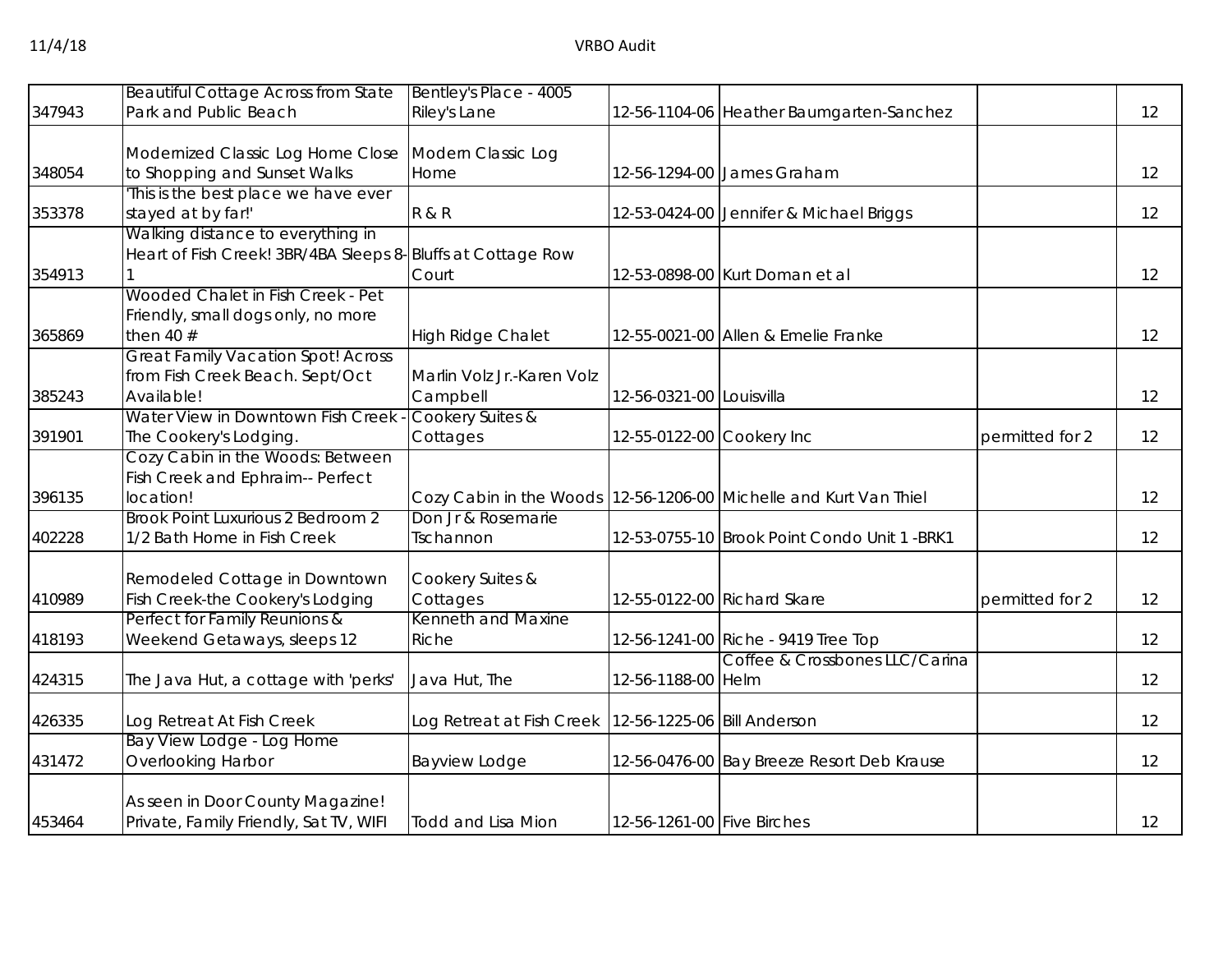|           | Cliff Cottage' Door County Home -                                                      |                                      |                            |                                                              |                          |    |
|-----------|----------------------------------------------------------------------------------------|--------------------------------------|----------------------------|--------------------------------------------------------------|--------------------------|----|
| 4961062ha | Walk to Bay!                                                                           | Cliff Cottage LLC                    |                            | 12-56-1979-00 Jennifer Ciesar                                |                          | 12 |
| 469264    | Irish Hospitality In County Door!                                                      | O'Meara's Cottage Loft               |                            | 12-54-0685-00 Megan O'Meara                                  |                          | 12 |
| 473918    | SPRING ROAD HOME, JUST MINUTES<br><b>FROM FISH CREEK</b>                               | Herbst Spring Road                   | 12-56-1318-00 Jeff Herbst  |                                                              |                          | 12 |
| 503056    | Fish Creek- Near Peninsula State Park                                                  | Ripley - 3802 & 3806<br>Gibraltar Rd | 12-56-1114-00 Rick Ripley  |                                                              | permitted for 2          | 12 |
| 503970    | Perfect Location for Family, spotlessly<br>clean sleeps 18 friendly owners             | <b>Michael Servais</b>               |                            | 12-56-1357-00 Cedar Creek Lodge II                           |                          | 12 |
| 559794    |                                                                                        | 30+ day rental - no permit needed    |                            |                                                              |                          | 12 |
| 569210    | Great vacation property with<br>PrivacyExactly What We Wanted!                         | <b>Fish Creek Beginnings</b>         |                            | 12-56-1719-00 Mark Schneider                                 |                          | 12 |
| 587031    | Immaculate, spacious 3 bedroom, 2<br>full bath condo. Family friendly.                 | Northhaven #39004-<br>Gunderson      |                            | 12-53-1423-00 Mary & Bryan Gunderson                         |                          | 12 |
| 587050    | Walk to downtown Fish Creek and<br>Peninsula State Park!                               | Birch Grove II - Unit #2             |                            | 12-56-1410-00 Michael & Diane Cotter                         |                          | 12 |
| 602669    | 4 Bedroom home fully furnished<br>wooded lot                                           | Troy and Carolee Lasecki             | 12-56-1450-00 The Treeport |                                                              | permitted for 3<br>units | 12 |
| 614537    | Home on 5 acres just 1 mile from<br>town                                               | <b>Gibraltar House</b>               |                            | 12-56-1439-06 Paul & Amy Devine                              |                          | 12 |
| 619373    | 2 bedroom, Across from the YMCA                                                        | Troy and Carolee Lasecki             | 12-56-1450-00 The Treeport |                                                              | permitted for 3<br>units | 12 |
| 642394    | Memorial Day & Last Week in June<br>Just Opened Up!                                    | Little Spring Cottage                |                            | 12-56-1275-00 Pam Olafsson/ Beth Collins                     |                          | 12 |
| 698240    | Enjoy picture perfect sunsets on the<br>deck of Cottage Row On the Rocks               | Cottage Row on the<br><b>Rocks</b>   |                            | 12-56-1494-06 Apfelbach Family Trust, LLC                    |                          | 12 |
| 707952    | Absolute Delight! Private wooded lot<br>in downtown Fish Creek                         | A Rileys Retreat                     |                            | 12-56-1482-06 Bryan and Traci Bigari                         |                          | 12 |
| 710547    | Fish Creek/Northhaven-3bd/2.5bt -<br>in/Outdr Pools! - Like New-Great<br>Location-Wifi | <b>Heather Paulis</b>                |                            | Door County Retreat -<br>12-53-1511-00 Northhaven Unit 17006 |                          | 12 |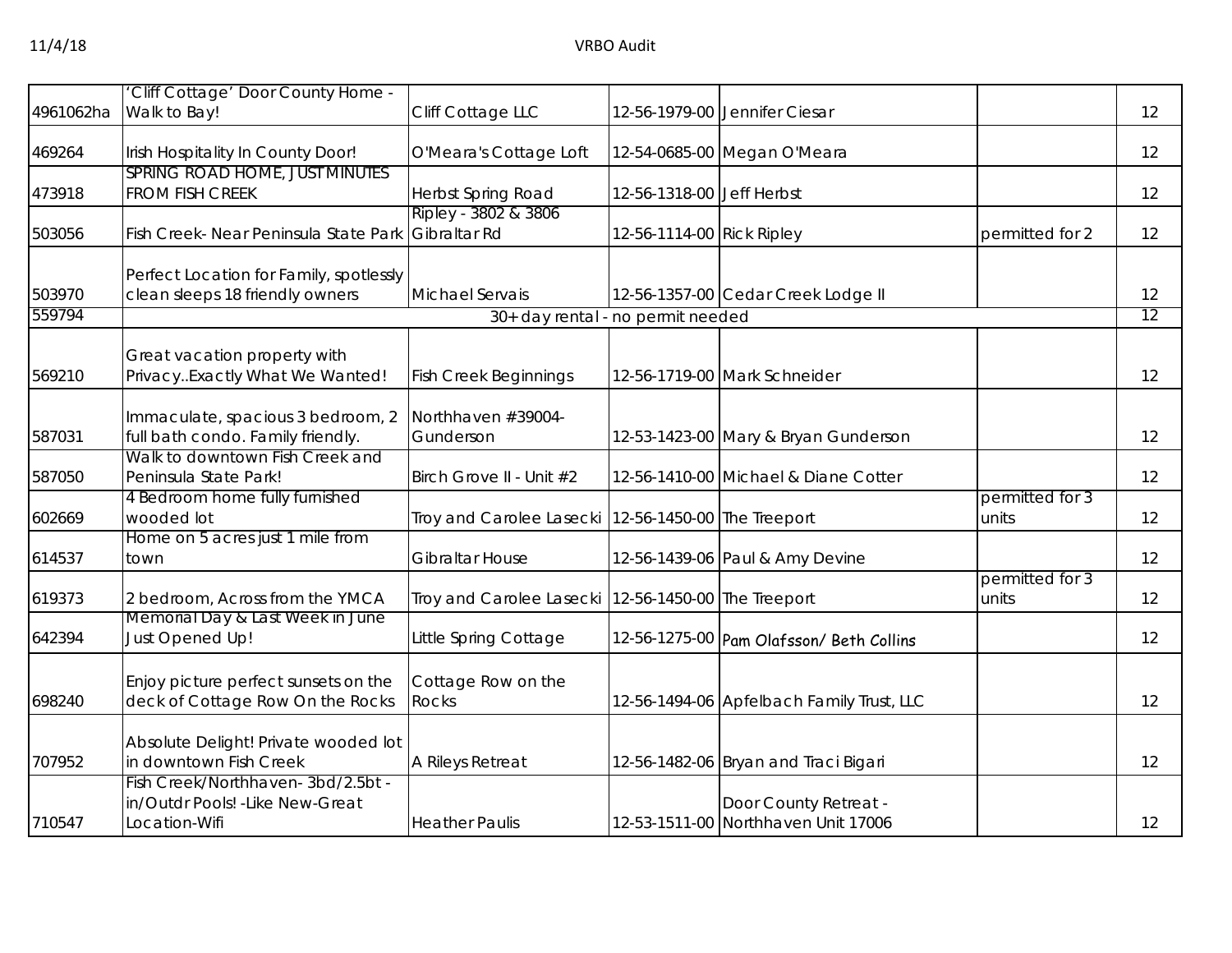|         | Woodlands 3 Bedroom, 1 1/2 Bath                                                               |                                               |                            |                                          |    |
|---------|-----------------------------------------------------------------------------------------------|-----------------------------------------------|----------------------------|------------------------------------------|----|
| 715374  | Fish Creek, Vacation Getaway                                                                  | Tim & Bonnie Mirkiewicz                       | 12-56-1363-00 Woodlands    |                                          | 12 |
| 723814  | Pine Cone Guest House                                                                         | Pine Cone Guest House                         |                            | 12-56-0525-00 Minerva & Armando Mejia    | 12 |
| 813262  | Fish Creek- Gibraltar Rd.- Near YMCA                                                          | Gibraltar Road Ripley                         |                            | 12-56-1618-00 Roger & Jeni Ripley        | 12 |
| 824134  | Spectacular Views of Eagle Harbor<br>and Ephraim                                              | Eagle Harbor View                             |                            | 12-56-1570-06 Nancy Claypool             | 12 |
| 833837  | Large Guest House located within<br>the town of Fish Creek                                    | Lawler Guest House                            | 12-56-1573-00 Greg Lawler  |                                          | 12 |
| 882273  | Northhaven - Great Family Value<br>Retreat! Free WiFi                                         | Northhaven Fountain<br>View                   |                            | 12-53-1643-00 Carolyn Ahmad              | 12 |
| 896105  | <b>Family Friendly Cabin With Modern</b><br>Kitchen, Working Fireplace, Wrap<br>Around Porch! | <b>DC Thunder</b>                             |                            | 12-56-1572-00 Eric Simonson              | 12 |
| 920769  | Walking distance to downtown Fish<br>Creek and Minutes From Peninsula<br>State Park!          | Top of the Hills Shops -<br>Holzman           |                            | 12-53-1687-00 Jack & Diane Holzman       | 12 |
| 946469  | Fish Creek Condo/Town Home at<br><b>Brook Point, Door County</b>                              | <b>Brook Point Condo - Unit</b><br>5 - Berndt |                            | 12-53-1681-00 Karen Berndt               | 12 |
| 976203  | <b>DOOR COUNTY HOME RETREAT IN</b><br><b>FISH CREEK</b>                                       | DC Home - Pachonphai                          |                            | 12-56-1692-00 Steven and Lisa Pachonphai | 12 |
| 1444826 | Ranch home, 4 bedroom, 2 bath.                                                                | Properties LLC - Mary                         | 12-56-2027-00 STH 42       |                                          | 12 |
| 997318  | Spacious Custom 4bedroom a Mile<br>from Fish Creek                                            | Gibraltar Lodge                               | 12-56-1033-00 Ross Lunn    |                                          | 12 |
| 997926  | Fish Creek/Northhaven - Beautiful,<br>newly furnished 3 bed, 2.5 bath<br>condo                | Northhaven Condo -<br>Peiffer                 |                            | 12-53-1703-00 Nicholas M Peiffer         | 12 |
|         | Retro, Cozy Cottage - Peninsula St.<br>Park, Family/Pet Friendly - Open year<br>around        |                                               |                            |                                          |    |
| 1060002 |                                                                                               | Lille Cottage                                 | 12-56-1744-00 Brad Russell |                                          | 12 |
| 1071057 | <b>Fish Creek WIFI Fire Pit</b>                                                               | Manistique Stone<br>Cottage                   |                            | 12-56-1743-13 Ryan and Karilyn Dayton    | 12 |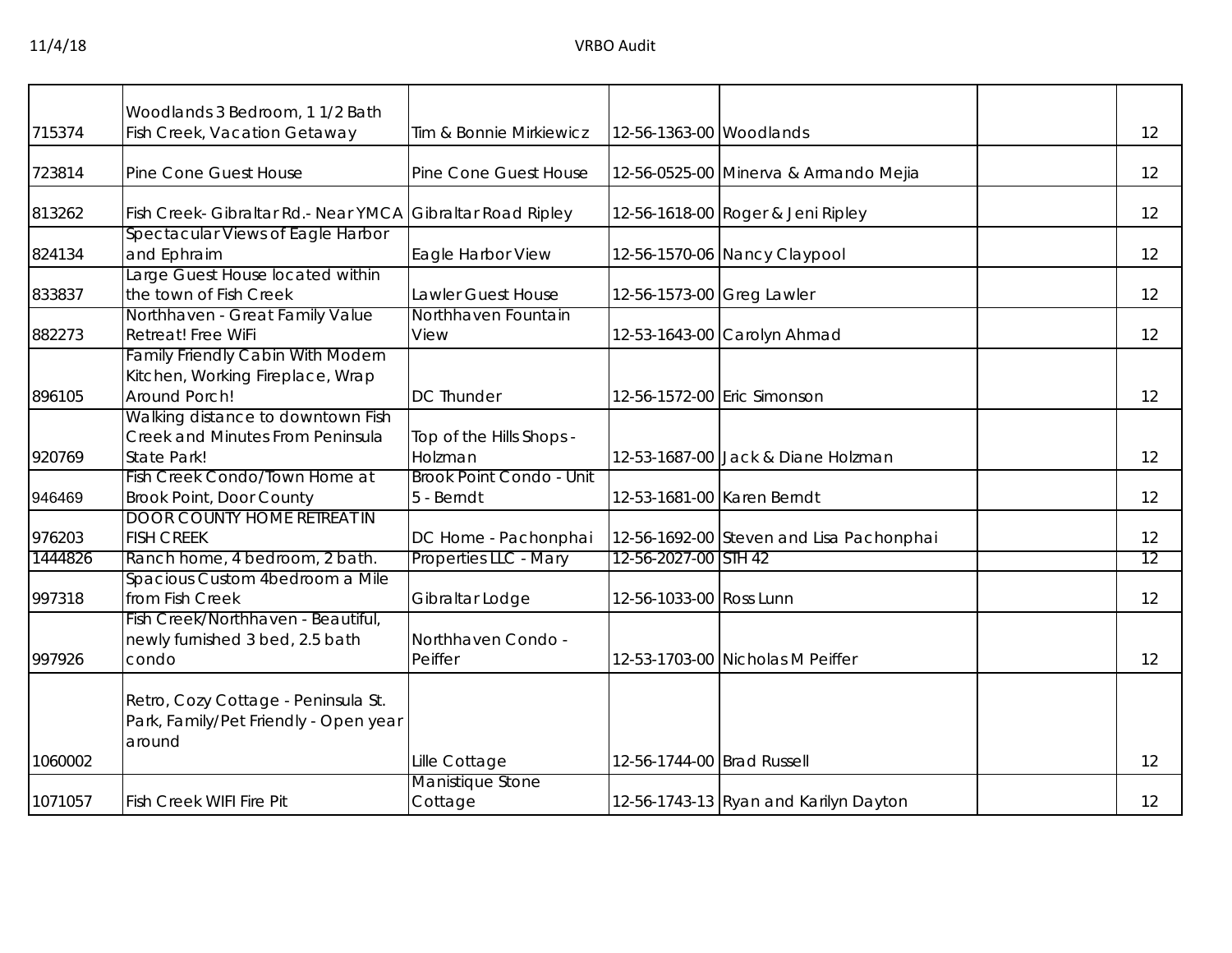|         | Private 3 BR 3 Bath condo on the Fish Creekside Cove Unit 11 - |                                                       |                            |                                                                   |                 |    |
|---------|----------------------------------------------------------------|-------------------------------------------------------|----------------------------|-------------------------------------------------------------------|-----------------|----|
| 1080095 | Creek, overlooking private harbor                              | <b>RRRP LLC</b>                                       |                            | 12-53-1712-00 Peter C Diltz, Sole Member                          |                 | 12 |
|         | NEW home. GREAT location across                                |                                                       |                            |                                                                   |                 |    |
|         | from YMCA. Can accommodate                                     |                                                       |                            |                                                                   | permitted for 3 |    |
| 1127055 | LARGE groups                                                   | Troy and Carolee Lasecki   12-56-1450-00 The Treeport |                            |                                                                   | units           | 12 |
|         |                                                                |                                                       |                            |                                                                   |                 |    |
| 1141807 | Quiet condo in heart of Fish Creek                             | Cedar Court Condo #17                                 |                            | 12-53-1657-10 Richard Rupiper                                     |                 | 12 |
|         | Luxury Tri-Level Condo Downtown                                | Luxury Tri-Level Fish Creek                           |                            |                                                                   |                 |    |
| 1151019 | <b>Fish Creek</b>                                              | Glapa                                                 |                            | 12-53-1791-00 Jon and Katie Glapa                                 |                 | 12 |
|         | New Construction - 2 Story - 4                                 |                                                       |                            |                                                                   |                 |    |
| 1216466 | bedroom, 3.5 bath                                              | <b>DCLife LLC</b>                                     |                            | 12-56-1840-00 DCLife LLC - Pamela Hoppe                           |                 | 12 |
|         | Cozy Cottage in the woods: perfect                             |                                                       |                            |                                                                   |                 |    |
| 1219104 | location fish creek                                            |                                                       |                            | Cozy Cabin in the Woods 12-56-1206-00 Michelle and Kurt Van Thiel |                 | 12 |
|         |                                                                | Country Farm House -                                  |                            |                                                                   |                 |    |
| 1219483 | Country Farm House With 38 Acres.                              | Ripley                                                | 12-56-1833-00 Rick Ripley  |                                                                   |                 | 12 |
|         |                                                                | <b>Eckert Vacation Home</b>                           |                            |                                                                   |                 |    |
| 1262366 | Charming Cape Cod in Fish Creek                                | Cape House                                            | 12-56-0679-00 Deb Eckert   |                                                                   |                 | 12 |
|         | Island View! Beautiful View Of The                             |                                                       |                            |                                                                   |                 |    |
|         | Bay! Perfect Location. Hot Tub and                             | <b>Island View Vacation</b>                           |                            |                                                                   |                 |    |
| 1292282 | <b>Boat Too!</b>                                               | Home - 8750 Island View                               |                            | 12-56-1894-00 Charles Paschke                                     |                 | 12 |
|         |                                                                |                                                       |                            |                                                                   |                 |    |
| 1328037 | Guest Bedroom at the Quarry House                              | Quarry House                                          |                            | 12-56-0805-00 Mitchel & Mary Heinrichs                            | permitted for 2 | 12 |
|         | Newly Furnished Home Close to                                  |                                                       |                            |                                                                   |                 |    |
|         | Everything, 5 Acres with majestic                              |                                                       |                            |                                                                   |                 |    |
| 1329353 | woods & meadows                                                | <b>Highland House</b>                                 |                            | 12-56-1887-00 Chris Warecki                                       |                 | 12 |
| 1351038 | A Truly Luxurious Door County Retreat                          | Carraig Cottages LLC                                  |                            | 12-56-1277-00 Carruag Nua                                         |                 | 12 |
|         | <b>Exceptional Home in Tranquil Door</b>                       |                                                       |                            |                                                                   |                 |    |
| 1351075 | <b>County Setting</b>                                          | Carraig Cottages LLC                                  | 12-56-1276-00 Carriag Dale |                                                                   |                 | 12 |
|         | 4190 Cottage Row Ct. - New                                     |                                                       |                            |                                                                   |                 |    |
|         | <b>Contruction Downtown Fish Creek -</b>                       |                                                       |                            |                                                                   |                 |    |
| 1360182 | Walk Everywhere!                                               |                                                       |                            | 12-53-1981-00 Kurt Doman et al                                    |                 | 12 |
|         | 4188 Cottage Row Ct. - Beautiful                               |                                                       |                            |                                                                   |                 |    |
|         | New Construction Condo Downtown                                |                                                       |                            |                                                                   |                 |    |
| 1361191 | <b>Fish Creek</b>                                              |                                                       |                            | 12-56-0898-00 Kurt Doman et al                                    |                 | 12 |
|         | Button Marsh Farm is a 75 acre,                                |                                                       |                            |                                                                   |                 |    |
| 1371664 | private wooded retreat                                         | <b>Button Marsh Farm</b>                              | 12-56-1919-06 David Harris |                                                                   |                 | 12 |
|         |                                                                |                                                       |                            |                                                                   |                 |    |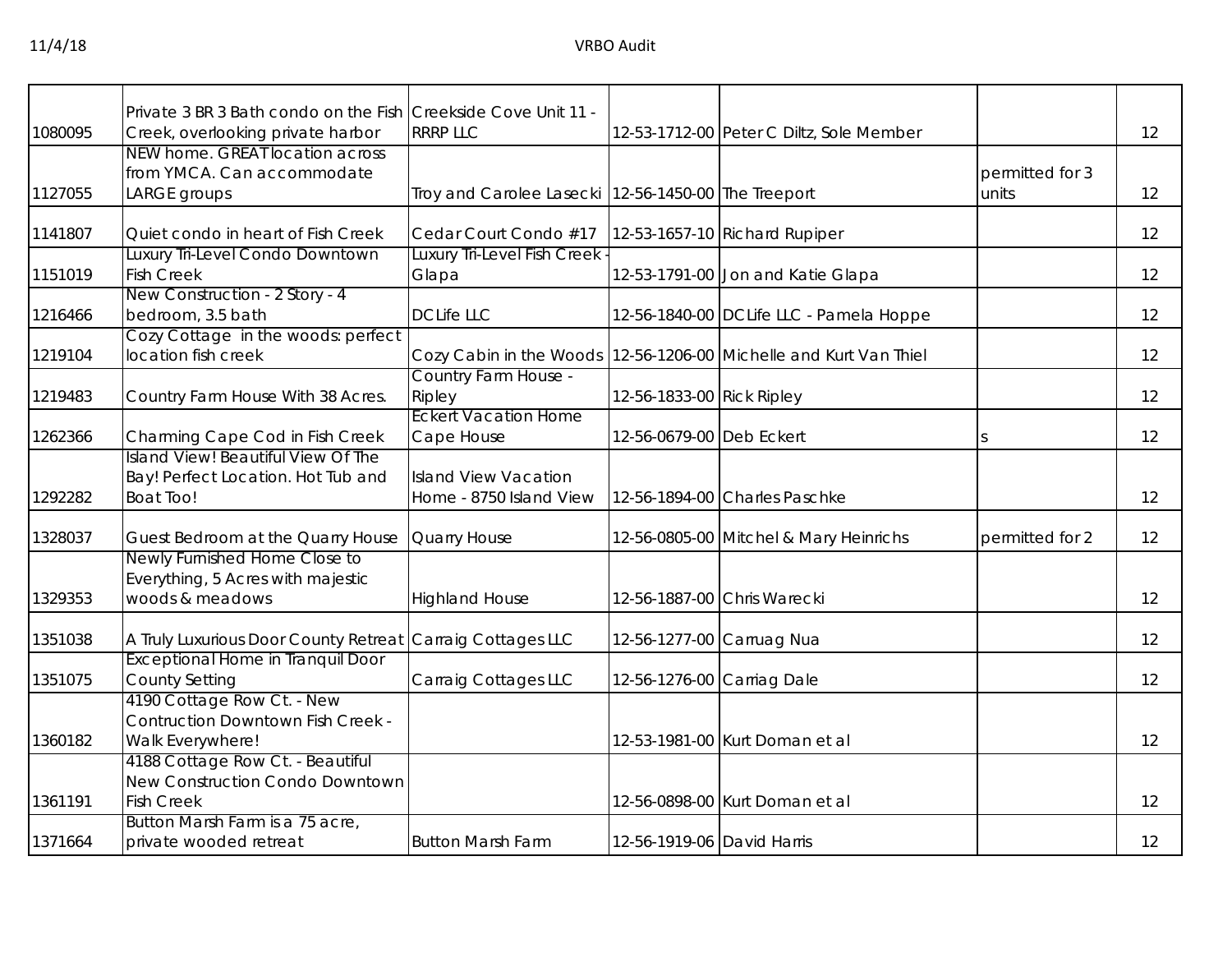|           | Bed & Breakfast: Thorp House Inn                                                      | Thorp House Inn &                           |                           |                                               |                   |    |
|-----------|---------------------------------------------------------------------------------------|---------------------------------------------|---------------------------|-----------------------------------------------|-------------------|----|
| 5372492   | & Cottages - Eliza                                                                    | Cottages                                    |                           | 12-53-1109-00 Melanie Camp                    |                   | 12 |
| /993369   | 30+ day rental - no permit needed                                                     |                                             |                           |                                               |                   | 12 |
| 1444754   | 30+ day rental - no permit needed                                                     |                                             |                           |                                               |                   | 12 |
|           | Water view from Beach House! Walk                                                     | Fish Creek Beach House,                     |                           |                                               |                   |    |
| 3010889ha | anywhere in town.                                                                     | The                                         |                           | 12-53-1764-00 Scott Schmitz & Karin Skare     |                   | 12 |
| 1451363   | <b>Fish Creek Farmhouse</b><br>The Hilltop Inn - Near Peninsula                       |                                             |                           |                                               |                   | 12 |
| 7219834ha | School of Art                                                                         | <b>Hilltop Inn Condo Owners</b><br>Assn Inc | 12-51-0234-00 Hilltop INN |                                               |                   | 12 |
|           | Evergreen Hill Condominiums -<br>Premium Condo, 2 Bedrooms (2                         | Evergreen Hill Condo                        |                           |                                               |                   |    |
| 7317643ha | Bathrooms, 2 Full Flights of Stairs)<br><b>EW-GREAT LOCATION-SLEEPS 14-</b>           | Assoc                                       |                           | 12-53-0357-00 Evergreen Hill Condo            |                   | 12 |
| 4713533ha | <b>INDOOR &amp; OUTDOOR POOLS</b>                                                     | Park House                                  |                           | 12-56-1801-00 PDW Rentals LLC                 |                   | 12 |
| 4736484ha | TOWN HOUSE STYLE CONDO-<br>ENTRANCE TO PENINSULA STATE PARK                           | Evergreen B-8                               |                           | 12-56-1800-00 PDWE Rentals LLC (Paul Woerfel) |                   | 12 |
| 4840082ha | Downtown Fish Creek with a view                                                       | Downtown Fish Creek<br>with a view - Berndt | 12-53-1855-00 Berndt      | <b>Magnificent Memories - Stacey</b>          |                   | 12 |
| 4841776ha | NEW! Custom 3BR Home 3 Min from<br><b>Fish Creek Harbor</b>                           | <b>Bluff Barn</b>                           |                           | 12-56-1858-00 Beth and Karen Ciesar           |                   | 12 |
| 7181479ha | NEW Family-Friendly Fish Creek 'Cape Eckert Vacation Home<br>House' w/Yard            | Cape House                                  | 12-56-0679-00 Deb Eckert  |                                               | duplicate listing | 12 |
|           |                                                                                       |                                             |                           |                                               |                   |    |
| 34399     | Quintessential Door County Cabin on<br>Lake Michigan                                  | Carolyn Brzezinski                          |                           | 15-56-0713-00 Killasonna Lodge - Brzezinski   |                   | 15 |
| 97026     | Book Summer '18 Now! - Prime Weeks<br><b>Book Quickly!</b>                            | Jump Inn                                    |                           | 15-56-1263-04 Mary Jo Jump                    | permitted for 2   | 15 |
| 114970    | Sand beach retreat. Play in the sand<br>or just look at the water. Great<br>location! | <b>Emerald Surf</b>                         |                           | 15-56-0501-00 Eugene Takle                    |                   | 15 |
| 1335047   | Door County June 1-8 2 bedroom 2<br>bath Condo at The Rushes Baileys<br><b>Harbor</b> |                                             |                           | owner info unfound                            |                   | 15 |
| 1432604   | Beautiful Clark Lake Cottage                                                          | Scot and Kerri Hunt                         | 15-56-1998-00 Clark Lake  | <b>Beautiful Waterfront Cottage on</b>        |                   | 15 |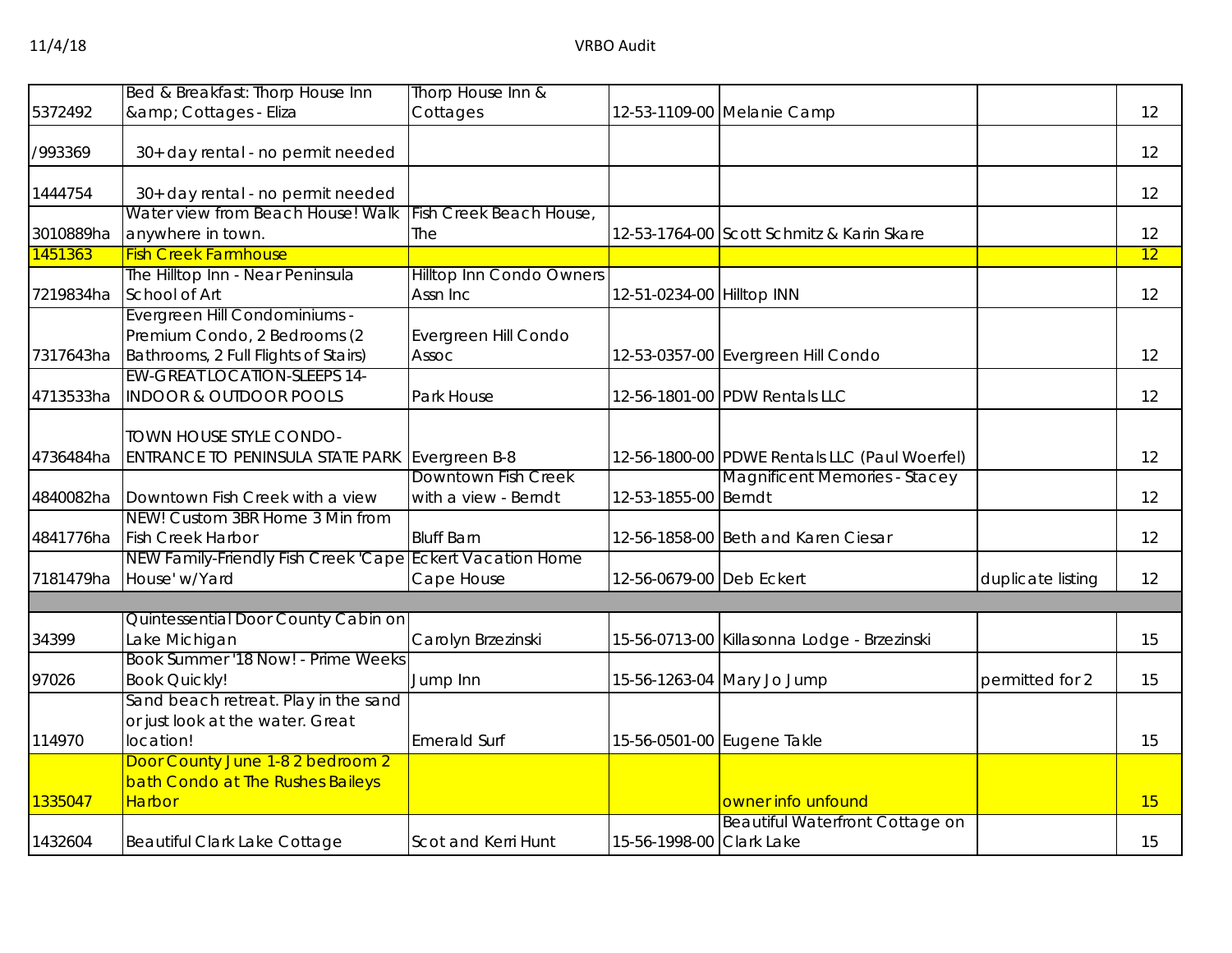|        | Newer Log Home on Clarks Lake with                                   |                                                       |                           |                                                                         |                 |    |
|--------|----------------------------------------------------------------------|-------------------------------------------------------|---------------------------|-------------------------------------------------------------------------|-----------------|----|
| 333509 | Dock and Boats                                                       | Vans Log Home                                         |                           | 15-56-0308-06 Vans Log Home on Clark Lake                               |                 | 15 |
|        | Sunrise Shores Condo 3, Beautiful                                    |                                                       |                           |                                                                         |                 |    |
| 125749 | Sand Beach, CLEAN condo                                              | <b>Sunrise Shores ASH</b>                             | 15-53-0492-00 Mark Ash    |                                                                         |                 | 15 |
|        | Special $$150/nt$ Thru $6/17$ :                                      |                                                       |                           |                                                                         |                 |    |
|        | Beautiful, Clean, Sand Beach Condo,                                  |                                                       |                           |                                                                         |                 |    |
| 171303 | Amazing Views, Wifi                                                  | Sunrise Shores #4                                     |                           | 15-53-1153-00 Jeanne & Paul Wiesner                                     |                 | 15 |
|        | 4 Bedroom, 4 Bath, 2 Story Home,                                     |                                                       |                           |                                                                         |                 |    |
|        | Sand Beach, Handicapped Access,                                      | Sunrise Shores #7 -                                   |                           |                                                                         |                 |    |
| 585337 | Wifi, sleeps 12                                                      | <b>DCRMAALLC</b>                                      |                           | 15-53-1431-00 DCRMAA LLC                                                |                 | 15 |
|        | <b>CEDAR SHORES IS EXPANDING!-ON</b>                                 |                                                       |                           |                                                                         |                 |    |
|        | SCHEDULE!1 Aug Wk Open. Book                                         | Cedar Shores - Beach                                  |                           |                                                                         |                 |    |
| 216654 | <b>CHOICE FALL DATES.</b>                                            | Front                                                 |                           | 15-55-0831-00 Linda Schaap                                              |                 | 15 |
|        |                                                                      |                                                       |                           |                                                                         |                 |    |
|        | Lakefront Home, Architect Designed                                   |                                                       |                           |                                                                         |                 |    |
| 244227 | for His Family and Friends                                           | Lakeside Paradise - Slater 15-56-1085-00 Janet Slater |                           |                                                                         |                 | 15 |
| 346952 | SAND BEACH on Lake Michigan                                          |                                                       |                           | Sandy Beach Lake House 15-56-0340-12 Carrington Family Trust c/o Fergus |                 | 15 |
|        | Beachfront Cottage, Spring 2018                                      | Quietside Cottages "the                               |                           |                                                                         |                 |    |
| 352035 | Special 3 nights w/ 4th night free                                   | beach house"                                          |                           | 15-55-0398-00 Quietside Leadership LLC                                  | permitted for 2 | 15 |
|        |                                                                      |                                                       |                           |                                                                         |                 |    |
|        |                                                                      |                                                       |                           | Stella Maris Beach House/Stella                                         |                 |    |
| 369476 | Stella Maris Beach House                                             | Michael & Valerie Schierl                             |                           | 15-56-1170-00 Vista Beach House                                         | permitted for 2 | 15 |
|        | Prime Time Going Fast! May/June                                      | Shoreline Ventures Inc &                              |                           |                                                                         |                 |    |
| 414043 | Dates Still Available!                                               | Jump Inn                                              |                           | 15-56-1263-04 Kris Zeile et al & Mary Jo Jump                           | permitted for 2 | 15 |
|        | <b>Updated A-Frame Cottage with</b>                                  |                                                       |                           |                                                                         |                 |    |
| 418651 | <b>Great Swimming</b>                                                | Kangaroo South Shore                                  |                           | 15-56-1157-06 Michael K & Mary Lou H Serchen                            |                 | 15 |
|        |                                                                      |                                                       |                           |                                                                         |                 |    |
|        |                                                                      |                                                       |                           | Stella Maris Beach House/Stella                                         |                 |    |
| 432667 | Stella Vista Beach House                                             | Michael & Valerie Schierl                             |                           | 15-56-1170-00 Vista Beach House                                         | permitted for 2 | 15 |
|        | Fantastic Sandy Beach Condo for                                      |                                                       |                           |                                                                         |                 |    |
|        | Family and Friends. Spectacular                                      |                                                       |                           |                                                                         |                 |    |
| 505152 | Sunrises!                                                            | Sanata & Catherine Lau                                |                           | 15-53-1362-00 Sunrise Shores #6 - Lau                                   |                 | 15 |
|        |                                                                      | The Beach at Lakeside                                 |                           |                                                                         |                 |    |
| 717637 | Lake Michigan Sand Beach!!<br><b>Beautiful Sunsets On Clark Lake</b> | Park<br>Kaufman - 5543 Clark                          | 15-56-1531-12 Les Kiehnau |                                                                         |                 | 15 |
| 744695 | Located in Door County, Wi                                           | Lake Dr                                               | 15-56-1536-00 Kaufman     |                                                                         |                 | 15 |
|        |                                                                      |                                                       |                           |                                                                         |                 |    |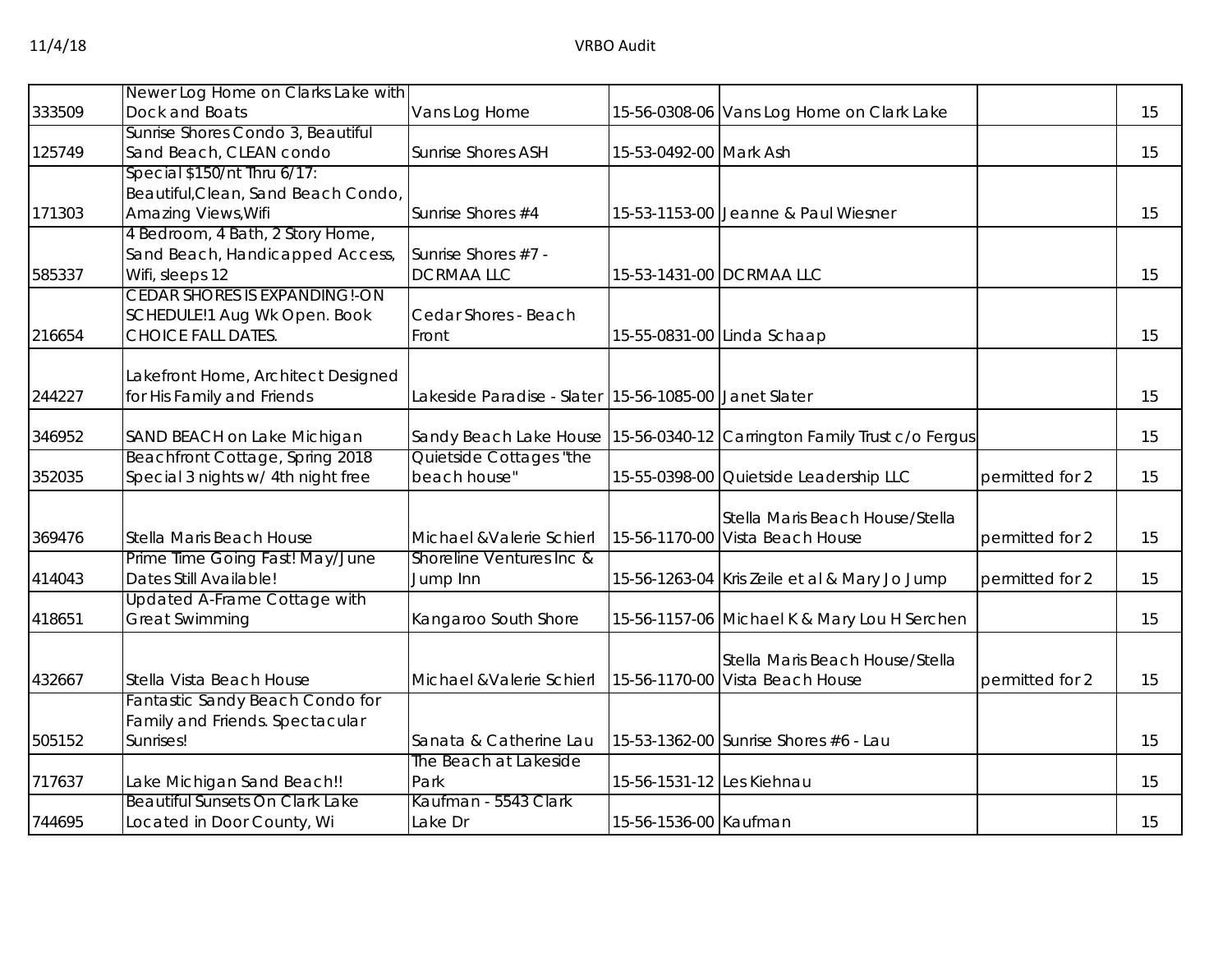|         |                                                     |                                  |                                                      | permitted for 3:<br>1) Shadow of |    |
|---------|-----------------------------------------------------|----------------------------------|------------------------------------------------------|----------------------------------|----|
|         |                                                     |                                  |                                                      | Seagulls 2) It's All             |    |
|         |                                                     |                                  |                                                      | About the                        |    |
|         | Www.Door-County-Rentals.Com Best                    |                                  |                                                      | Lakeshore                        |    |
|         | Info-Three Cottages on the Lake                     | Sommer Property Mgmt             | All about the lake shore Door                        | 3) same time                     |    |
| 746483  | Michigan Shore                                      | LLC                              | 15-56-0023-00 County Cottages                        | next year                        | 15 |
| 825405  | New Rental w/Lake & Beach Access                    | Cottage at Trails End            | Dan Rehberg - Rehberg<br>15-56-1593-12 Boathouse LLC |                                  | 15 |
| 848144  | Lakefront Cottage with Sensational<br>Sunsets!      | Kaye Cottage                     | 15-56-1621-00 Paul & Tricia Kaye                     |                                  | 15 |
|         | ake Michigan Beachfront Cottage                     | Quietside Cottages "the          |                                                      |                                  |    |
| 852534  | Springl Special 3 Nights/4th free                   | beach house"                     | 15-55-0398-00 Quietside Leadership LLC               | permitted for 2                  | 15 |
|         | Neat Cottage Getaway On The Lake                    |                                  |                                                      |                                  |    |
|         | Michigan Rugged Shore=relax-<br>romantic-restore-ah | All about the lakeshore          |                                                      |                                  |    |
| 1055782 | Romantic Classic Cedar Cottage-                     | Door County Cottages             | 15-56-0023-00 Sommer Property Mgmt LLC               |                                  | 15 |
|         | door-county-rentals.com//-                          | All about the lakeshore          |                                                      |                                  |    |
| 1055804 | Brochure.pdf                                        | Door County Cottages             | 15-56-0023-00 Sommer Property Mgmt LLC               |                                  | 15 |
| 414415  | Arts & Crafts Masterpiece                           | Craig Nelson                     | 15-56-0235-00 Nelson House                           |                                  | 15 |
|         | <b>NEW LISTING: Spacious Cottage</b>                |                                  |                                                      |                                  |    |
|         | Close to Lake Michigan with Heated                  | Cottage at Cave Point,           |                                                      |                                  |    |
| 1361580 | Pool!                                               | The                              | 15-56-1948-00 Michael and Amanda Warecki             |                                  | 15 |
|         |                                                     |                                  |                                                      |                                  |    |
| 112606  | Country setting just outside the city!!!            | <b>Terry Kinney</b>              | 27-55-0737-00 Door County Country Home               |                                  | 27 |
|         | Tranquil Timbers Camping Resort -                   |                                  |                                                      |                                  |    |
| 6594591 | Deluxe Cabin, 1 Bedroom (Linens<br>inlcuded)        |                                  | <b>Tranquil Timbers</b>                              | permitted for 8                  | 27 |
|         | Waterfront Swedish-style Log Cabin                  | MHC Tranquil Timbers LLC 6594591 |                                                      |                                  |    |
|         | on Sand Bay, Door County -                          |                                  |                                                      |                                  |    |
| 135683  | Moonlight Magic                                     | Tammy M Leemon                   | 27-56-1014-00 Moonlight Magic                        |                                  | 27 |
|         | Waterside Retreat -- Swedish Stuga                  |                                  |                                                      |                                  |    |
| 154010  | (Cottage)                                           | Barbro & Glen Wilson             | 27-56-0948-00 Wilson Sherwood Point                  |                                  | 27 |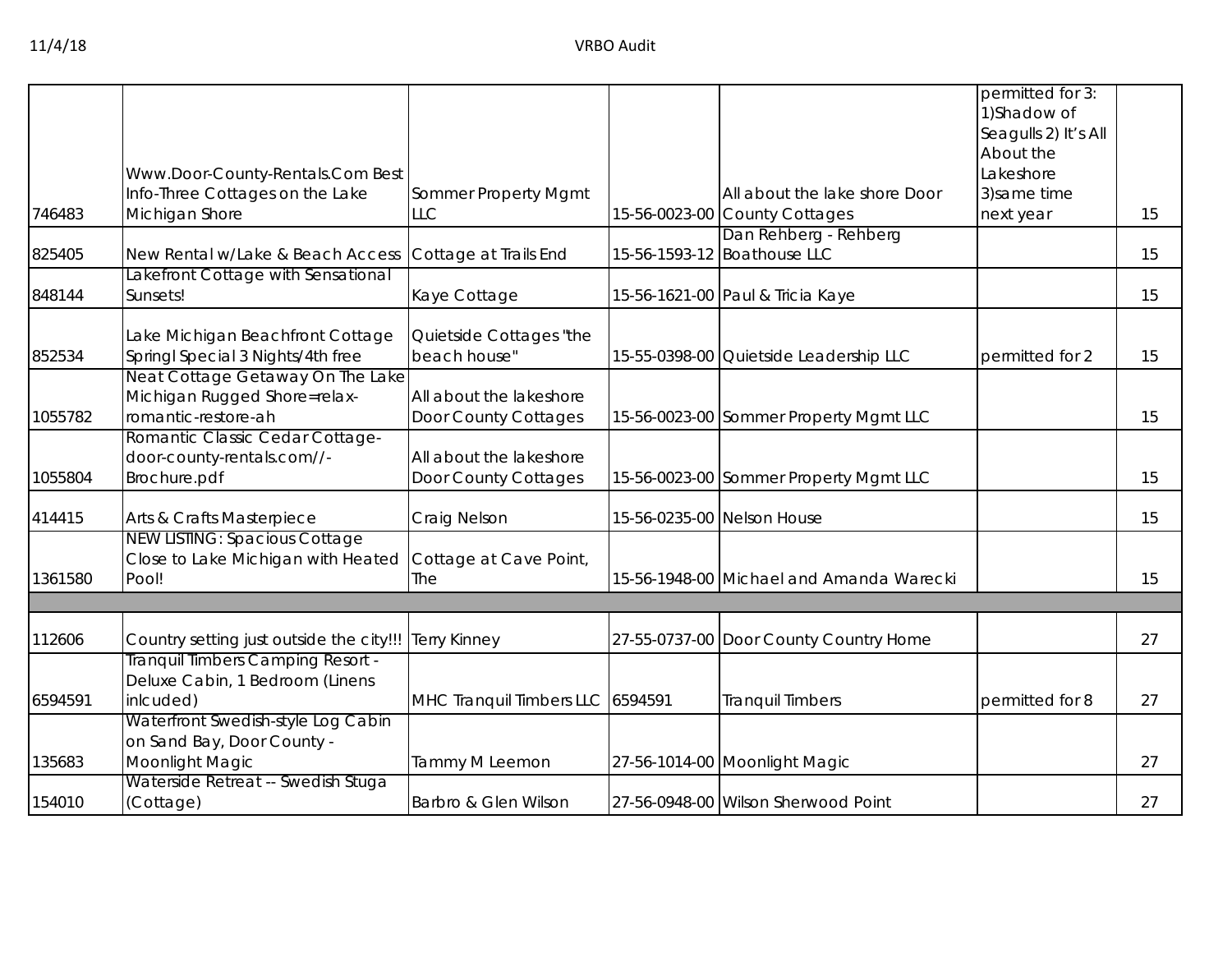|          | Family friendly updated home in                                       | Richard and Judith                                            |                            |                                            |    |
|----------|-----------------------------------------------------------------------|---------------------------------------------------------------|----------------------------|--------------------------------------------|----|
| 1405853  | Idlewild Peninsula, Door County, WI                                   | Laessig                                                       |                            | 27-56-1995-00 Uncle Bob's Guest House      | 27 |
|          | One of a Kind Door County                                             |                                                               |                            | One of a kind Door County Boat             |    |
| 267726   | Boathouse Waiting for Your Visit                                      | Deb Robinson                                                  | 27-56-1050-00 House        |                                            | 27 |
|          | Eagle View a Year-Round Country                                       |                                                               |                            |                                            |    |
| 409619   | Home Sleeps 8                                                         | Lisa B Goldney                                                | 27-56-1228-00 Eagleview    |                                            | 27 |
| 735264   | Spectacular Water View                                                | Karen Hyttel                                                  |                            | 27-56-1540-00 Bay House - Hyttel           | 27 |
|          | Trinity Retreat - Family Friendly                                     |                                                               |                            |                                            |    |
|          | Cottage On Sand Bay Point in Door                                     |                                                               |                            |                                            | 27 |
| 743964   | County<br>Newly updated cottage on 12 acres                           | <b>Trinity Retreat</b>                                        |                            | 27-56-1538-00 Leo and Holly Michael        |    |
|          | only minutes from Potawatomi State                                    | Bungalow at Potawatomi                                        |                            |                                            |    |
| 1450867  | Park!                                                                 | Park-Isaacson                                                 |                            | 27-56-2011-00 Andrew and Erin Isaacson     | 27 |
|          | Waterfront 4 b.r./3                                                   |                                                               |                            |                                            |    |
|          | ba/beaches/fishing/sunsets/wineries                                   |                                                               |                            |                                            |    |
| 642598   | /lighthouses/state parks                                              | Sand Bay Lodge                                                | 27-55-0667-00 Dan Farah    |                                            | 27 |
|          | Sand Bay Lodge And Cottages                                           |                                                               |                            |                                            |    |
| 312662   | Waterfront Sleeps 23                                                  | Sand Bay Lodge                                                | 27-55-0667-00 Dan Farah    |                                            | 27 |
|          |                                                                       | <b>Hideaway Cottage</b>                                       |                            |                                            |    |
| 747958   | Cozy retreat Off the beaten path.                                     | Smola                                                         | 27-56-1542-0               | Connel Smola                               | 27 |
|          | Waterfront Cottage: 2 bedroom, 1.5                                    | McComb's= 4143 Snake                                          |                            |                                            |    |
| 802382   | bathrooms                                                             | <b>Island Road</b>                                            |                            | 27-56-1598-00 John McCombs                 | 27 |
|          | Beach House Cottage with Water                                        |                                                               |                            |                                            |    |
| 921026   | View                                                                  | <b>Beach Harbor Resort</b>                                    | 27-51-0807-00 Jon Hanson   |                                            | 27 |
| 921123   | Cozy Studio Cottage Near Water                                        | <b>Beach Harbor Resort</b>                                    | 27-51-0807-00 Jon Hanson   |                                            | 27 |
|          | Located at the end of the road,                                       |                                                               |                            |                                            |    |
|          | waterfront home with quiet feel of                                    |                                                               |                            |                                            |    |
| 1062307  | northwoods!                                                           | Cabot's Point                                                 |                            | 27-56-1729-06 Cabot's Point Properties LLC | 27 |
|          | NEW LISTING • Great Getaway with                                      |                                                               |                            |                                            |    |
| 1449030  | Lots of Comfort and Charm!                                            | Steve and Joan Rockwell 27-56-2008-00 The Doorstop - Rockwell |                            |                                            |    |
| 1368363  |                                                                       | Nasewaupee Irail Log<br>Home react 5/29/18                    | 27-56-1841-00 Terry Kinney |                                            | 27 |
|          | Nasewaupee Trail Log Home<br><b>Outback Cottages in Door County -</b> |                                                               |                            |                                            |    |
|          | near beach, modern, private,                                          |                                                               |                            |                                            |    |
| 902029ha | peaceful                                                              | <b>Outback Cottages</b>                                       |                            | 27-56-1143-00 Galen & Pam Carpenter        | 27 |
|          |                                                                       |                                                               |                            |                                            |    |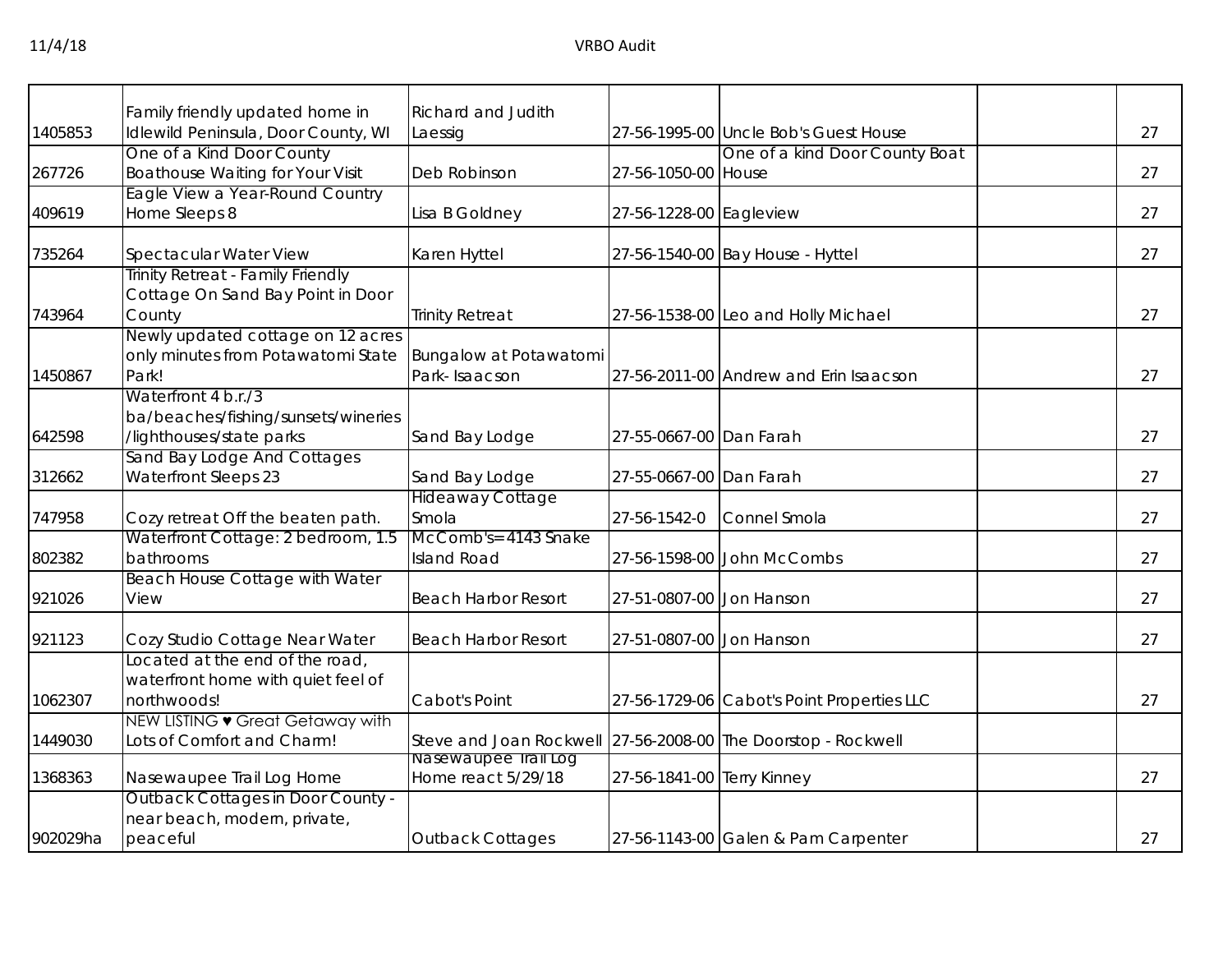| 51415   | Classic Waterfront Estate,<br>Spectacular Sunset Views, Sleeps 20      | Shadow Lawn                                |                           | 32-56-0190-06 John Peterson                   |                 | 32 |
|---------|------------------------------------------------------------------------|--------------------------------------------|---------------------------|-----------------------------------------------|-----------------|----|
| 724130  | Enjoy Your Own Private View Of Sister<br>Bay Sunsets on the Waterfront | <b>The Nest</b>                            |                           | 32-56-1514-06 Paul O'Keeffe & Tiffany Hubbard |                 | 32 |
| 84278   | Great Waterview Home in Door<br>County. Fabulous Home Sleeps 14!!      | Hale - 1615 Big Pine Ln                    | 32-53-0717-00 Lyn Hale    |                                               |                 | 32 |
| 109367  | CLASSIC ANTIQUE LOG HOME, RUSTIC<br>SOPHISTICATION, TOTAL PRIVACY!     | Whyte                                      |                           | 32-56-0608-00 Patricia Whyte                  |                 | 32 |
| 116351  | Beautiful Log Home on 5 quiet acres                                    | The Refuge/Appleport<br>Enterprises        |                           | 32-55-0623-00 Marc & Lori Maillefer           |                 | 32 |
| 133165  | Beautiful Cottage on the Green Bay<br>Waterfront                       | Schwandt Cottage                           |                           | 32-55-0177-00 Georgina Schwandt               |                 | 32 |
| 141874  | Secluded Cape Cod Home in Ellison<br>Bay, Door County                  | <b>Brooke Haven</b>                        |                           | 32-56-0265-00 Jim & Nadine Brooke             |                 | 32 |
| 181532  | Marina Breeze, Spectacular Ellison<br>Bay View & Dbl Master Suites     | Marina Breeze                              |                           | 32-55-0759-00 Robert & Sherry Stein           |                 | 32 |
| 241353  | Waterfront Cottage Nestled in<br>Picturesque Setting, Gills Rock       | Teskies Cottage                            | 32-56-0962-00 Lyle Teskie |                                               |                 | 32 |
| 254081  | Historic Log Cabin(winter rate)                                        | Docs Hideaway                              |                           | 32-55-0770-00 Terry & Kermit Bott             |                 | 32 |
| 1459031 | Lovely Moonbird Cottage                                                | Moonbird                                   |                           | 32-56-2015-00 Desire Bromstad                 |                 | 32 |
| 271720  | Wisconsin - Door County - Very<br>Special Home with Bay Views          | Villa Villekulla                           |                           | 32-55-0691-00 Kathryn Brown                   |                 | 32 |
| 340765  | Cappy Cottage, Over 300 Ft. of<br>Private Shoreline on North Bay       | Cappy Cottage                              |                           | 32-56-1132-06 Hakes Family Trust              |                 | 32 |
| 340966  | The Hideaway: New Construction<br>walk to Beach and Town               | Hideaway the Herman                        |                           | 32-53-0955-06 Greg Herman                     |                 | 32 |
| 343690  | <b>Charming Traditional Cottages</b><br>Affordable and Travel Green    | Terra Cottages                             |                           | 32-55-0124-00 Deborah Taubert Gehan           | permitted for 5 | 32 |
| 350098  | Waterfront Cottage with Views of<br>Deaths Door, New Kitchen           | Bells Cottage - 12748 N<br>Port Des Mortes |                           | 32-56-1131-06 Matt & Ryan Bell                |                 | 32 |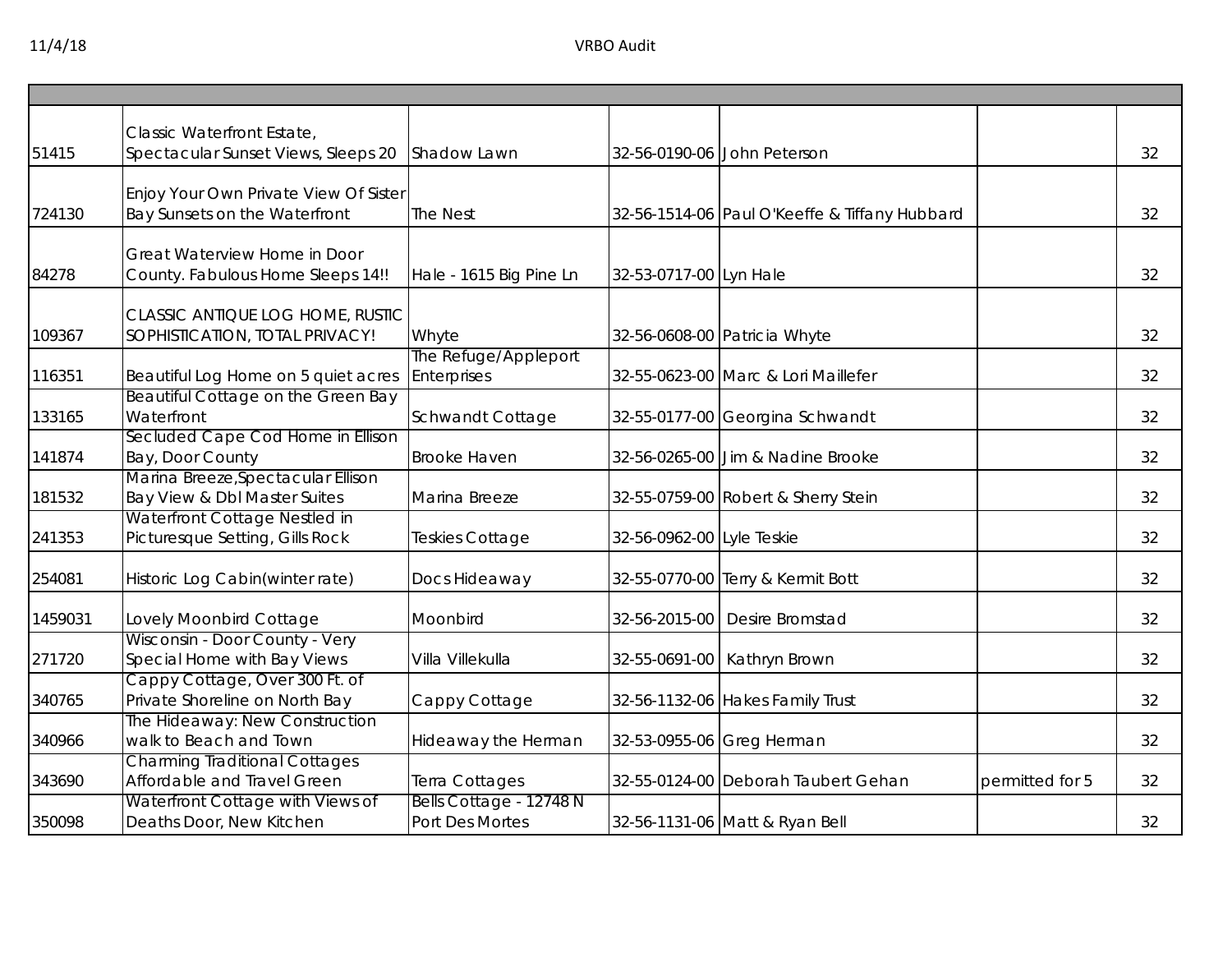|         | Waterfront Dream Cottage with a                              | Dan's Fish, Inc. d/b/a      |                             |                                                                 |                 |    |
|---------|--------------------------------------------------------------|-----------------------------|-----------------------------|-----------------------------------------------------------------|-----------------|----|
| 403462  | Million Dollar View (Apple)                                  |                             |                             | Hedgehog Harbor Rental 32-56-1195-00 Daniel and Sherrie Schwarz |                 | 32 |
|         |                                                              |                             |                             |                                                                 |                 |    |
|         | Romantic Waterfront Suite with                               | Dan's Fish, Inc. d/b/a      |                             |                                                                 |                 |    |
| 403817  | amazing water views (Cherry)                                 |                             |                             | Hedgehog Harbor Rental 32-56-1195-00 Daniel and Sherrie Schwarz |                 | 32 |
|         | Two person efficiency cottage on                             | <b>Door County Vacation</b> |                             |                                                                 |                 |    |
| 431068  | green bay                                                    | Cottage                     |                             | 32-56-0932-00 John Finn & Carol Molepske                        | permitted for 2 | 32 |
|         | 2500 sq ft open floor plan short walk                        |                             |                             |                                                                 |                 |    |
| 567511  | to water!                                                    | <b>Arnies Sanctuary</b>     |                             | 32-56-1352-06 James Arneson                                     |                 | 32 |
|         | Summer Joy Cottage in Sister Bay,                            |                             |                             |                                                                 |                 |    |
|         | WIYou Can't Get Any Closer to the Northern Lights Properties |                             |                             |                                                                 |                 |    |
| 482130  | Water                                                        | Summer Joy & Windsong       | 32-56-1325-00 Alan Frisoni  |                                                                 | permitted for 2 | 32 |
|         | Classic 1927 Shore Log Home. Sleeps                          |                             |                             |                                                                 |                 |    |
|         | 8. Enjoy water views from 7 of 9                             | Northern Lights Properties  |                             |                                                                 |                 |    |
| 571419  | rooms!                                                       | Summer Joy & Windsong       | 32-56-1325-00 Alan Frisoni  |                                                                 | permitted for 2 | 32 |
|         | Ellison Bay bluff retreat with water                         | The Refuge/Appleport        |                             |                                                                 |                 |    |
| 571451  | views                                                        | Enterprises                 |                             | 32-55-0623-00 Marc & Lori Maillefer                             |                 | 32 |
|         | Cedar Dell Chalet is the                                     |                             |                             |                                                                 |                 |    |
| 601468  | quintessential Door county cabin                             | Cedar Dell Chalet           |                             | 32-56-1203-06 Vicky Kalscheur                                   |                 | 32 |
|         | Totally Remodeled 2012 Brenner                               |                             |                             |                                                                 |                 |    |
| 611204  | Tower!                                                       | <b>Brenner Tower</b>        |                             | 32-56-1227-06 Brenner Tower, LLC                                |                 | 32 |
|         |                                                              |                             |                             |                                                                 |                 |    |
|         | Charming, Warm, and Naturally Well                           | Wagon Trail #26 Lengh-      |                             |                                                                 |                 |    |
| 706539  | Lit with Wooded Privacy                                      | Little House in the Woods   |                             | 32-56-1589-00 Carolyn Lengh                                     |                 | 32 |
|         | <b>Sister Bay Door County Private</b>                        |                             |                             |                                                                 |                 |    |
| 59435   | <b>Vacation Paradise</b>                                     | <b>Dovetail Acres</b>       | 32-55-0422-00 Terry Wurster |                                                                 |                 | 32 |
|         | Lake Front Home At The End Of The                            |                             |                             |                                                                 |                 |    |
| 468070  | Road On Peninsula                                            | Point, The                  |                             | 32-56-1292-06 Heather Erickson                                  |                 | 32 |
|         |                                                              |                             |                             |                                                                 |                 |    |
|         | NEW! DOOR 42- minutes away from                              |                             |                             |                                                                 |                 |    |
| 1409799 | the hustle and bustle of Sister Bay!                         | Door 42                     |                             | 32-56-1976-00 Shawn and Kim Marshall                            |                 | 32 |
|         |                                                              |                             |                             |                                                                 |                 |    |
| 738760  | Sunny Cottage in Ellison Bay                                 | Terra Cottages              |                             | 32-55-0124-00 Deborah Taubert Gehan                             | permitted for 5 | 32 |
|         | <b>Beautiful, Newly Renovated Peaceful</b>                   |                             |                             |                                                                 |                 |    |
| 788481  | Place                                                        | <b>Beach Road Rentals</b>   |                             | 32-56-1541-00 Alma Vaicekauskas                                 |                 | 32 |
|         |                                                              |                             |                             |                                                                 |                 |    |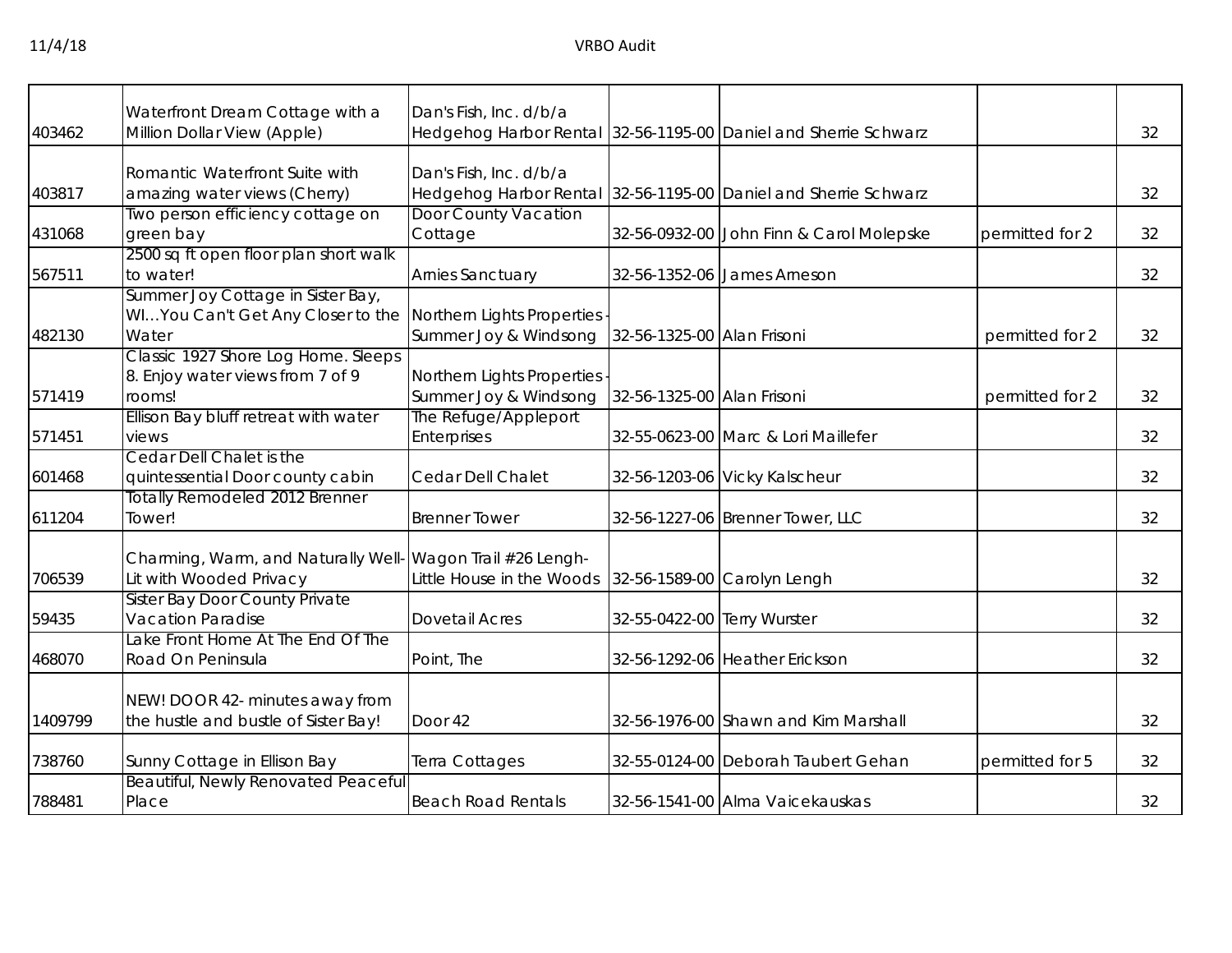|         | ocated in Ellison Bay, less than 1/4   |                                                        |                            |                                           |                 |    |
|---------|----------------------------------------|--------------------------------------------------------|----------------------------|-------------------------------------------|-----------------|----|
|         | mile from a public boat launch on      |                                                        |                            |                                           |                 |    |
| 821538  | beautiful                              | <b>Beechers Cabin</b>                                  |                            |                                           |                 | 32 |
|         |                                        |                                                        |                            | 32-56-1571-06 Susan Szabo & Mark Beecher  |                 |    |
|         | Premier Vacation Rental, Pet           |                                                        |                            |                                           |                 |    |
|         | Friendly, Walk to Water, Restaurant,   |                                                        |                            |                                           |                 |    |
| 835033  | Shopping, WiFi                         | Door Stop                                              |                            | 32-56-1612-00 Terrence Rogers             | permitted for 2 | 32 |
| 839291  | Water Front Log Cabin!                 | East Haven                                             |                            | 32-56-1592-06 Barbara Moline              |                 | 32 |
|         |                                        |                                                        |                            |                                           |                 |    |
|         | Secluded Contemporary Waterfront       |                                                        |                            | Roswitha Anna Flach and                   |                 |    |
| 22546   | Home - New Addition/ Interior          | Up North on the Lake LLC 32-56-0684-00 Bernard Verrill |                            |                                           |                 | 32 |
|         | <b>Ideally Located Across Form The</b> |                                                        |                            |                                           |                 |    |
|         | Beach And Park! Walking Distance       |                                                        |                            |                                           |                 |    |
| 844600  | To Town!                               | Parkside Inn                                           |                            | 32-50-0050-00 Andy & Erin Isaacson        |                 | 32 |
|         |                                        |                                                        |                            |                                           |                 |    |
|         | Porcupine Shores Has An Elevated       |                                                        |                            |                                           |                 |    |
| 886997  | View And Access To The Water           | Porcupine Shores                                       |                            | 32-56-1603-06 Brian Bartell & Kim Winburn |                 | 32 |
|         | Serenity House located in quiet        |                                                        |                            |                                           |                 |    |
|         | Rowleys Bay offering water, woods      |                                                        |                            |                                           |                 |    |
| 981731  | and beauty                             | <b>Serenity House</b>                                  |                            | 32-56-0438-00 James K Larson              |                 | 32 |
|         | Beautiful Home With Water Views in     | <b>Hedgehog Harbor House</b>                           |                            |                                           |                 |    |
| 996903  | <b>Peaceful Gills Rock</b>             | & Cottage                                              |                            | 32-56-1506-00 David & Patricia Bernhard   |                 | 32 |
|         | Great water view in peaceful           | <b>Hedgehog Harbor House</b>                           |                            |                                           |                 |    |
| 998960  | Northern Door                          | & Cottage                                              |                            | 32-56-1506-00 David & Patricia Bernhard   | permitted for 2 | 32 |
|         | amily Retreat Lake Front Wifi Bikes    |                                                        |                            |                                           |                 |    |
| 1022944 | <b>Grill Lakeshore Fire Pits</b>       | <b>Sunset Shore Cottages</b>                           |                            | 32-56-1720-00 David & Deborah Cresto      | permitted for 2 | 32 |
|         | Enjoy Water Views from this Luxurious  |                                                        |                            |                                           |                 |    |
| 1030461 | 4 bedroom home!                        | Le Jardin                                              |                            | 32-56-1705-06 Marianne Roppuld            |                 | 32 |
|         |                                        | On the Shore of Deaths                                 |                            |                                           |                 |    |
| 1032665 | On the Shore of Deaths Door            | Door                                                   | 32-56-1745-00 Todd Frisoni |                                           |                 | 32 |
|         | Family Retreat Lake View Wifi Cable    |                                                        |                            |                                           |                 |    |
|         | Tv Grill Lakeshore Fire Pits Dog       |                                                        |                            |                                           |                 |    |
| 1036054 | Friendly                               | <b>Sunset Shore Cottages</b>                           |                            | 32-56-1720-00 David & Deborah Cresto      | permitted for 2 | 32 |
|         | Beautiful 3 Bedroom Door County,       |                                                        |                            |                                           |                 |    |
|         | Heavily Wooded, Pet Friendly, NOW      |                                                        |                            |                                           |                 |    |
| 1140156 | <b>OFFERS WIFI</b>                     | Door Stop                                              |                            | 32-56-1612-00 Terrence Rogers             | permitted for 2 | 32 |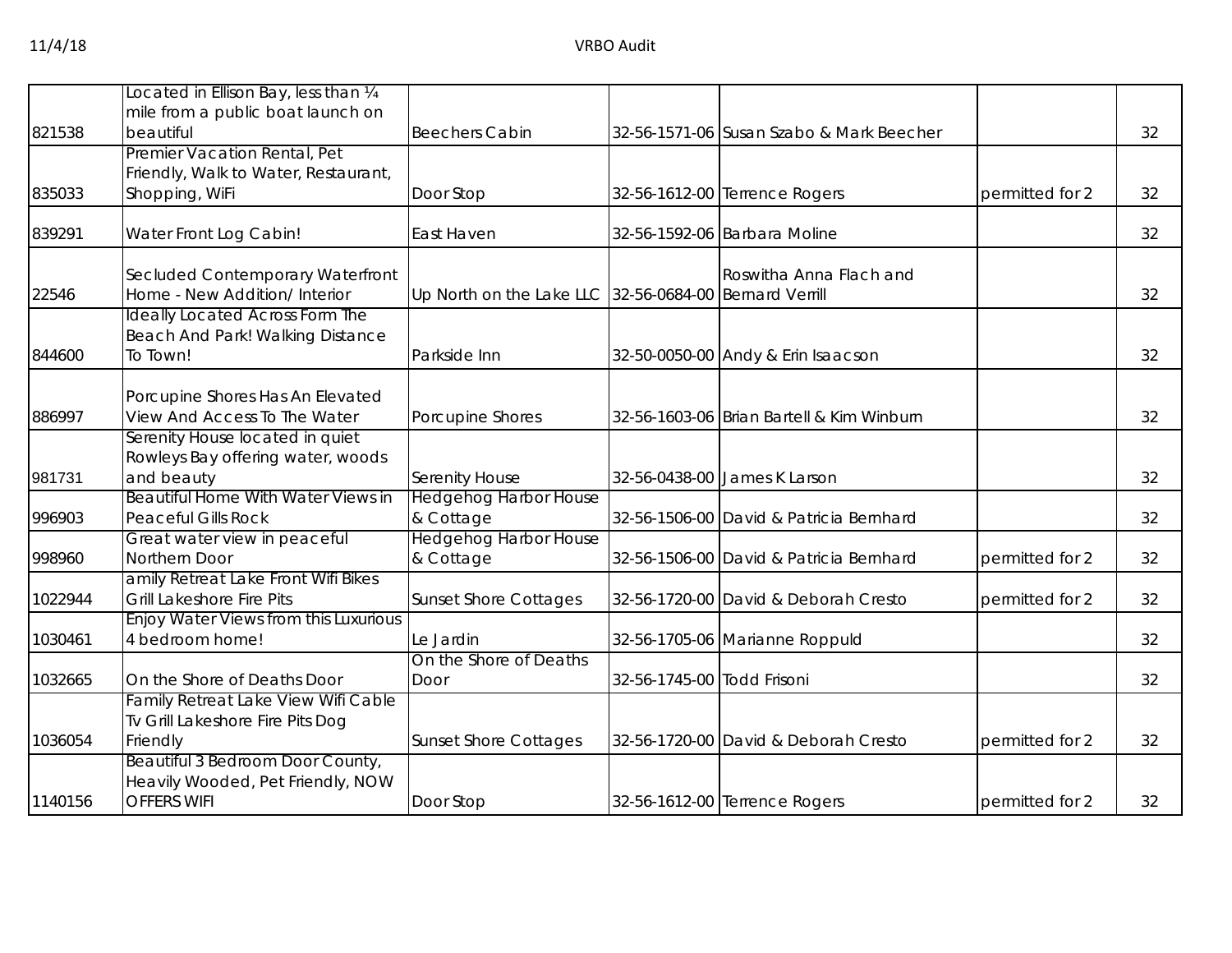|           | New! Enjoy sunrise on Lake Michigan                                       |                                                                 |                             |                                          |    |
|-----------|---------------------------------------------------------------------------|-----------------------------------------------------------------|-----------------------------|------------------------------------------|----|
| 1152974   | in a 1969 Lakefront A-Frame                                               | Hazen Cabbage                                                   |                             | 32-56-1496-00 Kimberly Hazen             | 32 |
| 1153343   | <b>Spacious Lakefront Home Minutes</b><br>From Sister Bay                 | Wagon Trail #20 - DiSalvo 32-56-1786-08 Michah & August DiSalvo |                             |                                          | 32 |
|           |                                                                           |                                                                 |                             |                                          |    |
| 1177141   | Premier Vacation Rental Just a Short<br>Walk to The Heart of Sister Bay!! | Sister Bay Respite                                              |                             | 32-56-1838-00 Todd and Michelle Cox      | 32 |
|           | 4 Bedrm, 3 Bath! Between Sister Bay                                       |                                                                 |                             |                                          |    |
|           | & Ellison Bay. New on VRBO, Spring,                                       |                                                                 |                             |                                          |    |
| 1161665   | 2018.                                                                     | <b>Woodfield House</b>                                          |                             | 32-56-1710-00 Susanne Beaumont           | 32 |
|           |                                                                           |                                                                 |                             |                                          |    |
| 1185191   | Murphy's "KipDee" Cottage                                                 | Murphy's Kipdee Cottage 32-56-1827-00 Jon Murphy                |                             |                                          | 32 |
|           |                                                                           |                                                                 |                             |                                          |    |
|           | Beautiful log home on 5 acres just                                        |                                                                 |                             | Hoffman's Up North LLC - Matthel         |    |
| 659326    | steps away from Lake Michigan                                             | Hoffmans Up North                                               | 32-56-1463-06 Hoffman       |                                          | 32 |
|           | Charming cedar log cabin nestled in                                       |                                                                 |                             |                                          |    |
|           | the woods, footsteps from Rowley's                                        | Wagon Trail Dombrowski -                                        |                             |                                          |    |
| 1217459   | Bay                                                                       | Unit 1                                                          |                             | 32-56-1831-00 Edward and Jill Dombrowski | 32 |
|           | New Listing: Nostalgic on the water                                       |                                                                 |                             |                                          |    |
|           | Cottage for your family in Northern                                       |                                                                 |                             |                                          |    |
| 1221685   | Door Cty                                                                  | <b>Bay Lane</b>                                                 |                             | 32-56-1524-00 Tim Christofferson         | 32 |
|           |                                                                           |                                                                 |                             |                                          |    |
|           | Your own sandy shore on the most                                          |                                                                 |                             |                                          |    |
| 1351557   | pleasant bay in Door County!                                              | Vandelay Shore                                                  |                             | 32-56-1870-06 Matthew P Shumway          | 32 |
|           |                                                                           |                                                                 |                             |                                          |    |
|           | Enjoy your own lake front cabin that                                      | Sand Bay Beach Cabin                                            |                             |                                          |    |
| 1351902   | has a private (Soft) Sandy Beach!                                         | LLC - Wismar                                                    |                             | 32-56-1880-06 Tom & Tanya Wismar         | 32 |
|           |                                                                           |                                                                 |                             |                                          |    |
|           | NEW IN 2018! Serendipity Meadow:                                          |                                                                 |                             |                                          |    |
| 1362190   | Family-friendly, 7-acre oasis                                             | Serendipity Meadow                                              |                             | 32-56-1963-00 Cecilia & Dennis Lindell   | 32 |
|           | Ellison Bay Condominium at the                                            |                                                                 |                             |                                          |    |
| 1373547   | heart of town.                                                            | Hideaway Condos, The                                            | 32-53-1904-00 Bruce Peissig |                                          | 32 |
|           | Beach @ Sky Ledge - Spectacular                                           |                                                                 |                             |                                          |    |
| 177327ha  | <b>Water Views</b>                                                        | Beach at Sky Ledge                                              |                             | 32-56-0403-00 Daniel & Cynthia Schaulis  | 32 |
|           | Ellison Bay Bluff Waterview Condo                                         |                                                                 |                             | Daniel & Cynthia Shaulis                 |    |
| 3915169ha | Retreat                                                                   | <b>Ellison Bay Bluff Retreat</b>                                |                             | 32-53-1533-00 Revocable Trust            | 32 |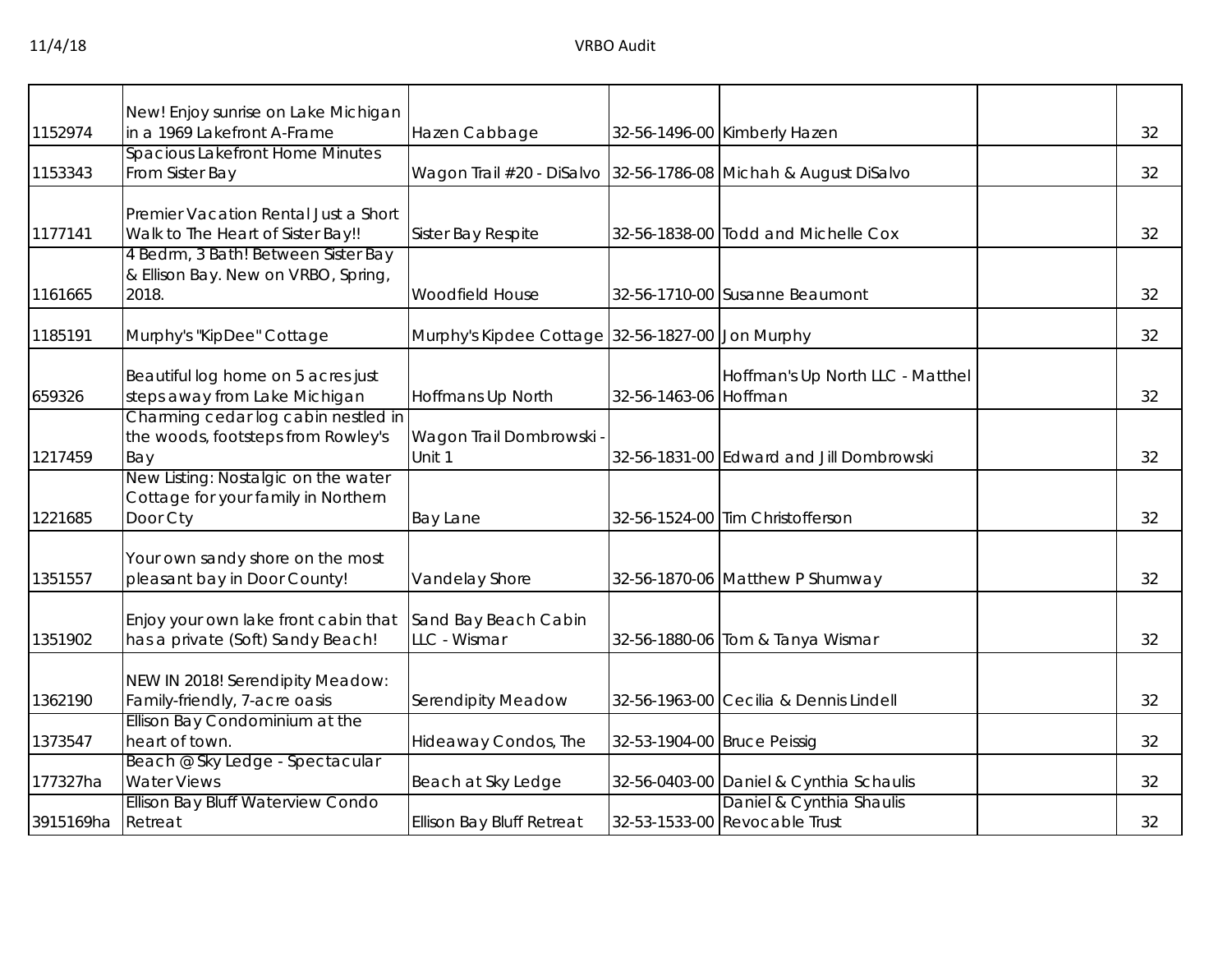|           | Little House on the Bay---Door                 |                                                 |                             | Schaulis & Schaulis & Werdeard &         |                 |    |
|-----------|------------------------------------------------|-------------------------------------------------|-----------------------------|------------------------------------------|-----------------|----|
| 396817ha  | County Retro Style/ Comfortable--              | Little House on the Bay                         | 32-56-1142-00 Schaulis      |                                          |                 | 32 |
|           |                                                | On the Rocks - Gills Rock-                      |                             |                                          |                 |    |
| 4039459ha | <b>Beautiful Bayfront Sunset Views</b>         | Steeno                                          |                             | 32-56-1464-00 David and Susan Steeno     |                 | 32 |
|           | The Cro's Nest - The Rat Race Stops            |                                                 |                             |                                          |                 |    |
| 45293ha   | here!                                          | The Cros Nest                                   |                             | 32-56-0486-00 Nicholas J Kerpan          |                 | 32 |
|           |                                                |                                                 |                             |                                          |                 |    |
|           | Beautiful Home with specatcular                |                                                 |                             |                                          |                 |    |
| 45293ha   | views of Garrett Bay and Gills Rock!           | Garret Bay Bluff                                | 32-56-1641-06 William Berry |                                          |                 | 32 |
|           | Ellison Bay tranquility close to Europe        |                                                 |                             |                                          |                 |    |
| 4555418ha | Lake and Newport State Park!                   | Country Comfot                                  |                             | 32-56-1753-00 Daniel & Valerie Austgen   |                 | 32 |
|           | Luxurious and spacious Door County             | Waterfront Home                                 |                             |                                          |                 |    |
| 1236321   | Waterfront Home                                | <b>Bruckner</b>                                 | 32-56-1865-00 Dan Brucker   |                                          |                 | 32 |
|           |                                                |                                                 |                             |                                          |                 |    |
| 7064918ha | Country Haven on Mink River Road               | Country Haven                                   |                             | 32-55-0329-00 Myron & Andrea Beard       | permitted for 2 | 32 |
|           | Charming Cottage On The Shore Of               |                                                 |                             |                                          |                 |    |
| 482895    | Lake Michigan!                                 | <b>Appleport Sunrise</b>                        |                             | 32-56-1913-06 Kathleen & Edward Callahan |                 | 32 |
|           |                                                |                                                 |                             |                                          |                 |    |
|           | <b>Hidden Glidden Cottage Now</b>              |                                                 |                             |                                          |                 |    |
| 26252     | Booking 2016 dates                             | Kevin & Laura Forrest                           |                             | 35-55-0619-00 Hidden Glidden             |                 | 33 |
|           | Door County Bayside Waterfront                 |                                                 |                             |                                          |                 |    |
| 1370751   | Home                                           | Scott & Tammy Duncan                            |                             | 33-56-2018-00 Duncan - 5092 Bay Shore Dr |                 | 33 |
|           | Featured in Door County Magazine               |                                                 |                             |                                          |                 | 33 |
| 113217    | Luxuy<br><b>Beachfront Cottage with Rustic</b> | Travis & Jolyn Boland                           | 33-56-0620-00 Boland        |                                          |                 |    |
| 114234    | <b>Charm and Beautiful Sunsets</b>             | BayShore Sunset Cottage 33-55-0240-00 Paul Peot |                             |                                          |                 | 33 |
|           | A Waterfront Home for All-Seasons in           |                                                 |                             |                                          |                 |    |
| 137311    | Door County!                                   | Killkare                                        | 33-55-0483-00 Tom Nebel     |                                          | 369083ha        | 33 |
|           |                                                |                                                 |                             |                                          |                 |    |
| 306175    | Executive Style Waterfront Home                | Jorns Harbor Retreat                            | 33-56-0333-00 Donna Jorns   |                                          |                 | 33 |
|           | At-The-Lake Lake Michigan Cape                 |                                                 |                             |                                          |                 |    |
|           | Cod Home with Sand Beach Access                |                                                 |                             |                                          |                 |    |
| 371719    | to Lake Mich.                                  | At the Lake                                     | 33-56-0350-00 Sally Jilot   |                                          |                 | 33 |
|           |                                                |                                                 |                             |                                          |                 |    |
|           | Enjoy the best of Door County with             |                                                 |                             |                                          |                 |    |
| 433696    | waterfront Lake Michigan Views                 | Lakeside Haven                                  |                             | 33-56-1240-06 Kathy Richmond             |                 | 33 |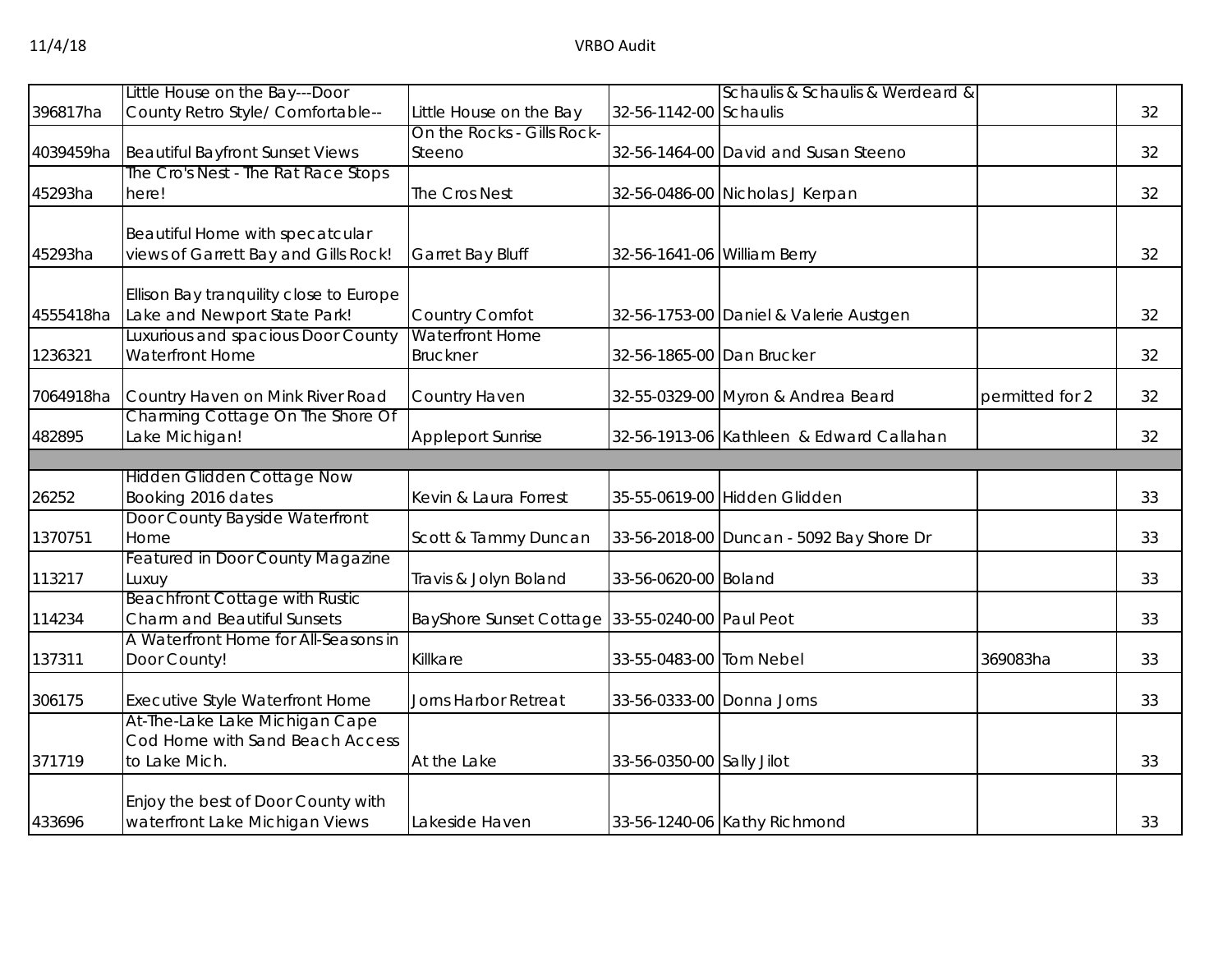|         | On the Water. In the Woods. Close to       |                                                      |                            |                                          |                |    |
|---------|--------------------------------------------|------------------------------------------------------|----------------------------|------------------------------------------|----------------|----|
| 476585  | Everything. Perfect for Two.               | <b>Gmamas Place</b>                                  |                            | 33-56-1246-00 Diane Knutson              |                | 33 |
|         | Waterfront with a great beach,             |                                                      |                            |                                          |                |    |
| 480899  | fireplace and large yard                   | Thenells Cottage                                     | 33-55-0063-13 John Thenell |                                          |                | 33 |
|         | <b>Family Friendly Glidden Drive Beach</b> | Glidden Drive Beach                                  |                            |                                          |                |    |
| 567961  | Retreat on Lake Michigan                   | Retreat                                              |                            | 33-56-1405-00 Jill Parak & Ryan Cantzler |                | 33 |
|         | Country Charm- North Of Sturgeon           |                                                      |                            |                                          |                |    |
| 569474  | Bay On Hwy 42                              | Country Charm                                        | 33-56-1436-00 Nancy Raye   |                                          |                | 33 |
|         | Cozy Fireplace, Waterfront Grill,          | Jon Hanson / Snug                                    |                            |                                          |                |    |
| 579668  | Campfires & Gorgeous Sunsets               | Harbor                                               |                            | 33-56-0906-00 Little Harbor Cottages     |                | 33 |
|         | Sit on the Dock of the Bay, Watching       |                                                      |                            |                                          |                |    |
|         | Boats Float by, Sunsets Sizzle on the      | Jon Hanson / Snug                                    |                            |                                          |                |    |
| 580389  | Water                                      | Harbor                                               |                            | 33-56-0906-00 Little Harbor Cottages     |                | 33 |
|         | Waterfront+Grill+Campfire+S'Mores+         | Jon Hanson / Snug                                    |                            |                                          |                |    |
| 580438  | Sunsets = Starboard Cottage                | Harbor                                               |                            | 33-56-0906-00 Little Harbor Cottages     | pemitted for 3 | 33 |
|         | Prancing Pony - Norwegian                  |                                                      |                            |                                          |                |    |
|         | Timberframe Home in Whitefish              |                                                      |                            |                                          |                |    |
| 676548  | <b>Bay/Family Friendly</b>                 | Laura Siebert                                        |                            | 33-56-0283-00 Prancing Pony              |                | 33 |
|         | Clark Lanke - Door County's Best           |                                                      |                            |                                          |                |    |
| 804324  | Kept Secret                                | Chuck & Kathy Steinmetz 33-56-1581-12 Steinmetz Home |                            |                                          |                | 33 |
|         |                                            |                                                      |                            |                                          |                |    |
|         | Enjoy beautiful sunset on the bay in       |                                                      |                            |                                          |                |    |
| 813345  | this large lakefront family retreat        | lan & Lindsey Kazian                                 |                            | 33-56-1584-00 Camp Sunset                |                | 33 |
|         | 240' of Lake Michigan Sandy Beach          |                                                      |                            |                                          |                |    |
|         | awaits! Have some fun in the sun           |                                                      |                            |                                          |                |    |
| 847672  | and sand!                                  | Linzmeier's on Glidden                               |                            | 33-56-1604-00 Mark & Margaret Linzmeier  |                | 33 |
|         | Newly Constructed 1900 sq foot             |                                                      |                            |                                          |                |    |
|         | home, located on Private road and          |                                                      |                            |                                          |                |    |
| 983613  | 6 wooded acres                             | Serenity in the Woods                                |                            | 33-56-1691-06 Jeffrey & Lana Pray        |                | 33 |
|         | <b>Camelot Cliffs- Making Magical</b>      |                                                      |                            |                                          |                |    |
| 1024399 | Memories                                   | <b>Brian Dougal</b>                                  |                            | 33-56-1740-00 Camelot Cliffs             |                | 33 |
|         | Fantastic Family Cottage on Sand           |                                                      |                            |                                          |                |    |
| 194419  | Beach                                      | Nicola Kaftan                                        | 33-55-0777-00 Kaftan       |                                          |                | 33 |
|         |                                            | Beautiful Home on the                                |                            |                                          |                |    |
|         | Beautiful home on the best sand            | Best Sand Beach in Do                                |                            |                                          |                |    |
| 1437885 | beach in Door County                       | Co - Ciepluch                                        |                            | 33-56-2009-00 Gary and Marion Ciepluch   |                | 33 |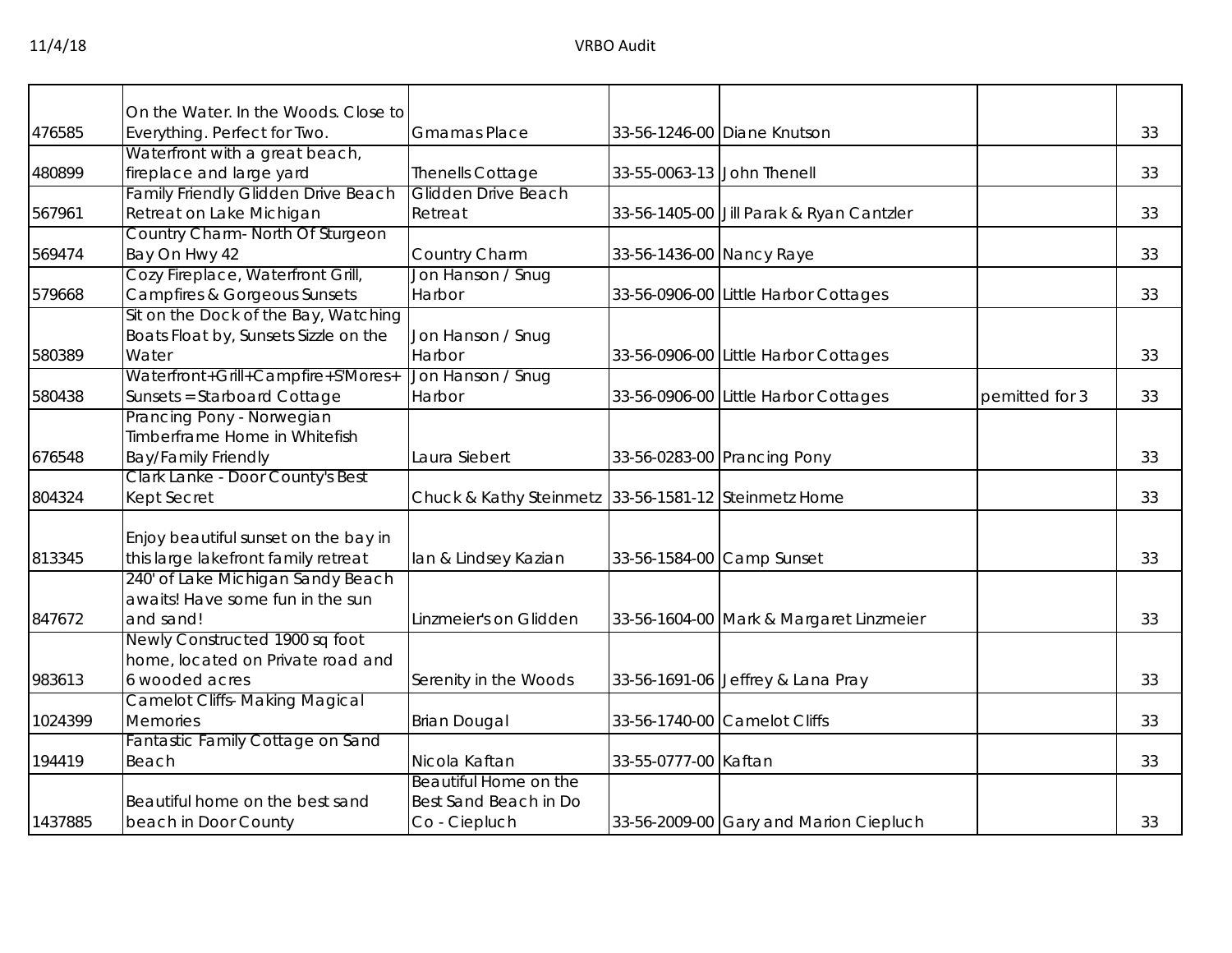| 705536   | Just a short walk or bike ride to<br>downtown Sturgeon Bay.                          | The Green House                      |                          | 33-56-1493-06 A&J Properties, LLC                                |                 | 33 |
|----------|--------------------------------------------------------------------------------------|--------------------------------------|--------------------------|------------------------------------------------------------------|-----------------|----|
| 1070197  | New Rental! SAND BEACH!                                                              | Quinn's Crescent Beach               |                          | 33-56-1750-12 Tami and Brian Quinn                               |                 | 33 |
| 1108105  | Coastal Cottage Resort. Comfy Cozy<br>Cottage. Sleeps upto 5, Free WiFi,<br>secluded | Andropolis Waterfront<br>Cottages    |                          | 33-55-0030-00 Andrew J & Annette J Andropolis permitted for 4    |                 | 33 |
| 1123981  | Clean Cozy Door County Cottage.<br>Waterfront Property, Free row boat<br>use + WiFi. | Andropolis Waterfront<br>Cottages    |                          | 33-55-0030-00 Andrew J & Annette J Andropolis Permitted for 4    |                 | 33 |
| 1154198  | Clean Cozy Door County Cottage<br>On A Quiet Resort Property                         | Andropolis Waterfront<br>Cottages    |                          | 33-55-0030-00 Andrew J & Annette J Andropolis permitted for 4    |                 | 33 |
| 1154220  | Clean Cozy Cottage On Waterfront<br>Property Privacy Yet Close To Town               | Andrew J & Annette J<br>Andropolis   |                          | Andropolis Waterfront Cottages -<br>33-55-0030-00 4309 Bay Shore | permitted for 4 | 33 |
| 1326854  | Lake House - Spacious Newly<br>Renovated with Relaxing Wave<br>Ambiance              | Garth Kolterjahn & Greg<br>Powlowski | 33-56-1380-04 Lake House |                                                                  |                 | 33 |
| 1331712  | New Listing! Sand beach and<br>Amazing views on Lake Michigan                        | Sand Beach Cottage -<br>Anderson     | 33-56-1942-00 Anderson   | Greg, Mary, Nick and Jennelle                                    |                 | 33 |
| 1352380  | New As Of June '18 - Sunrise Cove -<br>Sandy Beach                                   | Sunrise Cove - Cecchini              |                          | 33-56-1871-04 Jill and Tony Cecchini                             |                 | 33 |
| 130307ha | 8 miles of Sand Beach and 1/2 price<br>rates Monday - Thurs                          | Mary Spangler                        |                          | 33-56-0400-00 Mary's Beach House                                 |                 | 33 |
| 163557ha | Dogg House Cottage in Door County<br>Private, Unique, Set on 20 Scenic<br>Acres      | Dogg House Cottages                  |                          | 33-55-0700-00 Connie Rockwell                                    | permitted for 2 | 33 |
| 235306ha | 'Dream Home' Borders Whitefish<br>Dunes Park, Private Sand Beach - Wifi Fred Suchy   |                                      |                          | 33-56-0695-00 Door County Dream Home                             |                 | 33 |
| 236281ha | The Cottage on Lake Michigan-sand<br>beach, wooded lot, family friendly              | <b>Stehling Cottage</b>              |                          | 33-56-0970-00 Susan M Stehling                                   |                 | 33 |
| 241956ha | Log Cabin on the Water-Best Beach<br>in Door County - Wifi                           | <b>Fred Suchy</b>                    |                          | 33-56-1447-00 Log Cabin on the Water                             |                 | 33 |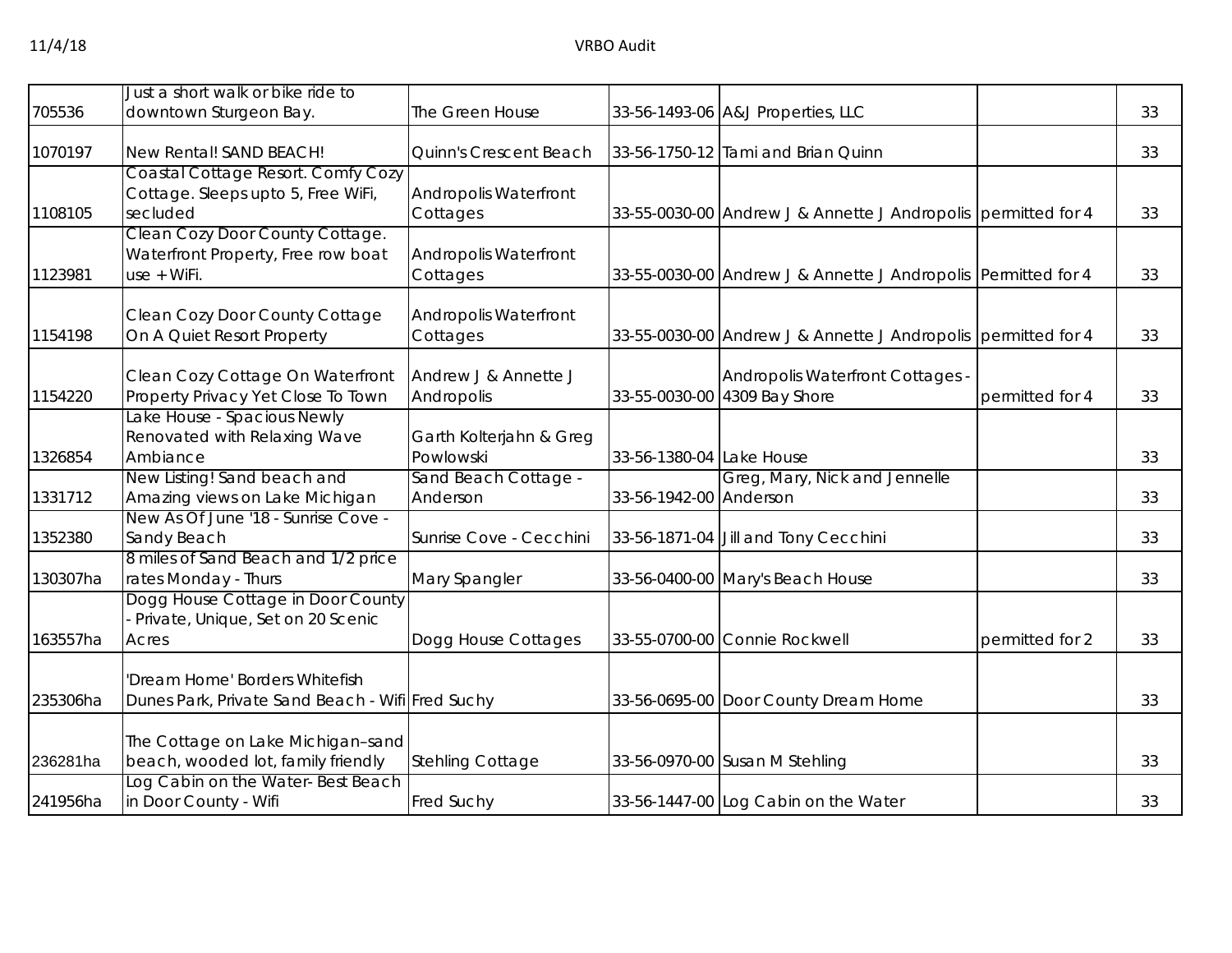|           | Borders the Whitefish Dunes State        |                        |                          |                                          |                   |    |
|-----------|------------------------------------------|------------------------|--------------------------|------------------------------------------|-------------------|----|
|           | Park, Private Sand Beach - Best          |                        |                          |                                          |                   |    |
| 327497ha  | Beach in Dc!!                            | William Thornton       |                          | 33-55-0726-00 Door County Beach Retreat  |                   | 33 |
|           | Big Sully's Bay Shore House! July is     |                        |                          |                                          |                   |    |
|           | Booked. August Has Limited               |                        |                          |                                          |                   |    |
| 3554564ha | Availability.                            | Tim Sullivan           |                          | 33-55-0829-00 Hidden Gem Cottages        |                   | 33 |
|           | A Waterfront Home for All-Seasons in     |                        |                          |                                          |                   |    |
| 369083ha  | Door County!                             | Killkare               | 33-55-0483-00 Tom Nebel  |                                          | duplicate listing | 33 |
|           |                                          |                        |                          |                                          |                   |    |
| 127227    | An inn all your own                      | Sweetbriar             | 34-55-0743-00 Deb Homan  |                                          |                   | 34 |
|           | Walk to town! Newly furnished 4          |                        |                          |                                          |                   |    |
| 1022700   | bedrooom home in Sister Bay              | Hidden Gem on Trillium |                          | 34-56-1702-06 Julie & Nathan Slovin      |                   | 34 |
| 188785    | Copper Moon Cottage                      | Copper Moon Cottage    |                          | 34-55-0761-06 Donald & Linda Denny       |                   | 34 |
|           | New for 2016, Luxuriously Renovated,     |                        |                          |                                          |                   |    |
|           | Walk to the Beach & Downtown             |                        |                          |                                          |                   |    |
| 849698    | <b>Sister Bay</b>                        | Kings Landing          |                          | 34-56-1602-06 Wiswell Property Group LLC |                   | 34 |
|           | Port New, One Block from Downtown        |                        |                          |                                          |                   |    |
| 286713    | and Public Beach                         | Port New               |                          | 34-56-0075-06 Andrew Boockmeier          |                   | 34 |
|           | Beautiful and Cozy Condo in Sister       |                        |                          |                                          |                   |    |
| 297305    | Bay!<br>Door County Church Restored to a | Sarah George           |                          | 34-53-1039-00 George's Getaway           |                   | 34 |
| 299942    | <b>Beautiful Home</b>                    | Maple Manor            | 34-56-1055-00 Kurt Reetz |                                          |                   | 34 |
|           |                                          |                        |                          |                                          |                   |    |
|           | Amazing winter deals!!! Thanksgiving     |                        |                          |                                          |                   |    |
| 347875    | 4 nights for the price of 3 nights!!     | Skogland Weber         |                          | 34-53-0392-00 Richard & Ellen Weber      |                   | 34 |
|           | 3800 Sq Ft Home On Wood Lot,             |                        |                          |                                          |                   |    |
| 482635    | Walking Distance To Town!                | Wall to Wall Retreat   |                          | 34-56-1335-06 Jack and Teresa Wall       |                   | 34 |
|           | Amazing Water Views from the             |                        |                          |                                          |                   |    |
| 598039    | moment you drive up                      | <b>Evening Star</b>    |                          | 34-56-1433-00 Evening Starr LLC          |                   | 34 |
| 611236    | Right Across From Beach And Park!        | Sister Bay View        |                          | 34-56-1422-06 James Johnson              |                   | 34 |
| 656591    | Close to Downtown!!!                     | North Spring Rentals   |                          | 34-56-1350-00 Alma & Vilius Vaicekauskas |                   | 34 |
|           | Downtown-Walking Distance to             |                        |                          |                                          |                   |    |
| 788504    | Everything                               | Alma Vaicekauskas      |                          | 34-56-1597-00 Parkview Rental            |                   | 34 |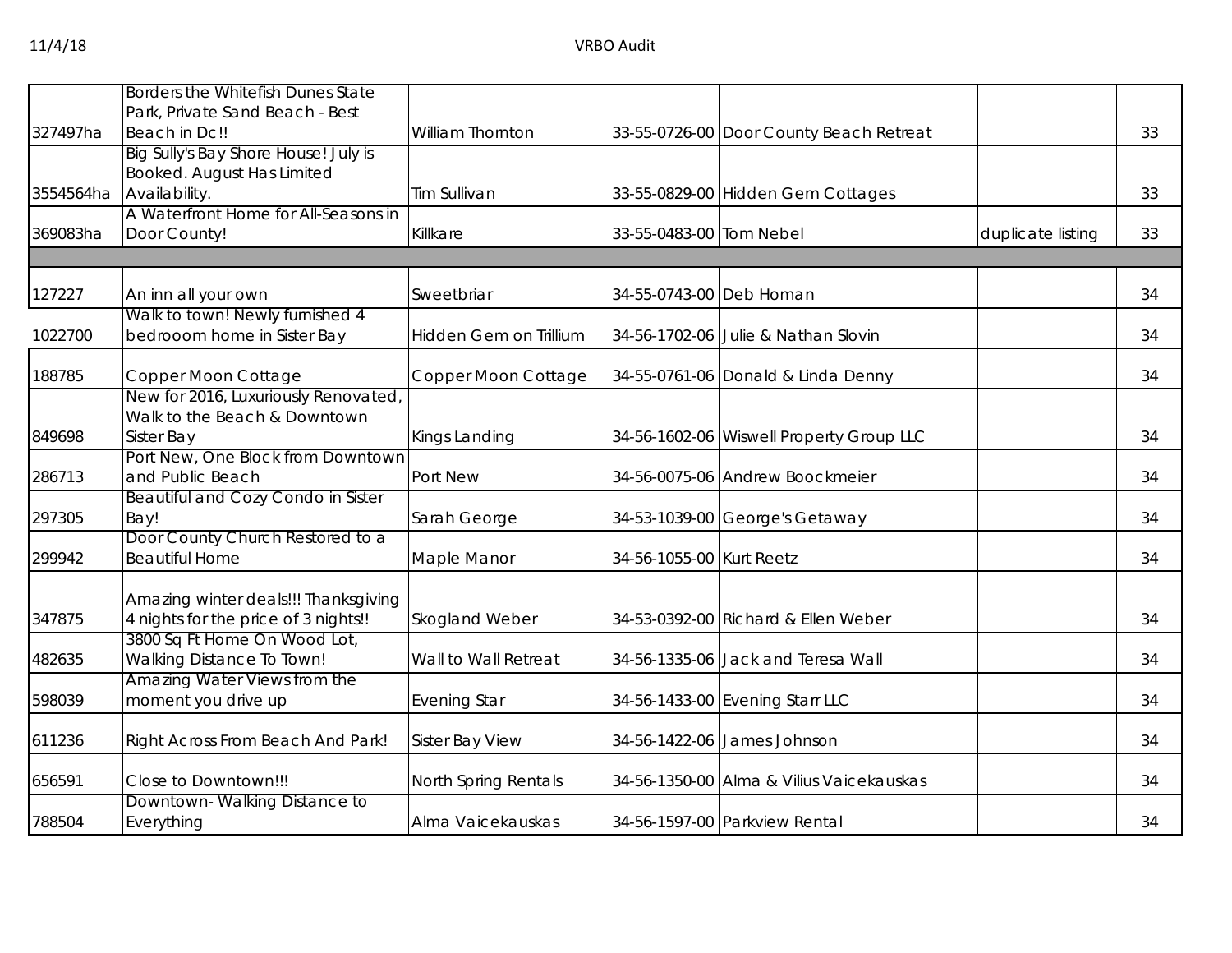|           | In Town Sister Bay, Completely                      |                                                     |                            |                                                                          |                 |    |
|-----------|-----------------------------------------------------|-----------------------------------------------------|----------------------------|--------------------------------------------------------------------------|-----------------|----|
|           | Renovated In 2015 With Excellent                    |                                                     |                            | Jeff & Alicia Wiswell - Wiswell                                          |                 |    |
| 810432    | Upgrades                                            | <b>High Garden Wiswell</b>                          |                            | 34-56-1888-06 Property Group LLC                                         |                 | 34 |
|           | Beach Views, Waterfront Park                        |                                                     |                            |                                                                          |                 |    |
| 854329    | Access, Downtown Convenience!                       | The Sister Bay Getaway                              |                            | 34-56-1620-00 Dawn and Walter Nawrot                                     |                 | 34 |
|           | Enjoy the holidays in the heart of                  |                                                     |                            |                                                                          |                 |    |
| 1098719   | Sister Bay.                                         | Sunset Drive - Bushre                               |                            | 34-56-1771-00 David and Karen Bushre                                     |                 | 34 |
|           |                                                     | Sister Bay Cottage -                                |                            |                                                                          |                 |    |
| 1158494   | Sister Bay Cozy Cottage                             | <b>Berndt</b>                                       | 34-56-1788-00 Karen Berndt |                                                                          |                 | 34 |
| 4884541ha | Waterfront Park - Studio Suite, 1 King              | Scandinavian Lodge                                  |                            | 34-51-0036-00 Scandinavian Lodge COA, Inc                                |                 | 34 |
|           | Family Friendly Retreat in the Heart of             |                                                     |                            |                                                                          |                 |    |
| 4444671ha | <b>Sister Bay</b>                                   | Sister Bay Chalet                                   | 34-56-1695-00 Pam Schmitz  |                                                                          |                 | 34 |
|           | Marina View 104! High End                           |                                                     |                            |                                                                          |                 |    |
|           | Downtown New Construction Now                       |                                                     |                            |                                                                          |                 |    |
| 1434839   | Renting For Summer 2019!                            |                                                     |                            | Marina Development LLC 34-53-2023-00 Marina View Condominium #104        |                 | 34 |
|           | Marina View 101! Water View                         |                                                     |                            |                                                                          |                 |    |
| 1432397   | Downtown New Construction Now                       |                                                     |                            |                                                                          |                 |    |
|           | Renting Summer 2019!                                | Harborview Condo -                                  |                            | Marina Development LLC 34-53-2020-00 Marina View Condominium #101        |                 | 34 |
| 1166404   | Downtown Sister Bay!                                | Schieble                                            |                            | 34-53-1795-00 Susan Schlieble                                            |                 | 34 |
|           |                                                     |                                                     |                            |                                                                          |                 |    |
| 1179558   | Door County Sunsets in Sister Bay!                  |                                                     |                            | Woldts Waterfront Retreat 34-56-1675-00 Corrine B. Vieth Survivors Trust |                 | 34 |
| 1201340   | IN THE HEART OF SISTER BAY!!!                       | <b>Waterview Place</b>                              |                            | 34-56-1289-00 Dan and Chris Murphy                                       | permitted for 3 | 34 |
|           | Sister Bay Parkview Beach Cottage                   |                                                     |                            |                                                                          |                 |    |
| 1208896   | #1                                                  | Parkview Beach Cottage 34-55-1385-00 Kim Erzinger   |                            |                                                                          | permitted for 2 | 34 |
|           | New Condo in the heart of Sister Bay                |                                                     |                            |                                                                          |                 |    |
| 1215728   | Waterview!!!                                        | <b>Water View Place</b>                             |                            | 34-56-1289-00 Chris and Dan Murphy                                       | permitted for 3 | 34 |
|           | Sister Bay Parkview Beach Cottage                   |                                                     |                            |                                                                          |                 |    |
| 1218114   | #2                                                  | Parkview Beach Cottage   34-55-1385-00 Kim Erzinger |                            |                                                                          | permitted for 2 | 34 |
| 1239848   | New 2018 Condo - Water View -<br>Walk To Everything | <b>Waterview Place</b>                              |                            | 34-56-1289-00 Dan & Chris Murphy                                         | permitted for 3 | 34 |
|           | Walking Distance to beach, shops                    |                                                     |                            | Tom Ahlbeck - Daisy Ahlbeck                                              |                 |    |
| 1357055   | and Sister Bay!                                     | Door in the Woods                                   | 34-56-1892-06 Trust        |                                                                          |                 | 34 |
|           |                                                     | My Door County Home -                               |                            |                                                                          |                 |    |
| 1282834   | Door County Farm House Sister Bay                   | Colcer                                              | 34-56-1945-00 Dorin Colcer |                                                                          |                 | 34 |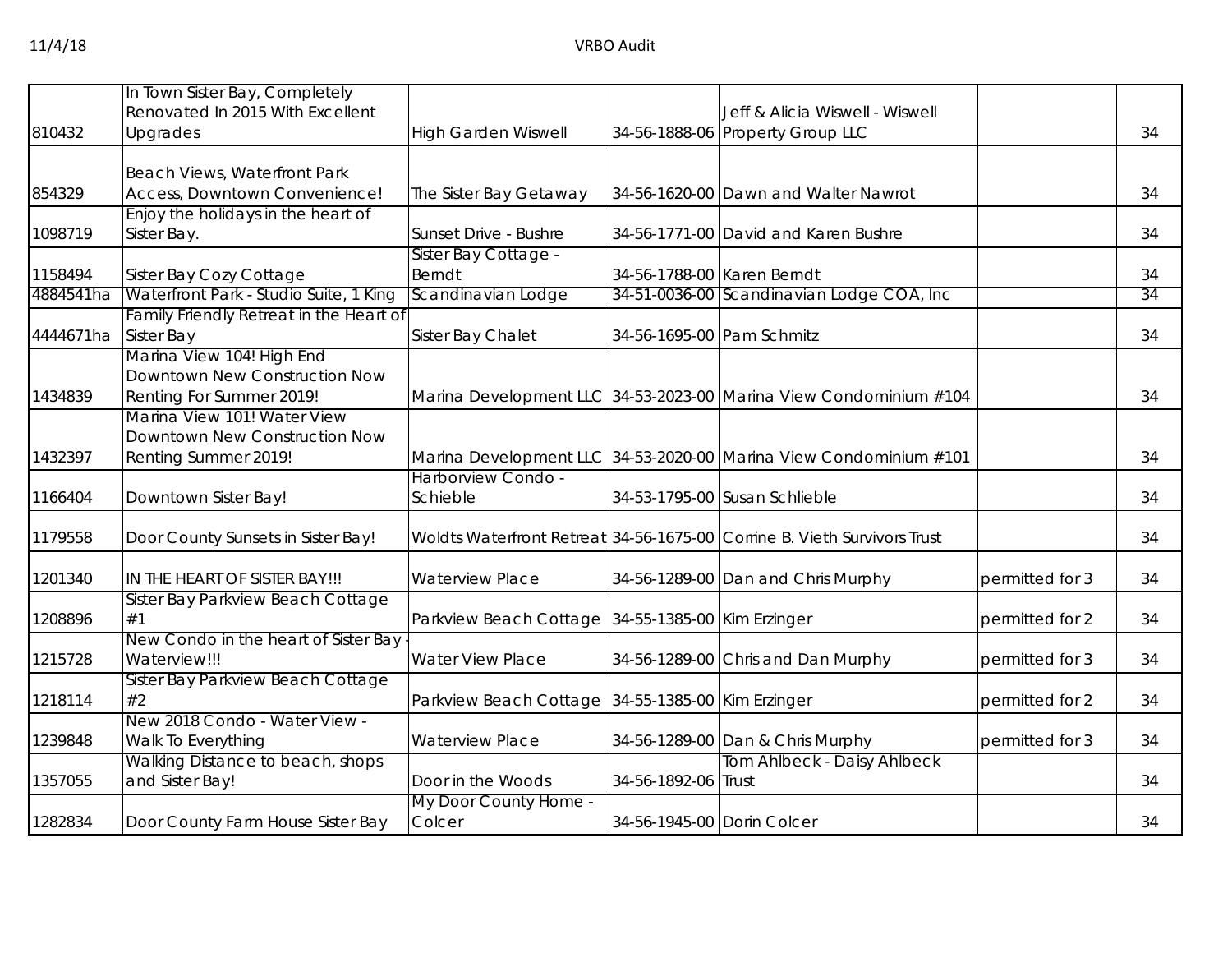|           | Sister Bay Condo, Walk to the Beach                       |                           |                             |                                               |                 |    |
|-----------|-----------------------------------------------------------|---------------------------|-----------------------------|-----------------------------------------------|-----------------|----|
| 1335838   | and Village                                               | Rosio Condo               | 34-56-1941-00 Jean Rosio    |                                               |                 | 34 |
|           | Remodeled Cottage only steps                              | Salinsky's Domicile -     |                             |                                               |                 |    |
| 1359612   | away from Sister Bay!                                     | Cottage                   | 34-56-1757-06 Jim Sailinsky |                                               |                 | 34 |
|           | Enjoy this restored, old log home with                    |                           |                             |                                               |                 |    |
| 1359639   | recently completed renovations                            | Another Thyme             |                             | 34-56-1805-06 David R Peterson                |                 | 34 |
|           | Trillium Retreat is conveniently                          |                           |                             |                                               |                 |    |
| 1360790   | located in the Village of Sister Bay                      | <b>Trillium Retreat</b>   |                             | 34-56-0495-06 Dennis & Maribeth Dorn          |                 | 34 |
|           | Downtown Sister Bay Cottage (walk                         |                           |                             |                                               |                 |    |
| 4941549ha | to everything), Sleeps 15, Open Year<br>Round.            | Cotter Cottage            |                             | 34-56-1885-00 Brandon Cotter                  |                 | 34 |
|           |                                                           |                           |                             |                                               |                 |    |
|           | The Magnolia Suite-Romantic                               |                           |                             |                                               |                 |    |
| 360120    | Victorian Elegance                                        | Diane Allen & Mike Perski |                             | 35-53-1096-00 The Magnolia Suite              |                 | 35 |
|           | The Postcard: Modern Comfort in the RME Holdings - Robert |                           |                             |                                               |                 |    |
| 483699    | Heart of Downtown Sturgeon Bay                            | Esposito                  |                             | 35-53-1452-00 Arbor & Postcard - RME Holdings | permitted for 2 | 35 |
|           | The Arbor Suite - Modern Comfort In                       |                           |                             |                                               |                 |    |
|           | The Heart Of Downtown Sturgeon                            | The Arbor & Postcard -    |                             |                                               |                 |    |
| 746476    | Bay<br>Historic Luxurious Suite, Modern                   | <b>RME Holdings</b>       |                             | 35-53-1452-00 Robert Esposito RME Holdings    | permitted for 2 | 35 |
|           | Amenitites, Downtown, One block to                        |                           |                             |                                               | permitted for 6 |    |
| 794064    | waterfront                                                | Tami Dal Santo            |                             | 35-54-1544-00 Diplomat B&B                    | units           | 35 |
|           | Historic Luxurious Suite, Modern                          |                           |                             |                                               |                 |    |
|           | Amenitites, Downtown, One block to                        |                           |                             |                                               | permitted for 6 |    |
| 814648    | waterfront                                                | Tami Dal Santo            |                             | 35-54-1544-00 Diplomat B&B                    | units           | 35 |
|           | The Corner Suite: Modern Comfort in                       | <b>Robert and Teresa</b>  |                             |                                               |                 |    |
| 862730    | the Heart of Downtown Sturgeon Bay Esposito               |                           |                             | 35-56-1628-00 Villa and Corner Suite          | permitted for 3 | 35 |
|           | Rustic Italian Charm In Downtown                          |                           |                             |                                               |                 |    |
| 862731    | Sturgeon Bay                                              | Villa and Corner Suite    | 35-53-1628-00 ADIP LLC      |                                               | permitted for 3 | 35 |
| 5338172   | 1 King Bed                                                | Paul and Holly Meleen     |                             | 35-51-1111-00 Lodge at Leathem Smith          |                 | 35 |
| 892303    | Door County's Chalet on the Shore                         | Chalet on the Shore       |                             | 35-56-1663-00 Jennifer Jorns & Brian Frisque  |                 | 35 |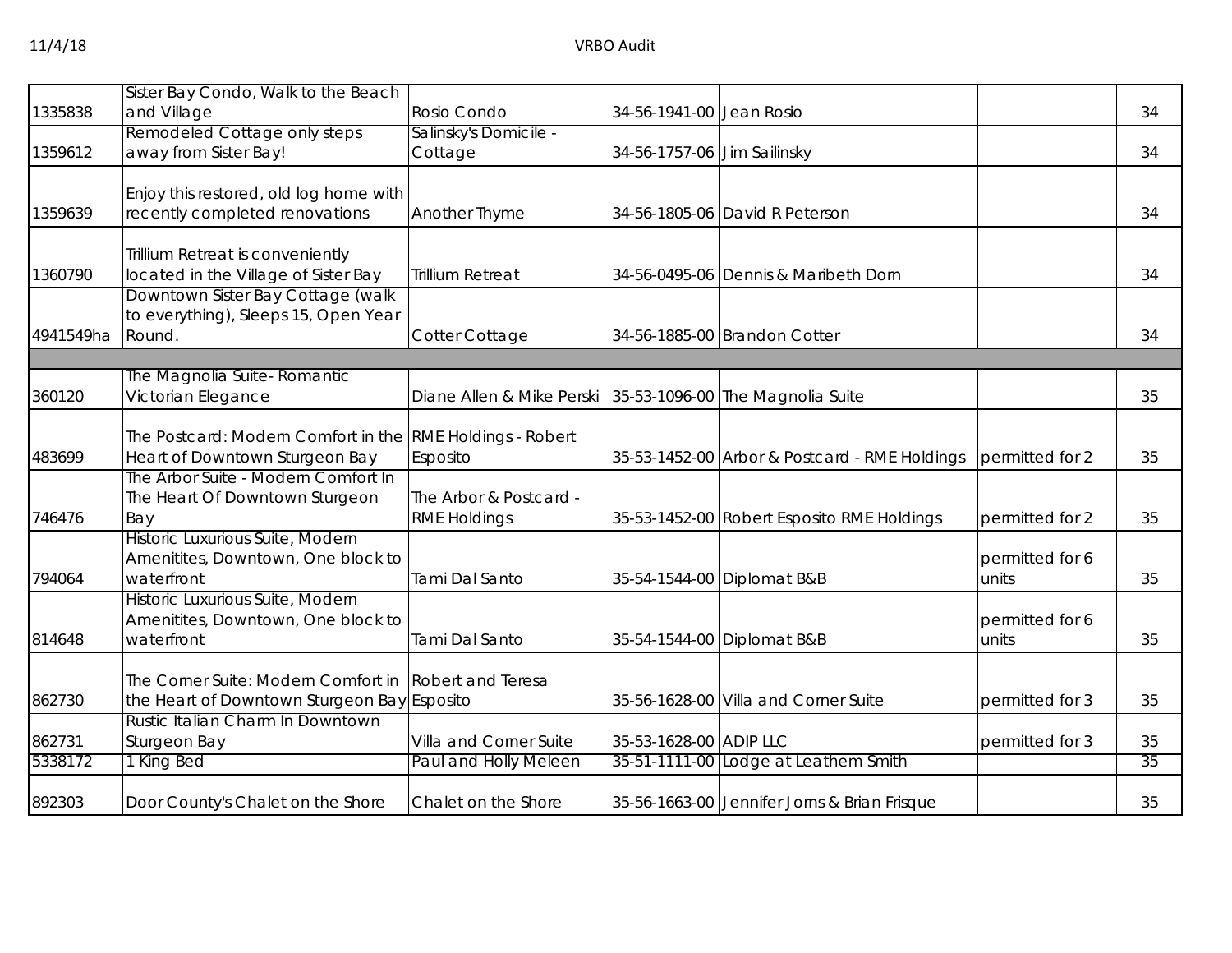| 1017982 | Door County Waterfront Cottage                                                         | Door County Waterfront<br>Cottage - Minten      | 35-56-1767-00 Eric Minten  |                                                                                  |                 | 35 |
|---------|----------------------------------------------------------------------------------------|-------------------------------------------------|----------------------------|----------------------------------------------------------------------------------|-----------------|----|
| 1035312 | Mary 1 Floating Cottage                                                                | Door County Houseboat<br>Rentals, LLC           |                            | The Yacht Harbor LLC & Sturgeon<br>35-59-1676-00 Bay Marinas.com - Daniel Schott | permitted for 4 | 35 |
| 1073150 | <b>Charming Home Within Walking</b><br>Distance To Beach, Park And<br>Downtown Shops!  | Perfectly Downtown and<br>Delaware Dream        |                            | 35-56-1746-00 Carter Holdings                                                    | permitted for 2 | 35 |
| 1391961 | Door County Home Away From<br>Home                                                     | Door County Home Away<br>from Home - Weckler    |                            | 35-56-2001-00 Phil and Alison Weckler                                            |                 | 35 |
| 1075127 | Desiree, the Floating Cottage                                                          | Door County Houseboat<br>Rentals LLC            |                            | The Yacht Harbor LLC & Sturgeon<br>35-59-1676-00 Bay Marinas.com - Daniel Schott | permitted for 4 | 35 |
| 1103228 | The Coach House Suite - Downtown<br>Sturgeon Bay                                       | Villa, Coach and Corner<br>Suite                | 35-53-1628-00 ADIP LLC     |                                                                                  |                 | 35 |
| 1305060 | Newly constructed, Bay Breeze, the<br>Floating Cottage. Reserve your stay<br>today!    | Door County Houseboat<br><b>Rentals LLC</b>     |                            | The Yacht Harbor LLC & Sturgeon<br>35-59-1676-00 Bay Marinas.com - Daniel Schott | permitted for 4 | 35 |
| 1305715 | Newly Constructed, Pier Relaxn', the<br>Floating Cottage! Reserve your stay<br>today!  | Door County Houseboat<br><b>Rentals LLC</b>     |                            | The Yacht Harbor LLC & Sturgeon<br>35-59-1676-00 Bay Marinas.com - Daniel Schott | permitted for 4 | 35 |
| 1307522 | Modern Retreat downtown Sturgeon<br>Bay Overlooking The Steel Bridge                   | The Bay Lofts                                   |                            | 35-53-1899-00 The Bay Lofts LLC                                                  |                 | 35 |
| 1314613 | The Boathouse Waterfront Home<br>Sturgeon Bay                                          | The Boathouse                                   |                            | 35-56-1629-06 Bill and Heather Anderson                                          |                 | 35 |
| 1318797 | New Listing -Lagoon Bungalow<br>Retreat in Sturgeon Bay, with direct<br>water access!  | Lagoon Bungalow                                 | 35-56-1898-00 Anne Thenell |                                                                                  |                 | 35 |
| 1349260 | Sturgeon Bay Waterfront Estate                                                         | R & H Bayshore Estate                           |                            | 35-56-1957-00 Helen & Robin Urban                                                |                 | 35 |
| 1359613 | New Listing!! Beautiful Waterfront<br>Retreat On Sturgeon Bay with 114'<br>private doc | Tacoma Beach Getaway 35-56-0880-00 Anne Thenell |                            |                                                                                  |                 | 35 |
| 5372602 | Bed & Breakfast: Diplomat Bed<br>& Breakfast - Chancery suite                          | Diplomat B&B                                    |                            | 35-54-1544-00 Tami DalSanto                                                      |                 | 35 |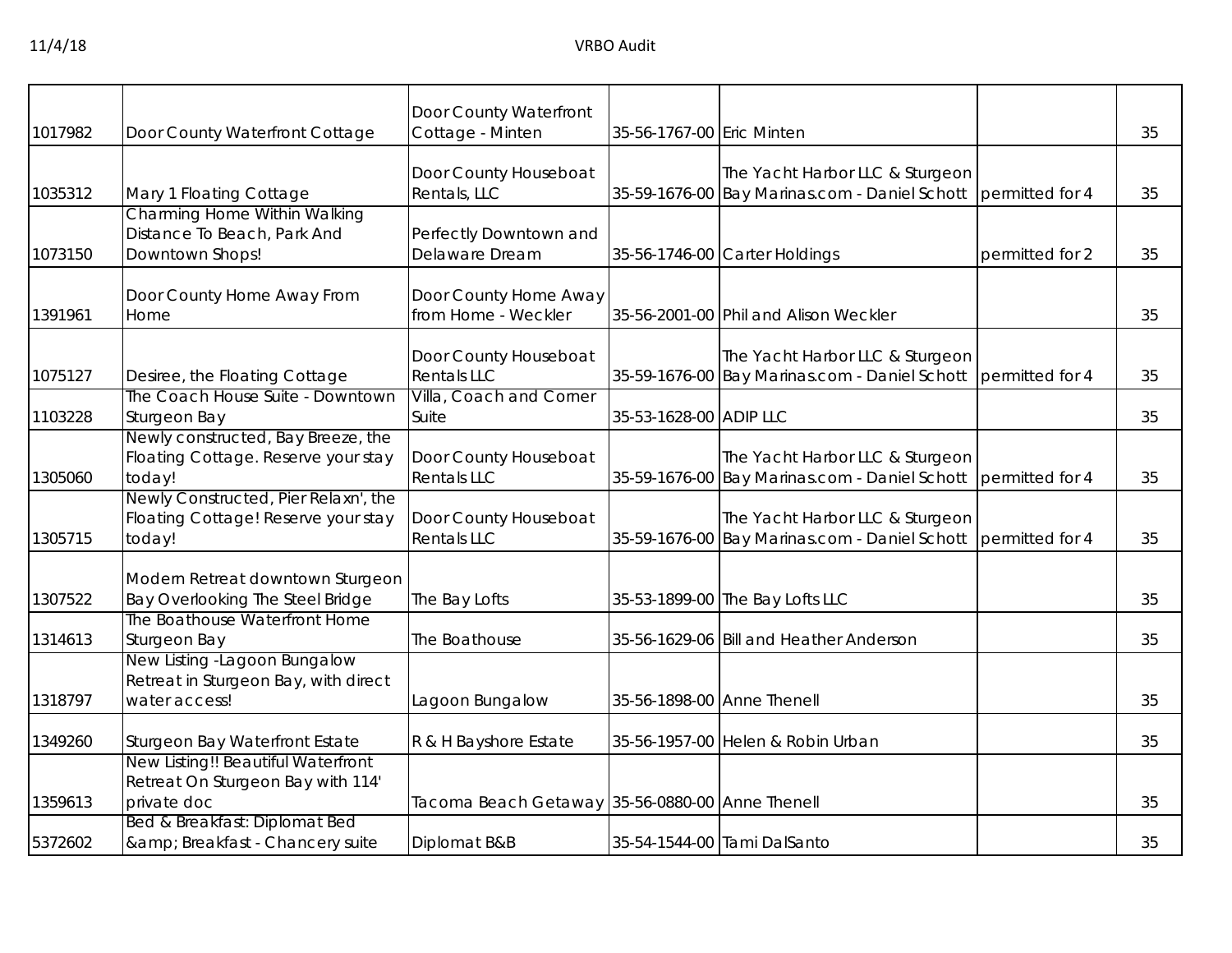|           |                                      | Marina                                                 |                            |                                                |                  |    |
|-----------|--------------------------------------|--------------------------------------------------------|----------------------------|------------------------------------------------|------------------|----|
|           | Door County Waterfront Cottage       | Cottages/Centerpointe                                  | 35-56-0911-                |                                                |                  |    |
| 243639ha  | with Indoor/Outdoor Pools            | Marina                                                 |                            | <b>Shipyard Partners</b>                       | permitted for 3  | 35 |
|           |                                      |                                                        | 00                         |                                                |                  |    |
| 4622975ha |                                      |                                                        |                            |                                                |                  |    |
| unit      | Bed & Breakfast: Holiday Music Motel |                                                        |                            |                                                |                  |    |
| 5372614   | - Floor 1 - Room 124 Q               | <b>Holiday Music Hotel</b>                             |                            | 35-50-0964-00 Melanie Jane                     | permitted for 18 | 35 |
|           | Bed & Breakfast: White Lace Inn -    |                                                        |                            |                                                |                  |    |
| 5372644   | Room 10: Secret Garden               | White Lace Inn                                         | 35-52-0856-00 Dennis Statz |                                                | pemitted for 18  | 35 |
|           | Overlooking 3rd Ave Downtown         |                                                        |                            |                                                |                  |    |
| 4768058ha | Sturgeon Bay                         | Overlooking 3rd Ave                                    |                            | 35-53-1816-00 Joe Baw and Rob Paul             |                  | 35 |
|           | Bed & Breakfast: The Black Walnut    |                                                        |                            |                                                |                  |    |
|           | Guest House - Room 4 Arts & amp;     |                                                        |                            |                                                |                  |    |
| 5775942   | Crafts                               | <b>Black Walnut</b>                                    | 35-54-0834-00 Geri Ballard |                                                |                  | 35 |
|           | Waterfront Sturgeon Bay Home w/      |                                                        |                            |                                                |                  |    |
| 4976711ha | Deck & Fire Pit                      | Cheryl Link                                            |                            | 35-56-1875-00 On Bay Thyme                     |                  | 35 |
|           | NEW! Sturgeon Bay Home Near          |                                                        |                            |                                                |                  |    |
| 7124043ha | Potawatomi State Park!               | Port View Cottage                                      |                            | 35-56-1927-00 Christine Dehnert                |                  | 35 |
|           | NEW! 'Collectic Farmhouse Suite!' in | Hilpipre- 228 N 7th Ave -                              |                            |                                                |                  |    |
| 7154645ha | Sturgeon Bay!                        | Collectic Farmhouse Suite 35-56-1939-00 Aaron Hilpipre |                            |                                                |                  | 35 |
|           |                                      |                                                        |                            |                                                |                  |    |
|           | Peace of Beach Cottage, private      |                                                        |                            |                                                |                  |    |
|           | cottage on beautiful shores of Door  |                                                        |                            |                                                |                  |    |
| 7189649ha | County                               | Chris Jeanquart                                        |                            | 36-56-1969-00 Jeanquart -3140 Lake Forest Park |                  | 36 |
|           | A Scenic Lakefront cottage. Door     |                                                        |                            |                                                |                  |    |
|           | County spring is comsing soon        |                                                        |                            | Jenkins 2359-2361 S Lake                       |                  |    |
| 418990    | flowers wildlife                     | David & Kay Jenkins                                    | 36-56-1243-00 Michigan Dr  |                                                | permitted for 3  | 36 |
|           | Beautiful cozy cottage on Lake       |                                                        |                            |                                                |                  |    |
|           | Michigan. Steps to sandy beach.      |                                                        |                            | Jenkins 2359-2361 S Lake                       |                  |    |
| 429277    | Shake off winter!                    | David & Kay Jenkins                                    | 36-56-1243-00 Michigan Dr  |                                                | permitted for 3  | 36 |
|           | Spring is Coming. Soon. Great Lake   |                                                        |                            |                                                |                  |    |
|           | Michigan Beach in Door County. 4     |                                                        |                            | Jenkins 2359-2361 S Lake                       |                  |    |
| 433883    | Bed/2 Bath.                          | David & Kay Jenkins                                    | 36-56-1243-00 Michigan Dr  |                                                | permitted for 3  | 36 |
|           | Beach Cottage on Lake Michigan       |                                                        |                            |                                                |                  |    |
| 515430    | near Sturgeon Bay                    | Philip & Miriam Cote                                   |                            | 36-56-0882-00 Cotes Cottages                   |                  | 36 |
|           | Beachfront, waterview, RUSTIC, dog   |                                                        |                            |                                                |                  |    |
|           | friendly, Sturgeon Bay, Door County, |                                                        |                            |                                                |                  |    |
| 379533    | sleeps 6                             | <b>Firefly Cottages</b>                                |                            | 36-56-0879-00 Irene Johnson                    | permitted for 3  | 36 |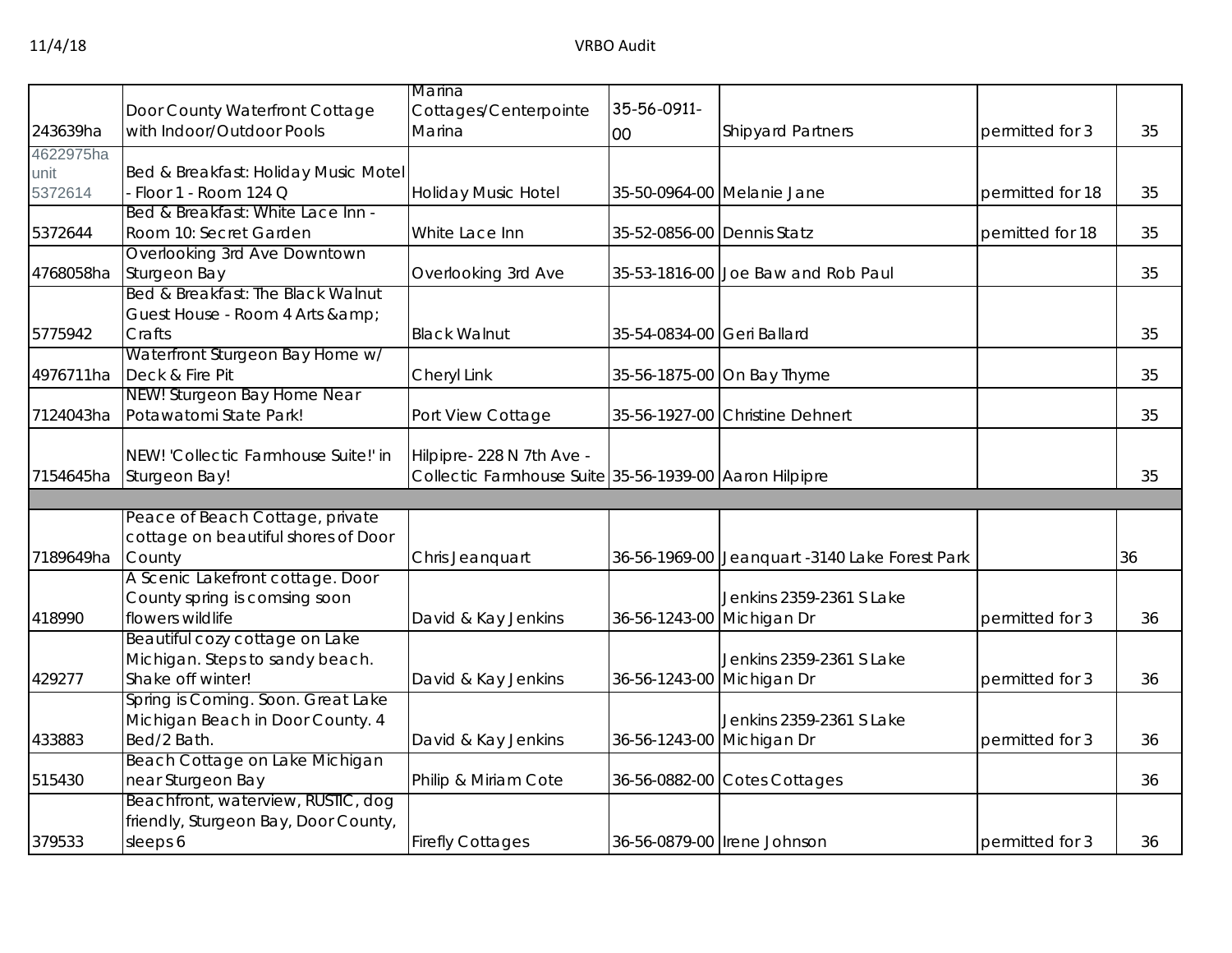|         | akefront, waterview, sand beach,                                   |                          |                           |                                         |                 |    |
|---------|--------------------------------------------------------------------|--------------------------|---------------------------|-----------------------------------------|-----------------|----|
|         | RUSTIC, dog friendly, Sturgeon Bay                                 |                          |                           |                                         |                 |    |
| 897656  | Door County                                                        | <b>Firefly Cottages</b>  |                           | 36-56-0879-00 Irene Johnson             | permitted for 3 | 36 |
|         | Lakefront, RUSTIC, sand beach, dog                                 |                          |                           |                                         |                 |    |
|         | friendly, Sturgeon Bay, Door County,                               |                          |                           |                                         |                 |    |
| 897655  | sleeps 6                                                           | <b>Firefly Cottages</b>  |                           | 36-56-0879-00   Irene Johnson           | permitted for 3 | 36 |
|         | All Season Home- 200 Ft. of                                        |                          |                           |                                         |                 |    |
|         | Beachfront, Spectacular Views of Lily                              |                          |                           |                                         |                 |    |
| 437119  | Bay                                                                | Mike Moreno              |                           | 36-56-1323-00 Moreno All Season Home    |                 | 36 |
|         | Authentic Waterfront Log Cottage                                   |                          |                           |                                         |                 |    |
| 893687  | On Sand Beach                                                      | Pioneer Cottage          |                           | 36-56-0866-00 David Groenfeldt          |                 | 36 |
|         | Sunrises, Quiet Beach WalksRelax                                   |                          |                           |                                         |                 |    |
|         | with Family & Friends. Dogs                                        |                          |                           | Great Wulf Partners LLC/Capn            |                 |    |
| 451482  | Welcome!                                                           | Abode on the Beach       | 36-56-0811-00 Wulf        |                                         |                 | 36 |
|         | Lake Michigan Home; Awesome                                        |                          |                           |                                         |                 |    |
|         | SAND Beach; Taking October                                         |                          |                           |                                         |                 |    |
| 505916  | Reservations; filling up!<br><b>Beautiful Waterfront Home with</b> | Mike Boyer               |                           | 36-56-1358-00 Boyer Beach House         |                 | 36 |
| 659503  |                                                                    | Joe Fittshur             |                           | 36-56-1329-00 Porthaven Executive Homes | permitted for 2 | 36 |
|         | swimming pond - south unit<br>Beautiful waterfront home with       |                          |                           |                                         |                 |    |
| 659505  | swimming pond - North Unit                                         | <b>Joe Fittshur</b>      |                           | 36-56-1329-00 Porthaven Executive Homes | permitted for 2 | 36 |
|         |                                                                    |                          |                           |                                         |                 |    |
|         | Merry Breeze 4 Cottage~Romantic                                    |                          |                           |                                         |                 |    |
|         | Getaway With 212 Ft Of Sandy Lake                                  |                          |                           |                                         |                 |    |
| 701320  | Michigan Beach                                                     | Merry Breeze Unit 4      |                           | 36-55-1438-00 Peggy & Don Donaldson     |                 | 36 |
|         |                                                                    |                          |                           |                                         |                 |    |
|         | Arrowhead Waterfront Log Cottage                                   |                          |                           |                                         |                 |    |
| 838167  | On Sand Beach With Fireplace.                                      | <b>Arrowhead Cottage</b> |                           | 36-56-0844-00 Tom Groenfeldt            |                 | 36 |
|         | Sand Beach on Lake Michigan-                                       |                          |                           |                                         |                 |    |
| 870129  | Rustic-Tolan's Log Cabin                                           | Tolans Cottage           |                           | 36-56-0816-13 Sally Tolan (Sandy Tolan) |                 | 36 |
|         | Sand Beach For Miles Awaits You,                                   |                          |                           |                                         |                 |    |
| 1013091 | <b>Relax And Make Memories</b>                                     | Harbour Lake House       | 36-56-1701-00 Tammy Estes |                                         |                 | 36 |
|         | Get away from it all at this serene,                               | The Clerestory on Lake   |                           | Christopher Mohar and Kerry             |                 |    |
| 1154854 | modern Door County estate.                                         | Michigan                 | 36-56-1789-00 Kretchmar   |                                         |                 | 36 |
|         |                                                                    |                          |                           |                                         |                 |    |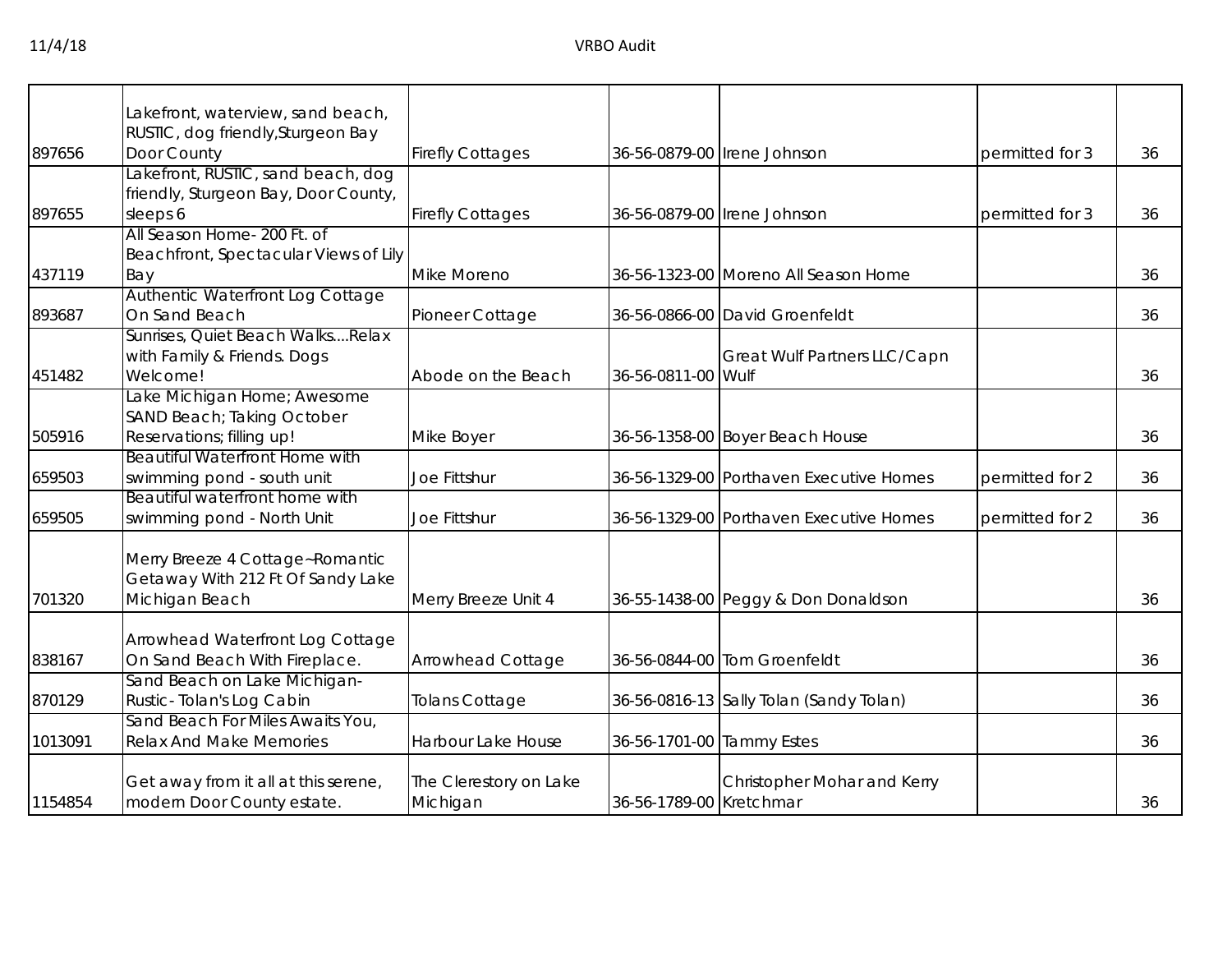11/4/18 VRBO Audit

|           | New! Lake Michigan Beach Home                                                                    |                                                                 |                           |                                                              |                 |    |
|-----------|--------------------------------------------------------------------------------------------------|-----------------------------------------------------------------|---------------------------|--------------------------------------------------------------|-----------------|----|
| 1375405   | with 107' of Private Sand Beach                                                                  | Just Beechy                                                     |                           | 36-56-1924-00 Kristin & Theodore Blackwood                   |                 | 36 |
|           |                                                                                                  |                                                                 |                           |                                                              |                 |    |
| 224425    | Beautiful spacious home with 260<br>feet of lakefront                                            | <b>Steve Pratapas</b>                                           |                           | 39-56-1015-00 White Star Lodge                               |                 | 39 |
|           | Door County Shorefront 2 Bedroom<br>Home On 1.2 Acres w/100 Ft Of                                |                                                                 |                           |                                                              |                 |    |
| 559164    | Shoreline                                                                                        | Cabin Sun Over Beach                                            |                           | 39-56-1398-00 Pat O' Donnell                                 |                 | 39 |
| 570935    | <b>BOOKING NOW-WATERFRONT-</b><br>ISLAND- FIRE PIT-SUNRISE SUNSET-9<br><b>MI.TO STURGEON BAY</b> | Gordon's Isle View<br>Cottages                                  |                           | Jane & Brett Barr/ Jerry &<br>39-56-1648-00 Jacquelyn Gordon | permitted for 2 | 39 |
| 1447164   | Cozy Cottage On The Water: Relax,<br>Fish, Kayak                                                 | Cootage Creek<br>Ahlswede                                       |                           | 39-56-2005-00 Rob & Emily Ahlswede                           |                 | 39 |
| 586665    | Sunset Cliff Cottage - Peaceful &<br>Serene perched on a 35' Cliff<br>breathtaking views         | Jon Hanson / Snug<br>Harbor                                     |                           | 39-56-0860-00 Sunset Cliff Cottage                           |                 | 39 |
| 810620    | <b>BOOKING NOW! WATERFRONT-</b><br>ISLAND-LG.SCREEN PORCH-SUNRISE-<br>SUNSET-CAMPFIRES           | Gordon's Isle View<br>Cottages                                  |                           | Jane & Brett Barr/ Jerry &<br>39-56-1648-00 Jacquelyn Gordon |                 | 39 |
| 962273    | Family Friendly Cabin On The Bay!                                                                | Cabin on the Bay -<br>Goffard                                   |                           | 39-56-1709-00 Gregory Goffard                                |                 | 39 |
|           |                                                                                                  |                                                                 |                           |                                                              |                 |    |
| 1117085   | Waterfront Cottage in Southern Door<br>County, near Green Bay and<br>Sturgeon Bay                | <b>Waterfront Cottage</b><br>Soukup                             | 42-56-1774-00 Lisa Soukup |                                                              |                 | 42 |
| 1150626   | Dock, Firepit, WIFI, Large Private Yard Property                                                 | <b>Desotell Waterfront</b>                                      |                           | 42-56-1781-13 Helen and Tim Desotell                         |                 | 42 |
| 4264111ha | Door County, Green Bay waterfront<br>Cottage. 20 minutes to Green Bay<br>and Stur. Bay           | Waterfront Cottage - Bur 42-56-1666-00 Waterfront Cottage - Bur |                           |                                                              |                 | 42 |
|           |                                                                                                  |                                                                 |                           |                                                              |                 |    |
| 255719    | Peaceful Island Getaway                                                                          | <b>Coffee Creek Cabins</b>                                      | 46-55-0731-00 Dawn Chier  |                                                              | permitted for 2 | 46 |
| 285175    | Amazing Sunsets*80ft shore* 25<br>acres*great cottage                                            | Amy Jorgenson                                                   |                           | 46-56-0581-00 Funks Cottage                                  |                 | 46 |
| 292728    | Beautiful lake front 4 bedrom home<br>with incredible sunsets                                    | <b>RC Rudolph</b>                                               |                           | 46-55-0566-00 Cascio Cottages                                |                 | 46 |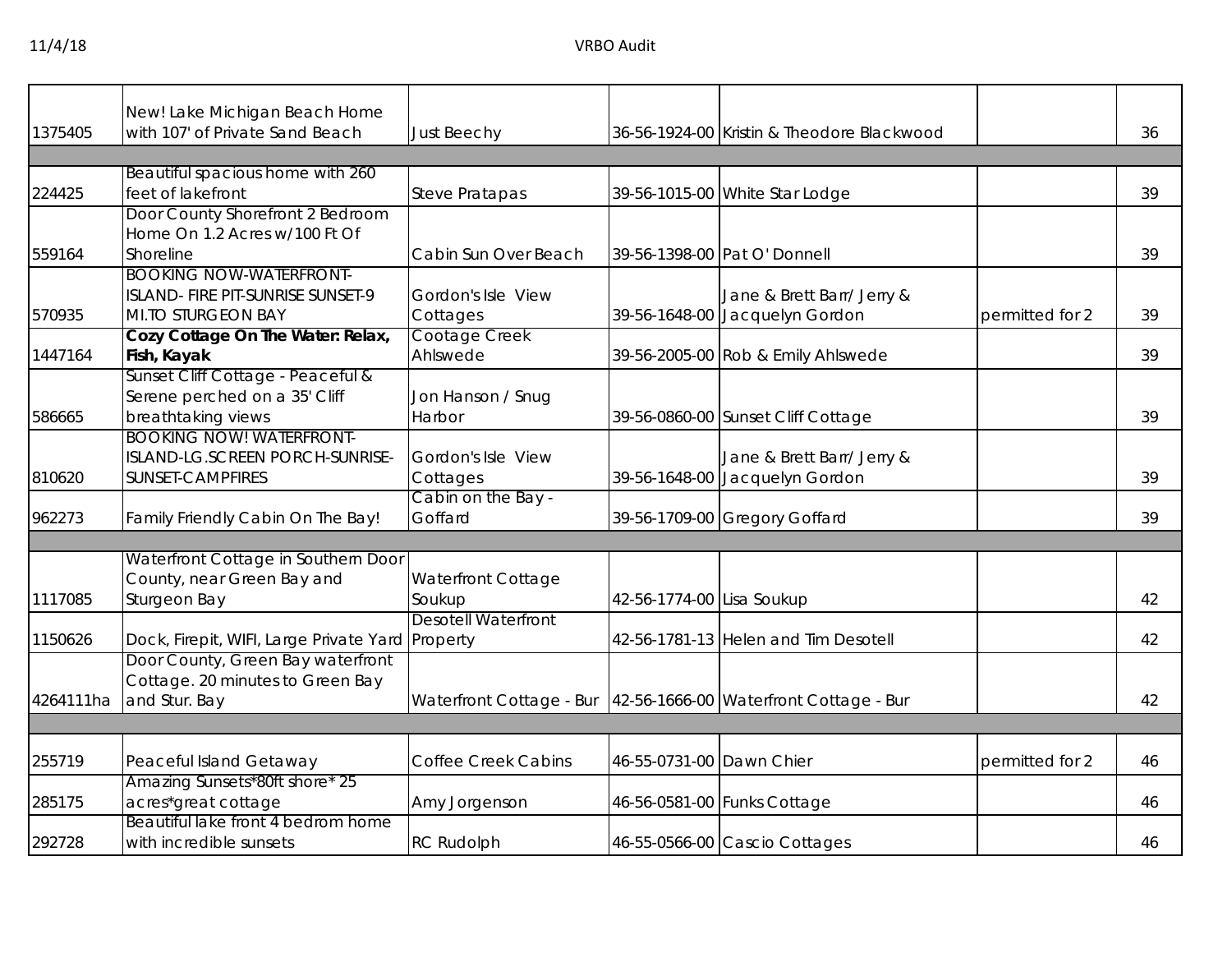|         | 60 Acre Farmhouse, Grat property to                               |                            |                          |                                        |                  |    |
|---------|-------------------------------------------------------------------|----------------------------|--------------------------|----------------------------------------|------------------|----|
| 557405  | enterain friends family and children                              | Dan Jorgenson              |                          | 46-56-1332-00 Buckwild Farm            |                  | 46 |
| 594977  | Home Owner Custom Built Log Cabin Log Cabin House - Porter        |                            |                          | 46-56-1668-00 Dan & Lory Porter        |                  | 46 |
| 702550  | 2 Bedroom 1 bath on Lake Michigan                                 | <b>Bill Smardo</b>         | 46-55-0603-00 Smardo     |                                        |                  | 46 |
|         | Great sunrises 200 ft of Lake<br>Michigan Shorefront 1.5 acres, 2 |                            |                          |                                        |                  |    |
| 780911  | bedroom 1 bath                                                    | Greg & Kristine Koetter    | 46-56-1588-00 Koetter    |                                        |                  | 46 |
|         | Century farmhouse with 4 bedrooms                                 | Old Orchard Century        |                          | Debra Sheridan (Thielke) and           |                  |    |
| 806333  | and large outside deck.                                           | Farmhouse                  | 46-56-1867-00 Dawn Chier |                                        |                  | 46 |
|         | Washington Island Westside                                        |                            |                          |                                        |                  |    |
| 806850  | <b>Shorefront Home</b>                                            | William & Mary Filer       |                          | 46-56-1428-00 Above and Beyond Cottage |                  | 46 |
|         | A frame cabin with majestic sunrises                              |                            |                          |                                        |                  |    |
|         | and sand beach. Secluded yet                                      |                            |                          |                                        |                  |    |
| 828246  | accesible.                                                        | <b>Andy Valentincic</b>    |                          | 46-50-1596-00 Viking Village           | permitted for 13 | 46 |
|         | Cute Cabin Located Close to Beach                                 |                            |                          |                                        |                  |    |
|         | On Washington Island, Lake                                        |                            |                          |                                        |                  |    |
| 1054806 | Michigan                                                          | <b>Coffee Creek Cabins</b> | 46-55-0731-00 Dawn Chier |                                        | permitted for 2  | 46 |
|         | Initiative's Retreat - Ultimate                                   |                            |                          |                                        |                  |    |
| 1243560 | Lakefront Destination!                                            | Initiatives Retreat        |                          | 46-56-1846-00 Initiatives Retreat LLC  |                  | 46 |
|         | Wickman Waterfront Cottage                                        |                            |                          | Lakefront Cottage - Wickman            |                  |    |
| 1282279 | overlooking Hog Island                                            | Lynn Carpenter             |                          | 46-56-1968-00 Waterfront Carpenter     |                  | 46 |
|         |                                                                   |                            |                          |                                        |                  |    |
| 1391479 | <b>Breezy Beach Cottage</b>                                       | <b>Breezy Beach</b>        |                          | 46-56-1940-00 Richard Tobey            |                  | 46 |
|         | Waterfront cottage on Detroit                                     |                            |                          |                                        |                  |    |
|         | Harbor. Beautiful beach and                                       |                            |                          |                                        |                  |    |
| 1392021 | dockage.                                                          | Spring Beach Cottage       |                          | 46-55-0587-00 Leon A Shellswick        |                  | 46 |